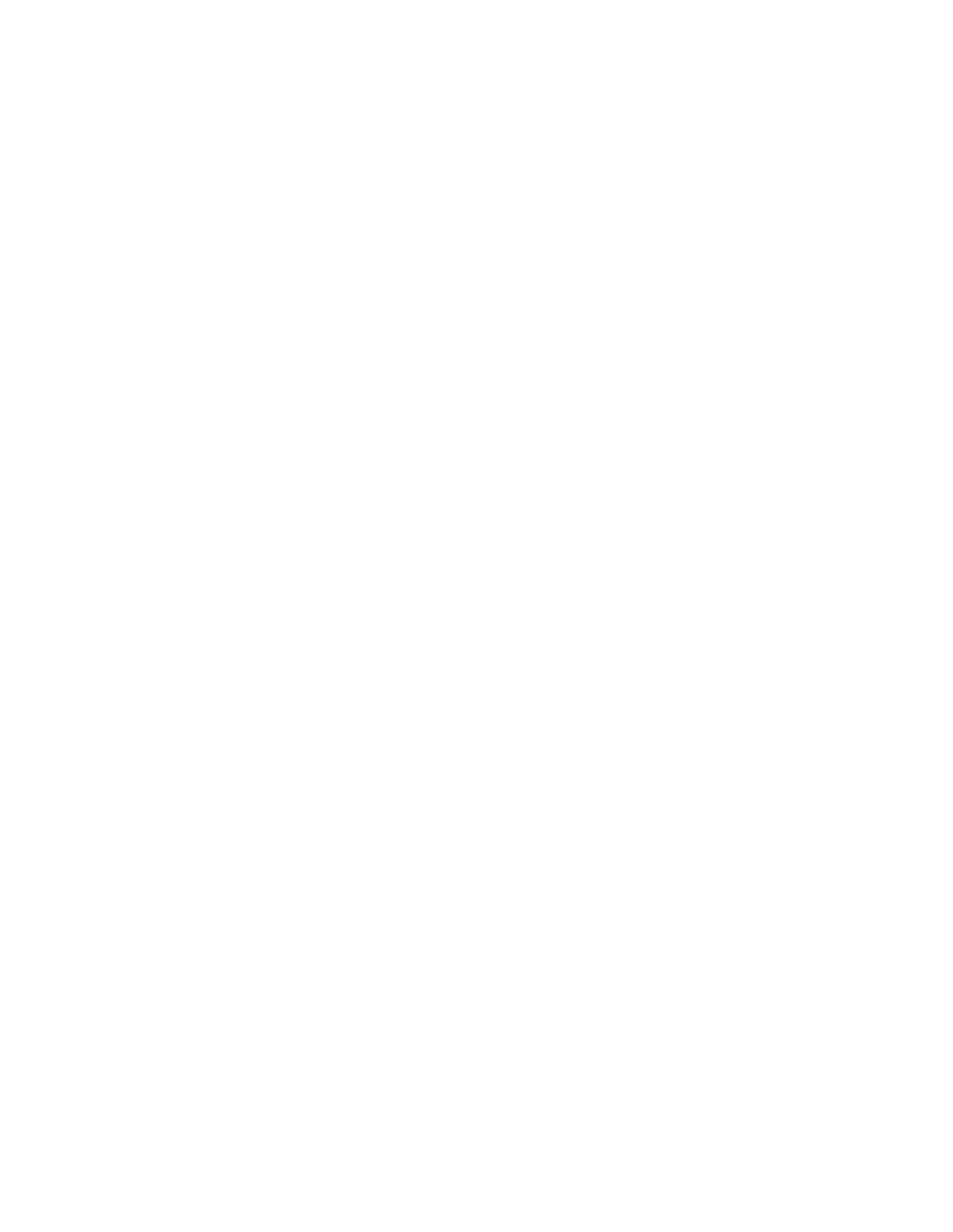# **REPORT ON THE** MANAGEMENT OF CANADA'S OFFICIAL INTERNATIONAL **RESERVES**

January 1, 2005 - March 31, 2006

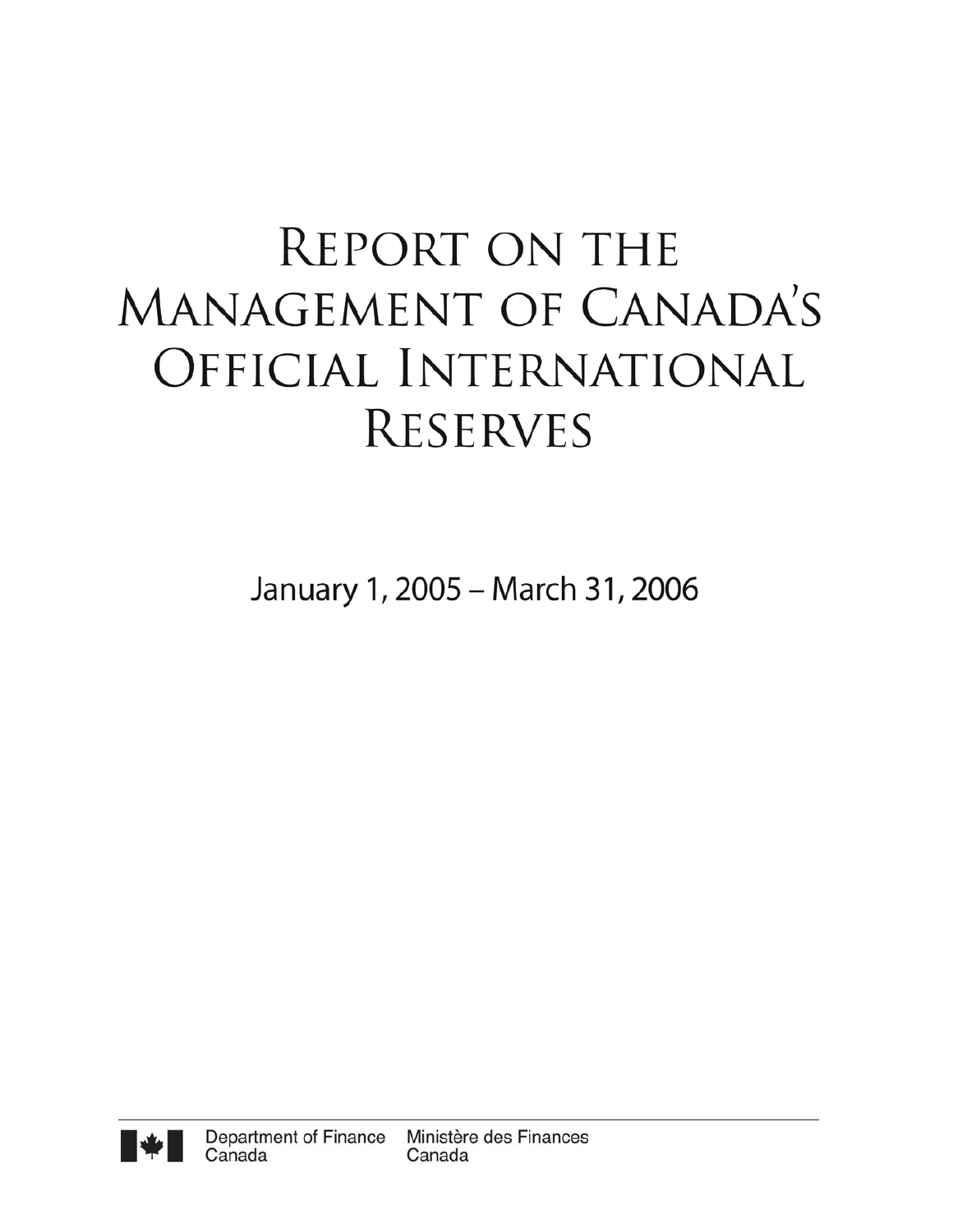## **© Her Majesty the Queen in Right of Canada (2006) All rights reserved**

All requests for permission to reproduce this document or any part thereof shall be addressed to Public Works and Government Services Canada.

Available from the

Distribution Centre Department of Finance Canada Room P-135, West Tower 300 Laurier Avenue West Ottawa, Ontario K1A 0G5 Tel: 613-995-2855 Fax: 613-996-0518

This document is available on the Internet at www.fin.gc.ca

*Cette publication est également disponible en français.*

Cat. No.: F1-31/2006E ISBN 0-662-44041-2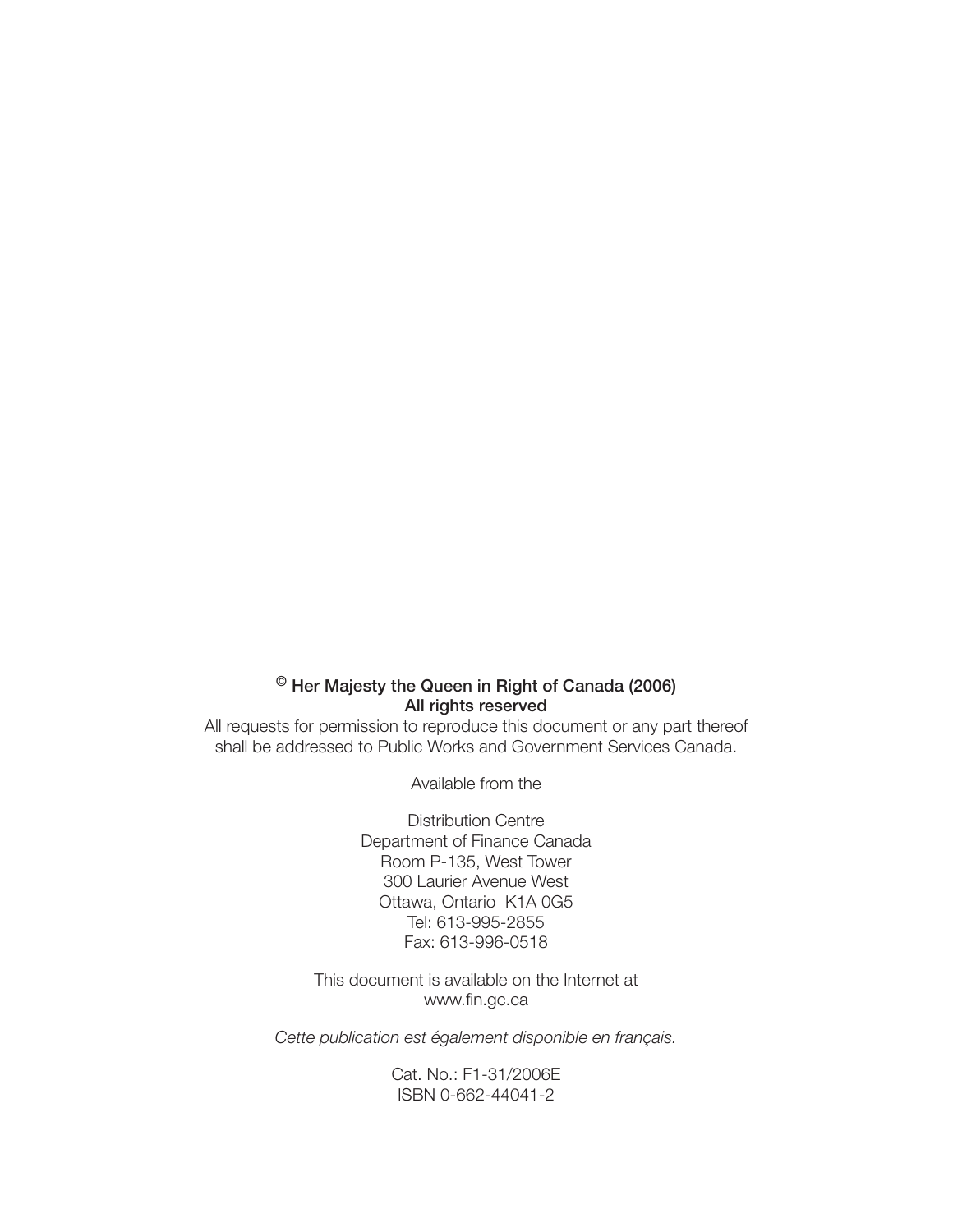# *Table of Contents*

|                                                                      | 5              |
|----------------------------------------------------------------------|----------------|
|                                                                      | $\overline{7}$ |
| Overview of the Exchange Fund Account Management Framework           | 9              |
|                                                                      | 9              |
|                                                                      | 10             |
|                                                                      | 10             |
|                                                                      | 16             |
| Performance Versus Strategic Objectives                              | 16             |
|                                                                      | 16             |
| Market Developments During the Reporting Period                      | 17             |
| Composition of the Official International Reserves at March 31, 2006 | 19             |
| Changes in the Level of the Official International Reserves          | 21             |
|                                                                      | 21             |
|                                                                      | 23             |
|                                                                      | 24             |
|                                                                      | 29             |
| <b>Annex 1: Statement of Investment Policy</b>                       |                |
|                                                                      | 31             |
|                                                                      | 37             |
| Annex 3: Canada's Official International Reserves                    | 38             |
| Annex 4: List of Agents and Mandataries as Defined                   | 39             |
|                                                                      | 40             |
| <b>Financial Statements of the Exchange Fund Account </b>            | 43             |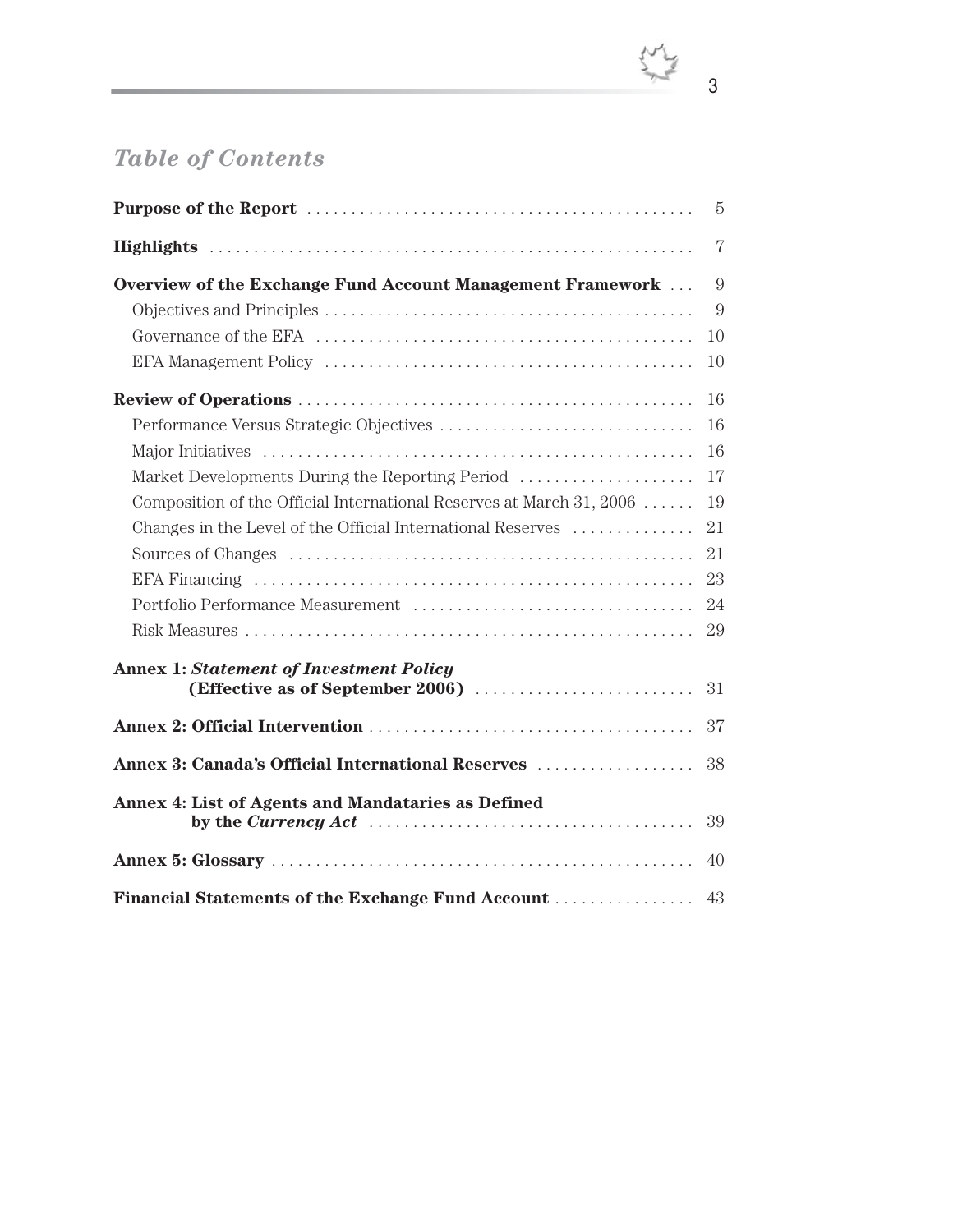The legal framework governing the Exchange Fund Account, the *Currency Act*, was amended in 2005 to enhance the management of the official international reserves. As part of the amendments, the law was changed to stipulate that this report be published on a fiscal-year basis, consistent with the period covered by the *Public Accounts of Canada*. In previous years the report was produced on a calendar-year basis, with the previous report covering the year ending December 31, 2004. The current report contains information spanning the 15-month period beginning January 1, 2005 and ending March 31, 2006.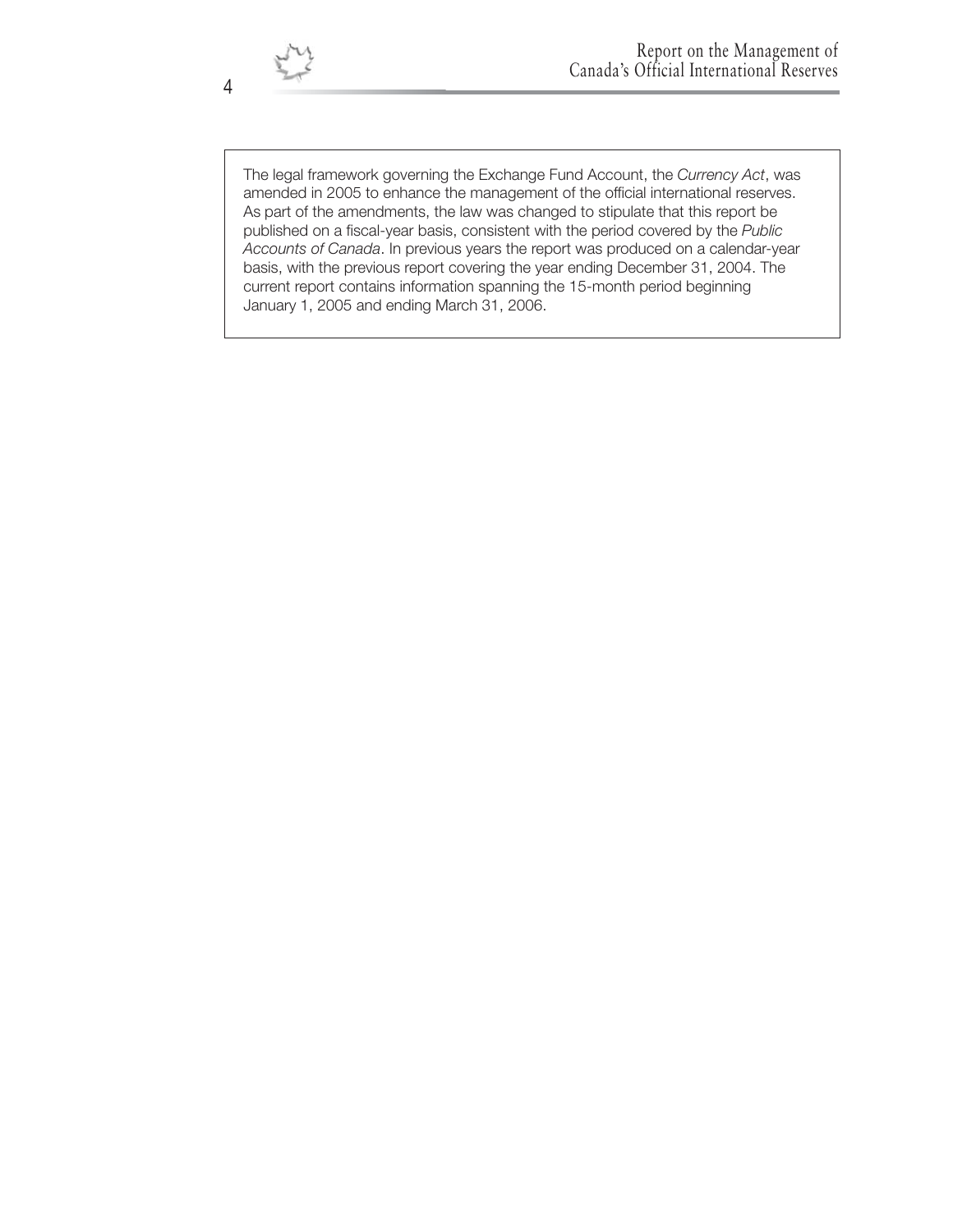# *Purpose of the Report*

This edition of the *Report on the Management of Canada's Official International Reserves* provides details on official international reserves operations, primarily the management of the Exchange Fund Account (EFA), from January 1, 2005 to March 31, 2006.

The EFA, which represents the largest component of the official international reserves, is an actively managed portfolio of liquid foreign currency assets, maintained to provide foreign currency liquidity for the Government of Canada and to provide the funds, if required, to help promote orderly conditions for the Canadian dollar in foreign exchange markets. The EFA is funded by liabilities of the Government of Canada denominated in, or converted to, foreign currency. Assets and liabilities are matched as closely as possible in currency and duration to minimize exposure to currency and interest rate risks.

The report provides a comprehensive account of the framework within which the EFA is managed, its composition and changes during the year, and strategic policy initiatives. The accompanying financial statements, audited by the Auditor General of Canada, provide information on the fiscal year-end position of the EFA asset portfolio.

On a market-value basis, the official international reserves stood at US\$36,034 million as of March 31, 2006 (Table 1), including the International Monetary Fund (IMF) reserve position, which is Canada's investment in the activities of the IMF and an asset in the official international reserves. The IMF reserve position, which is not actively managed, fluctuates according to requests and repayments from the IMF.

#### **Table 1**

|                                       | December 31, 2004 | March 31, 2006                           | Change   |
|---------------------------------------|-------------------|------------------------------------------|----------|
|                                       |                   | (market value in millions of US dollars) |          |
| Securities                            | 27,834            | 28,420                                   | 586      |
| Deposits                              | 2,223             | 5.596                                    | 3.373    |
| Gold                                  | 48                | 63                                       | 15       |
| Special drawing rights (SDRs)         | 925               | 917                                      | -8       |
| <b>Total EFA</b>                      | 31,030            | 34.996                                   | 3,966    |
| IMF reserve position                  | 3,327             | 1,038                                    | $-2,289$ |
| Bank of Canada account <sup>1</sup>   | 105               |                                          | $-105$   |
| Receiver General account <sup>1</sup> | 5                 |                                          | -5       |
| Total official international          |                   |                                          |          |
| reserves                              | 34.467            | 36,034                                   | 1.567    |

*The EFA and Official International Reserves*

In 2005–06, the definition of official international reserves was revised to be consistent with IMF guidelines. As a result, the Bank of Canada and Receiver General accounts are no longer included in the definition of official international reserves.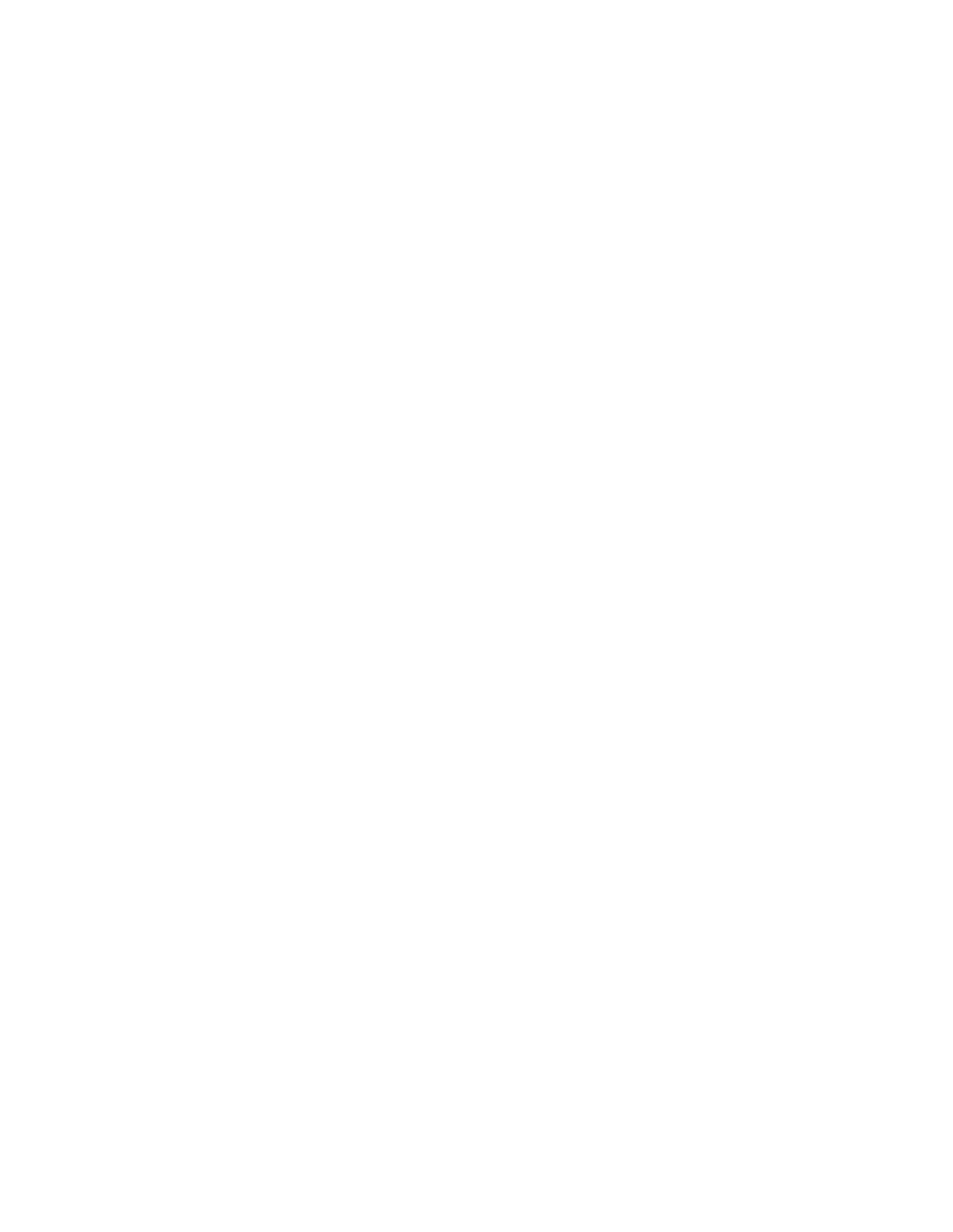# *Highlights*

## **Changes in the Legislative Framework**

■ Amendments to Part II of the *Currency Act* were introduced and passed in 2005, as part of the *Budget Implementation Act, 2005*. The *Currency Act* was amended to improve the flexibility in managing the EFA. The amended act provides the Minister of Finance with the authority to set investment policy, and requires that an annual report be made to Parliament on the management of the EFA. To fulfill the revised statutory obligations, a *Statement of Investment Policy* was approved by the Minister in December 2005 (with amendments effective as of September 2006), setting out the policies that govern the acquisition, management and divestiture of EFA assets (see Annex 1).

## **Portfolio Management**

- *Change in the level of the official international reserves:* The market value of the official international reserves increased to US\$36.0 billion as of March 31, 2006 from US\$34.5 billion as of December 31, 2004. The change included a US\$4.0-billion increase in EFA assets, a US\$2.3-billion decrease in the IMF reserve position, and the removal of unrelated Bank of Canada and Receiver General accounts, totalling US\$0.1 billion, from the reserves portfolio.
- $\blacksquare$  *EFA funding sources:* The program of cross-currency swaps<sup>1</sup> of domestic obligations was the primary source of foreign currency funding for the EFA. US\$8.0 billion was raised at an average cost of 3-month US\$ LIBOR (London Inter-Bank Offered Rate) less 35 basis points, a funding cost comparable to previous years.

## **Performance and Risk Measurement**

■ *Asset-liability portfolio performance:* The EFA is a stand-alone asset portfolio within the Public Accounts framework and is audited on this basis. However, it is managed against a portfolio of Government of Canada foreign currency liabilities in order to provide transparency on its net return to the Government and to minimize risk. From January 1, 2005 to March 31, 2006, the Government earned net revenues of US\$75 million, or 25 basis points, which includes US\$227 million in net realized gains on US-dollar and euro asset sales, partially offset by net interest costs of US\$152 million. In terms of total return expressed on a yield basis (including net interest income and all gains or losses earned over the period, regardless of whether they were realized or not), the net total return was US\$44 million, or 17 basis points.

7

<sup>&</sup>lt;sup>1</sup> Cross-currency swaps involve the exchange of Canadian dollars, which have been raised through the issuance of domestic bonds, for foreign currency. The foreign currency is subsequently invested in an eligible asset (e.g. US Treasuries).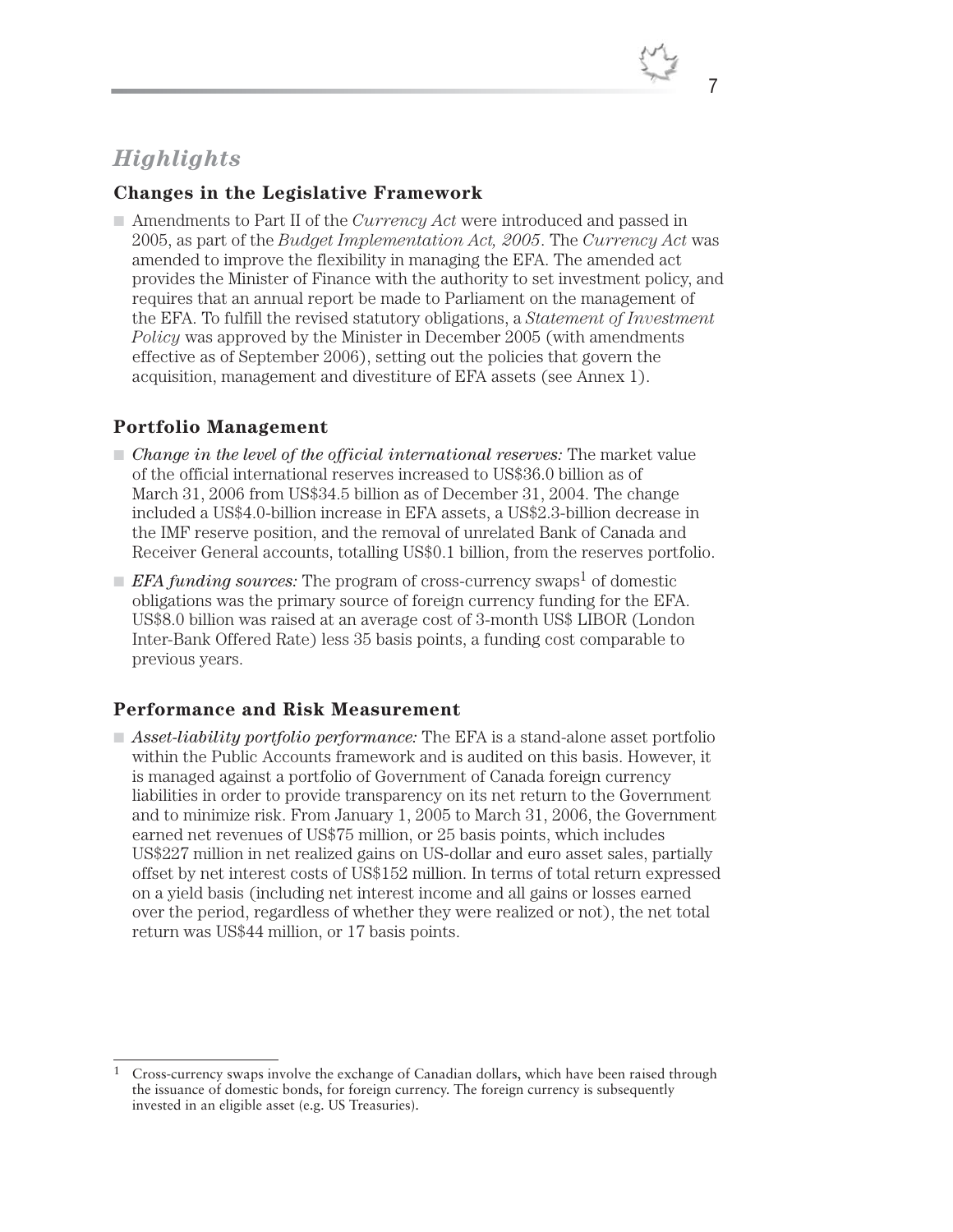- *Enhanced performance and risk measurements:* External asset indices<sup>2</sup> were introduced in 2005 in order to enhance the understanding of the performance of the EFA in relation to broader market developments. The EFA asset portfolio performed in line with the broad index used for comparison purposes during the reporting period. New credit risk measures were also introduced, including a credit Value-at-Risk model and credit risk stress tests, providing better information on risks.
- *Portfolio risk:* Market risk measures (Value-at-Risk and various stress tests) indicate that the EFA portfolio was at all times well positioned to cope with movements in interest rates and exchange rates, and that it would perform well during periods of market turbulence. Similarly, various credit risk measures show that the EFA portfolio was continuously well positioned in terms of its credit risk exposure.

8

<sup>2</sup> External asset indices are based on Merrill Lynch composite indices.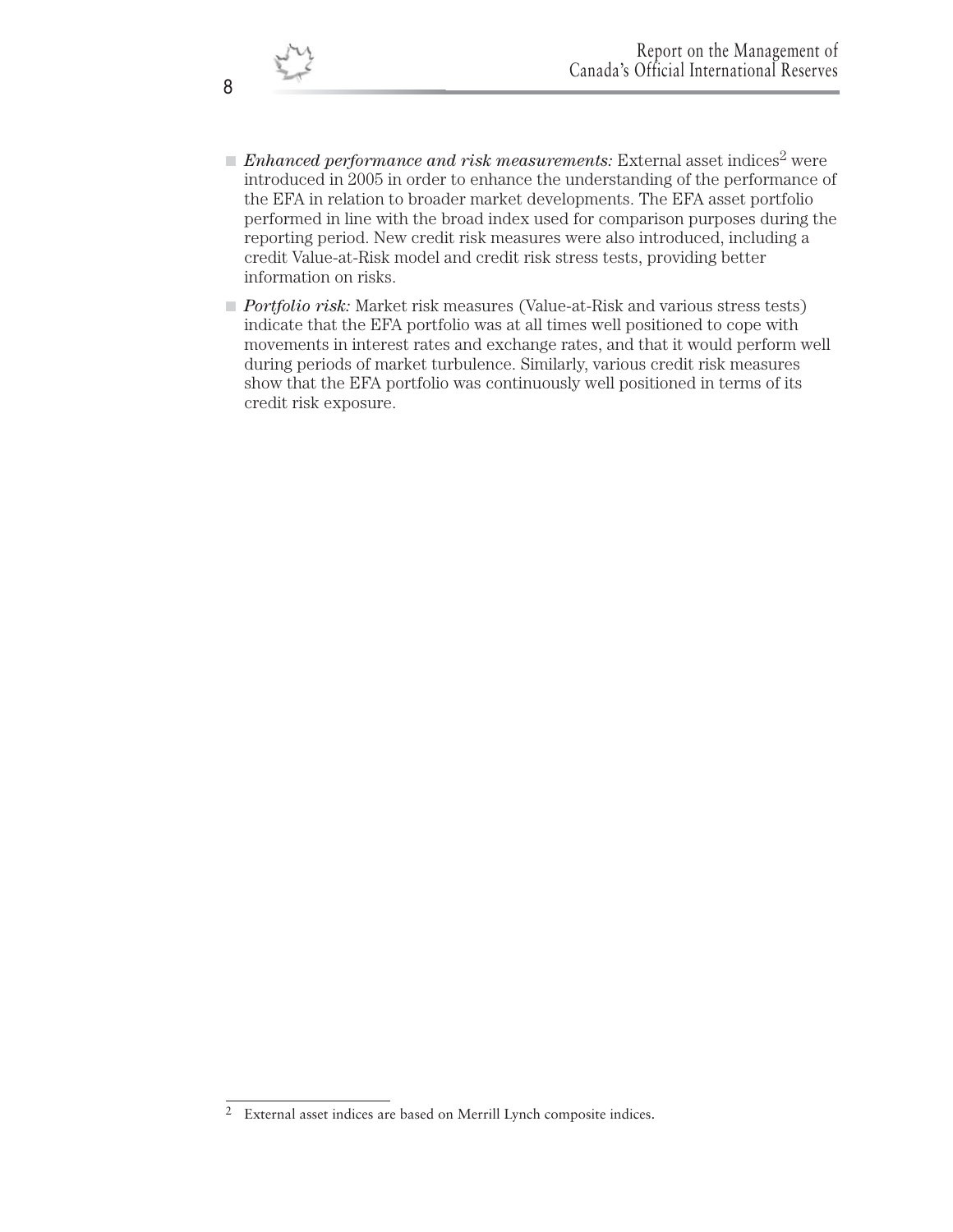# *Overview of the Exchange Fund Account Management Framework*

This section describes the EFA management framework, including the purpose, objectives and guiding principles; governance structure; and the policies governing investment, asset-liability management, risk management and performance measurement.

## **Objectives and Principles**

#### *Purpose*

■ The purpose of the EFA is to provide foreign currency liquidity and to provide the funds, if required, to help promote orderly conditions for the Canadian dollar in foreign exchange markets.

## *Strategic Objectives*<sup>3</sup>

- *Maintain a high standard of liquidity:* Hold reserves in assets that mature or can be sold on very short notice with minimal market impact and therefore loss of value.
- *Preserve capital value:* Minimize risk of loss of market value by holding a diversified portfolio of high quality assets (in terms of credit rating and type of issuer), managing liquid assets and liabilities on a matched basis (in terms of currency and duration), and using appropriate practices to mitigate risks.
- *Optimize return:* Achieve the highest possible level of return, while respecting the liquidity and capital preservation objectives.

#### **Overarching Funds Management Principles**

■ *Risk management:* Debt and asset management activities should be conducted in line with clear operational and risk guidelines, and risk monitoring and oversight should be independent of treasury management operations.

■ *Efficiency and effectiveness:* Policy and operational standards should take into account, to the extent possible, leading practices of other comparable sovereigns. Regular evaluations should be conducted to ensure the efficiency and effectiveness of the governance framework, policy initiatives and operations.

■ *Reporting:* Information on funds management plans, activities and outcomes should be made publicly available in a timely manner so as to ensure understanding and accountability.

#### **Reserves Management Principles**

■ *Prudence:* The foreign reserves should be managed to limit exposure to financial risk through the matching of assets and liabilities, prudent investment limits and diversification in instruments and currencies held.

■ *Cost-effectiveness:* The reserves investment portfolio should be actively managed such that the net cost to the taxpayer, if any, is minimized.

<sup>3</sup> Section 21(2)(c) of the *Currency Act* stipulates that this report include the objectives of the EFA for the reporting period and the current fiscal year. The strategic objectives in the current fiscal year (2006–07) are unchanged from 2005–06.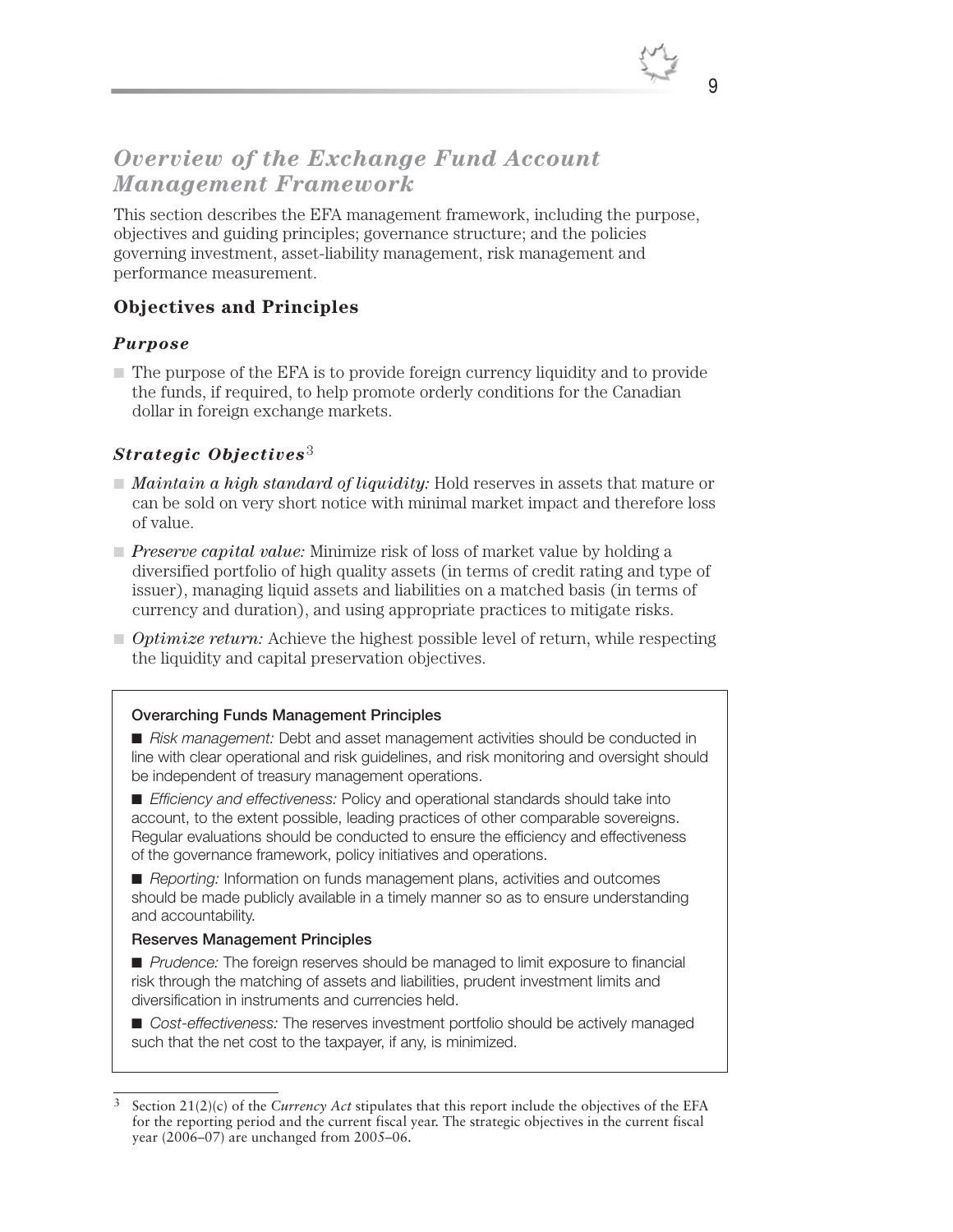## **Governance of the EFA**

#### *The* **Currency Act**

Through the *Budget Implementation Act, 2005*, the *Currency Act* was amended to enhance the management of the EFA portfolio. The amended act improves the flexibility in managing the EFA by allowing investment in asset classes with potentially better risk-return profiles. It also reduces the risk of legal issues arising from antiquated and unclear drafting of some sections of the previous legislation. The amended act, which came into effect on December 30, 2005, allows the Minister of Finance to acquire, borrow, sell or lend assets held in the EFA in accordance with the *Statement of Investment Policy*.

#### **Statement of Investment Policy**

A *Statement of Investment Policy* (SIP) was approved by the Minister in December 2005. The SIP sets out the policy governing the acquisition, management and divestiture of assets for the EFA and details the investment objectives, eligible asset classes and currencies, and risk exposure limits. The policies are designed to ensure prudent and effective management practices are followed in accordance with reserves management objectives and principles. The latest SIP, including amendments effective as of September 2006, is provided in Annex 1.

#### *Governance Structure*

Responsibility for the management of assets in accordance with the SIP, including strategic planning and the operational management of the EFA, is shared by the Department of Finance and the Bank of Canada. The Bank of Canada, acting as fiscal agent for the Minister of Finance, executes transactions for the Account.

The oversight of activity is through a Funds Management Committee (FMC), comprised of senior management from the Department of Finance and the Bank of Canada. The Committee advises the Minister on policy and strategy, oversees the implementation of approved policy and plans, and reviews performance outcome reports.

The FMC is supported by a Risk Committee, whose mandate is to oversee and advise on the risk management policy and to report to the FMC on financial risk positions and exposures. The Financial Risk Office at the Bank of Canada provides analytical support to the Risk Committee in this role and is responsible for monitoring and regularly reporting on the EFA's financial performance and its exposure to credit, liquidity, market and operational risks.

For more information on the governance framework of the EFA, please consult the document entitled *Treasury Management Governance Framework* at www.fin.gc.ca/treas/Goveev/TMGF\_e.html.

#### **EFA Management Policy**

Management of the EFA follows a set of policies that apply to investment, asset-liability management, risk management and performance measurement.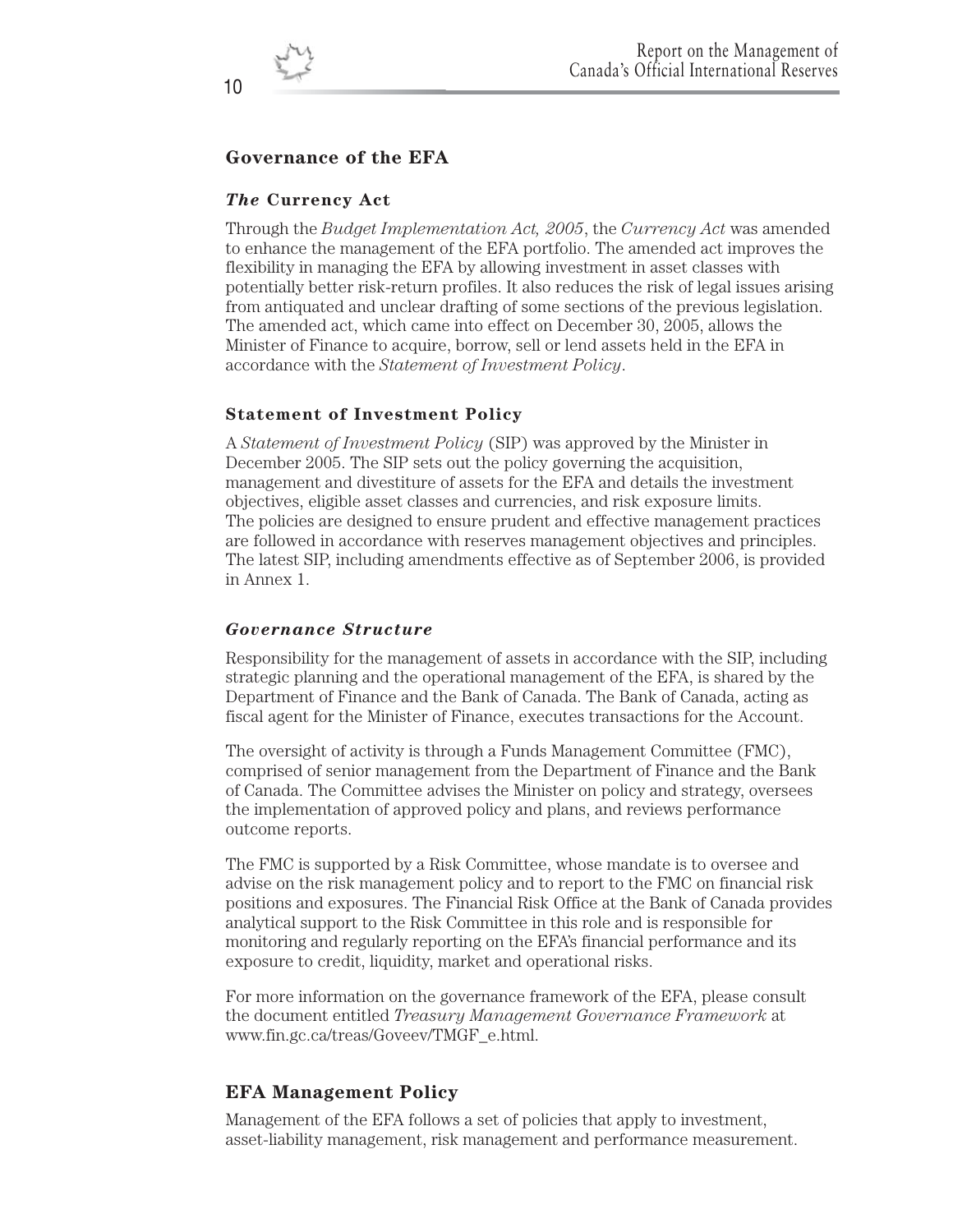## *Investment Policy*

The policy governing the management of assets, set out in the SIP, is designed to achieve the strategic objectives of maintaining a high standard of liquidity, preserving capital value and optimizing return. To achieve these goals, the policy is to invest primarily in securities (bonds and bills) issued by sovereigns and their agencies or supranationals denominated in US dollars, euro and yen. Reserves can also be invested in cash deposits with financial institutions and in US-dollar tri-party repurchase agreements (repos). The SIP sets limits pertaining to issuers and counterparties across all lines of business, requires diversification of assets and counterparties, and defines high liquidity standards and the allowable maturities of reserve asset classes.

The investment policy splits investments into two tiers: the Liquidity Tier and the Investment Tier. The Liquidity Tier serves to meet the core liquidity requirements in foreign currencies. It consists of highly rated US-dollar-denominated assets, such as Treasuries, discount notes and overnight bank deposits. The Investment Tier consists of a diversified mix of high credit quality securities denominated in US dollars, euro and yen.

In practice, the EFA portfolio is mainly invested in sovereign and agency securities (72 per cent), as these securities enhance both liquidity and capital preservation (Chart  $1$ ).<sup>4</sup> The share of deposits and repos is small because they offer lower returns than other investment options. The Liquidity Tier mainly consists of US Treasury securities, given that they are the most liquid securities in the market.

# Sovereigns and agencies US\$24.4 billion (71.7%) **Deposits** and repos US\$3.5 billion (10.3%) **Supranationals** US\$6.1 billion (17.9%) **Chart 1 Composition of EFA Liquid Investments as at March 31, 2006**  (market value)

Note: Does not add to 100% due to rounding.

<sup>4</sup> Excludes gold, SDR holdings, as well as cash in the Bank of Japan and the Bank for International Settlements (BIS). Deposits with the BIS are included in supranationals in Chart 1.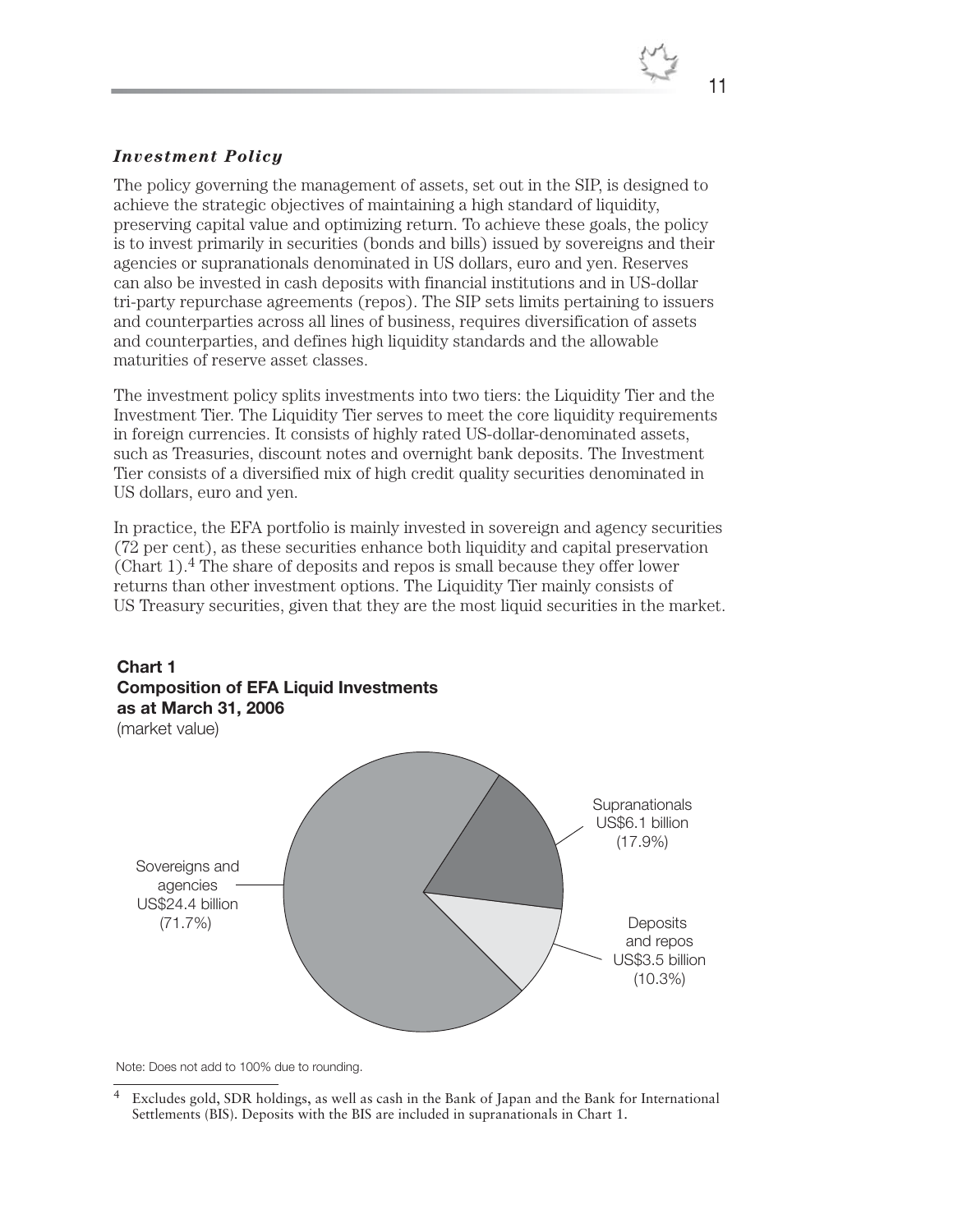The current practice is to hold a significant portion of the reserves in US dollars because foreign currency needs are mostly in US dollars and, historically, foreign exchange intervention has mainly consisted of transactions involving the US dollar. As at March 31, 2006, the US-dollar share of the EFA portfolio was US\$20.2 billion or 59.4 per cent, the euro share was 11.0 billion euros or 39.1 per cent, and the yen portion was 59.8 billion yen or 1.5 per cent (Chart 2).<sup>5</sup>

## *Asset-Liability Management Policy*

Foreign currency reserve assets held in the EFA and the Government of Canada foreign currency liabilities identified as financing those assets are managed on a portfolio basis, and are matched as closely as possible in currency and duration, so that the net exposure to currency and interest rate risks is limited. The target is to minimize the gap between the market value of assets and liabilities, as monitored on a daily basis, to within a range of +/- US\$300 million.

## **Chart 2 Currency Composition of the EFA as at March 31, 2006** (market value)



<sup>5</sup> Excludes gold and SDR holdings.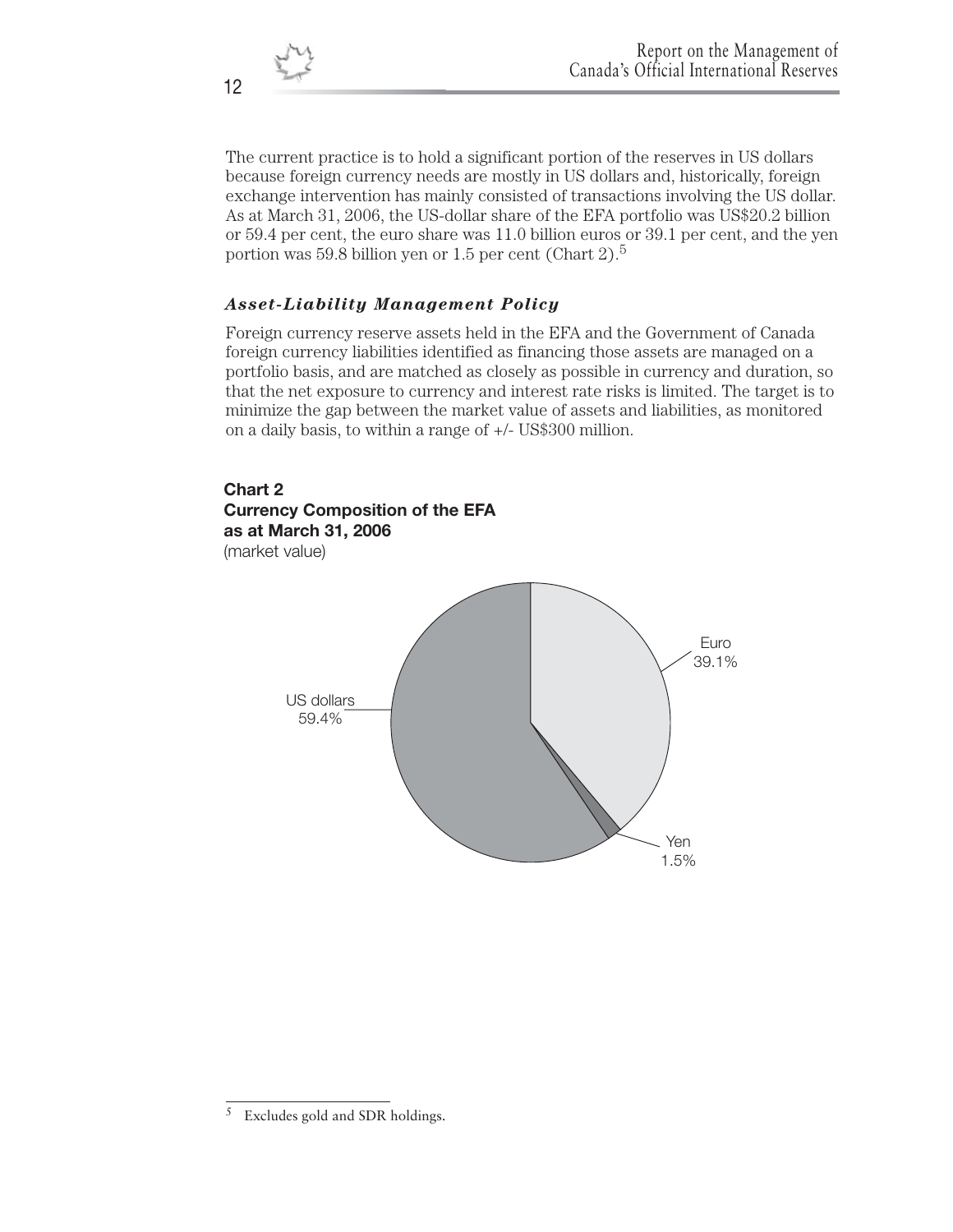#### *Risk Management Policy*

Risk management policy requires identifying and managing treasury risk, including credit, liquidity, legal, market and operational risks related to the financing and investment of the foreign exchange reserves, and regular and timely reporting of risk exposures. For more details, please consult the *Government of Canada Treasury Risk Management Framework* at www.fin.gc.ca/treas/frame/gcfrmf06\_e.html.

A number of methods are used for measuring financial risk exposures and to ensure compliance with guidelines and specific risk policies. Credit risk is the most important risk faced by the EFA and is controlled by setting limits on both actual and potential exposures<sup>6</sup> to counterparties. There is an ongoing assessment of the credit status of the counterparties using ratings provided by third-party credit rating agencies.

To be eligible for EFA investments, an entity must have a credit rating of at least A-/A3 (see Annex 1 for details). The majority of EFA investments are in the AAA category, as indicated in Chart 3.<sup>7</sup>

Counterparty limits are established based on external ratings, and compliance with counterparty limits is monitored on a real-time basis. In addition, a number of new credit risk measures were adopted in 2005. They are described in more detail in the box entitled "Enhanced Performance Measurement and New Risk Measures" at the end of this section.

#### **Chart 3 EFA Investments by Credit Rating as at March 31, 2006**



 $6$  Actual exposure is a measure of losses that could be incurred if a counterparty defaults today. Potential exposure is a measure of potential losses that would arise from the time of default for a derivatives transaction until that contract could be replaced in the market.

<sup>7</sup> Excludes gold and SDR holdings.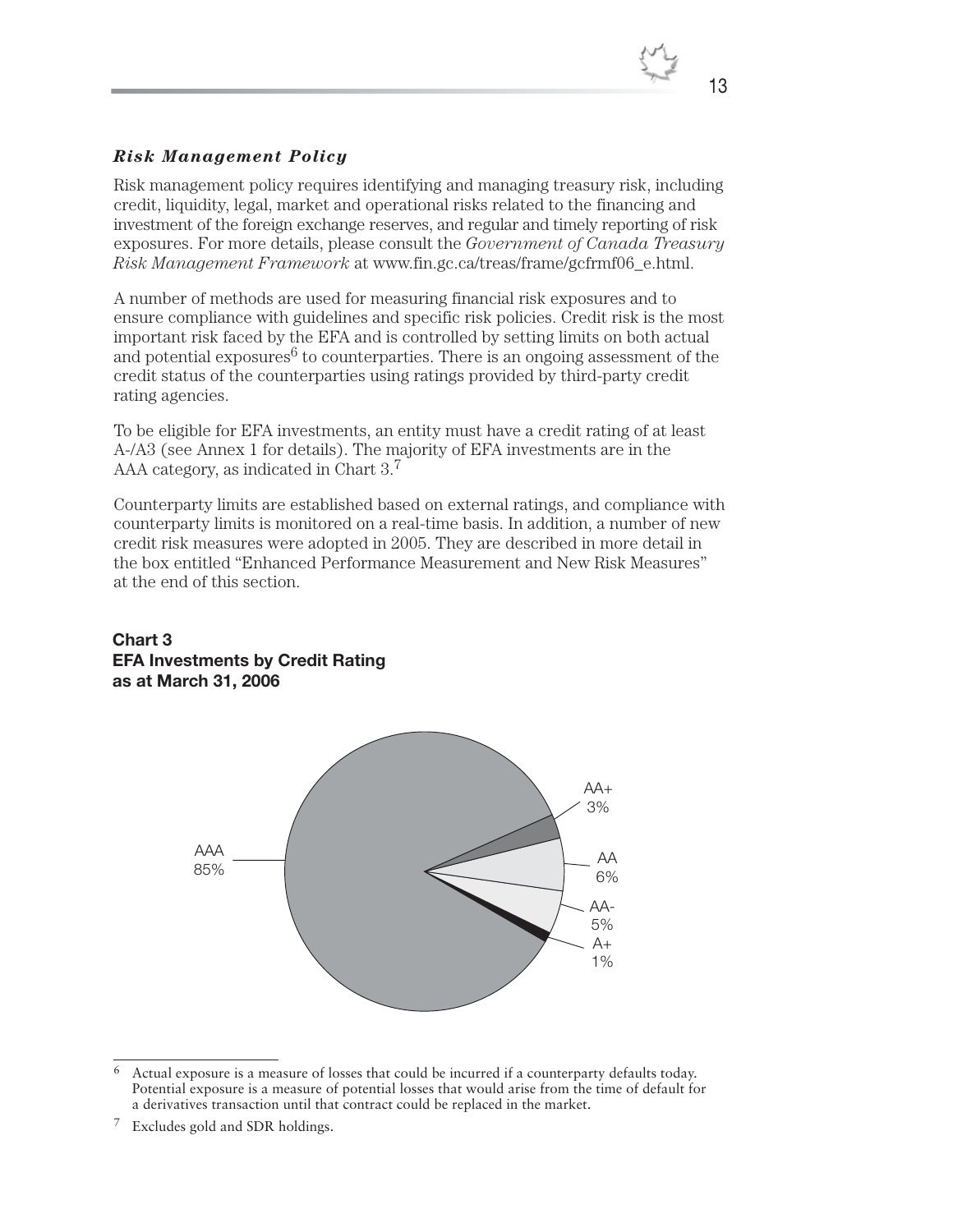Collateral management frameworks are used for managing the credit risk to financial institution counterparties, taking into account any exposure from unsecured deposits. Under these frameworks, high quality collateral (e.g. cash and US Treasury or Government of Canada securities) is placed with the EFA when the current market value of the contract exceeds specified limits on the 1st and the 15th days of each month.

A Value-at-Risk (VaR) model and various stress tests that are considered to be industry standards are also employed to measure the EFA's exposure to market risk. VaR is a statistical measure for estimating potential losses to the EFA portfolio arising from normal market movements, i.e. changes in interest and exchange rates, while stress tests are used for evaluating portfolio performance under extraordinary circumstances in the market.

Risk measures are reported on a monthly basis to management at the Department of Finance and the Bank of Canada. The Minister of Finance receives an annual report on treasury risk management that is prepared in collaboration with the Bank of Canada's Financial Risk Office.

## *Performance Measurement Policy*

Performance measurement policy provides a framework for measuring, analyzing and evaluating financial performance of EFA investments and associated liabilities. The policy requires regular and timely reporting to senior management, the Minister and Parliament of the returns on EFA assets and the costs of associated liabilities.

The principal measure is based on accounting information (revenues and the net carry measure), supplemented by an economic yield-based measure of assetliability performance called total return. In addition, liability benchmarks, external indices and attribution analysis are used to measure portfolio performance.

Asset-liability performance is reported on a monthly basis to management at the Department of Finance and the Bank of Canada, periodically to the Minister of Finance and annually to Parliament. As required by the *Currency Act*, the Office of the Auditor General audits the financial statements of the EFA and reports to the Minister annually on a fiscal-year basis.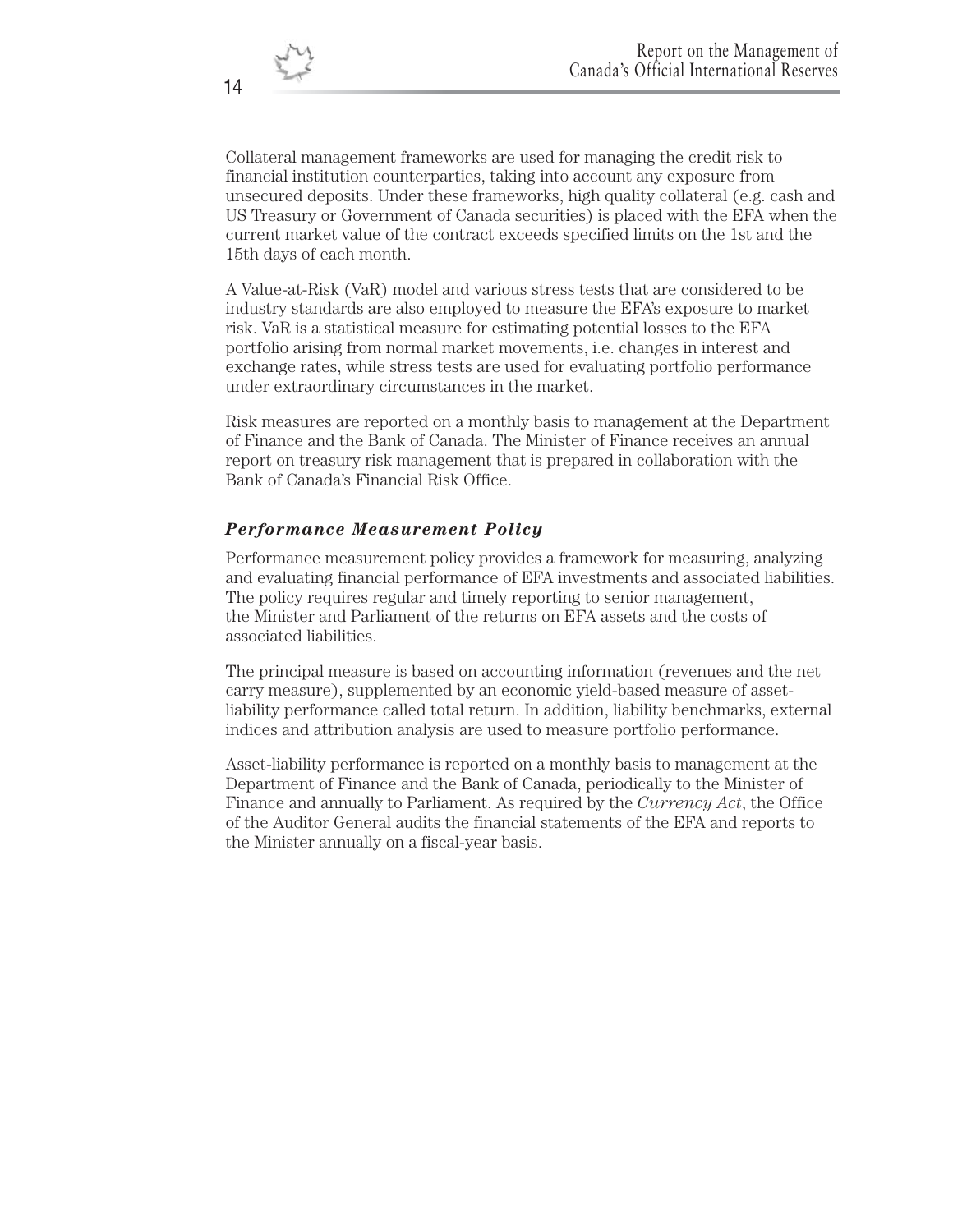## **Enhanced Performance Measurement and New Risk Measures**

New measures and methodologies to enhance performance and risk reporting were introduced during the reporting period. These measures have been adopted based on leading industry standards (see the sections "Portfolio Performance Measurement" and "Risk Measures" for detailed results).

#### **Enhanced Performance Measurement**

Until recently, the return on the liability portfolio was the only measure used as a benchmark for the assets (since liabilities fund the assets and assets must match liabilities in currency and duration). To supplement this information, external asset indices for the EFA portfolio have recently been introduced to enhance the understanding of the performance of the EFA in relation to broader market developments, and to provide some insight into additional returns earned from investing in a broader range of assets. The new asset indices for the EFA, based on Merrill Lynch composite indices, provide an independent comparator for the performance of the EFA portfolio broken down by currency denomination.

Performance attribution analysis determines by how much each contributing variable impacts total return, as explained in more detail below. Results are calculated for both assets and liabilities, as well as for each currency, on a net basis.

■ *Coupon effect* measures the return that would have been earned had interest rates remained unchanged over the period.

■ *Yield curve effect* measures the impact on returns due to changes in the general level of interest rates over the period.

■ *Spread effect* measures the impact on returns due to movements in interest rate spreads over the period.

■ *Securities-lending revenue* measures the return from lending US Treasury securities held in the EFA.

■ *Residual returns* are the difference between the actual return and the sum of the above effects.

#### **New Risk Measures**

Credit Value-at-Risk (credit VaR) is a statistical measure that was developed for estimating the maximum expected loss over a specified time period (i.e. one year) as a result of a credit event, such as a counterparty downgrade or default, under normal market conditions. An associated measure, expected shortfall, indicates the potential losses to the EFA due to extreme, unexpected credit events occurring in the same period. The EFA's credit VaR model was validated by a Bank for International Settlements (BIS) expert in October 2005. The expert concluded that the model reflects best practice, input assumptions are appropriately conservative and the results of the model are reliable. Suggestions made by the BIS expert for improving the model have since been incorporated.

Credit risk stress tests are carried out to evaluate potential losses to the EFA arising from serious credit events in the market. They subject the EFA to a range of hypothetical extreme scenarios, allowing risk managers to assess how well the EFA would withstand a ratings downgrade of one notch and other selected credit event scenarios in the market.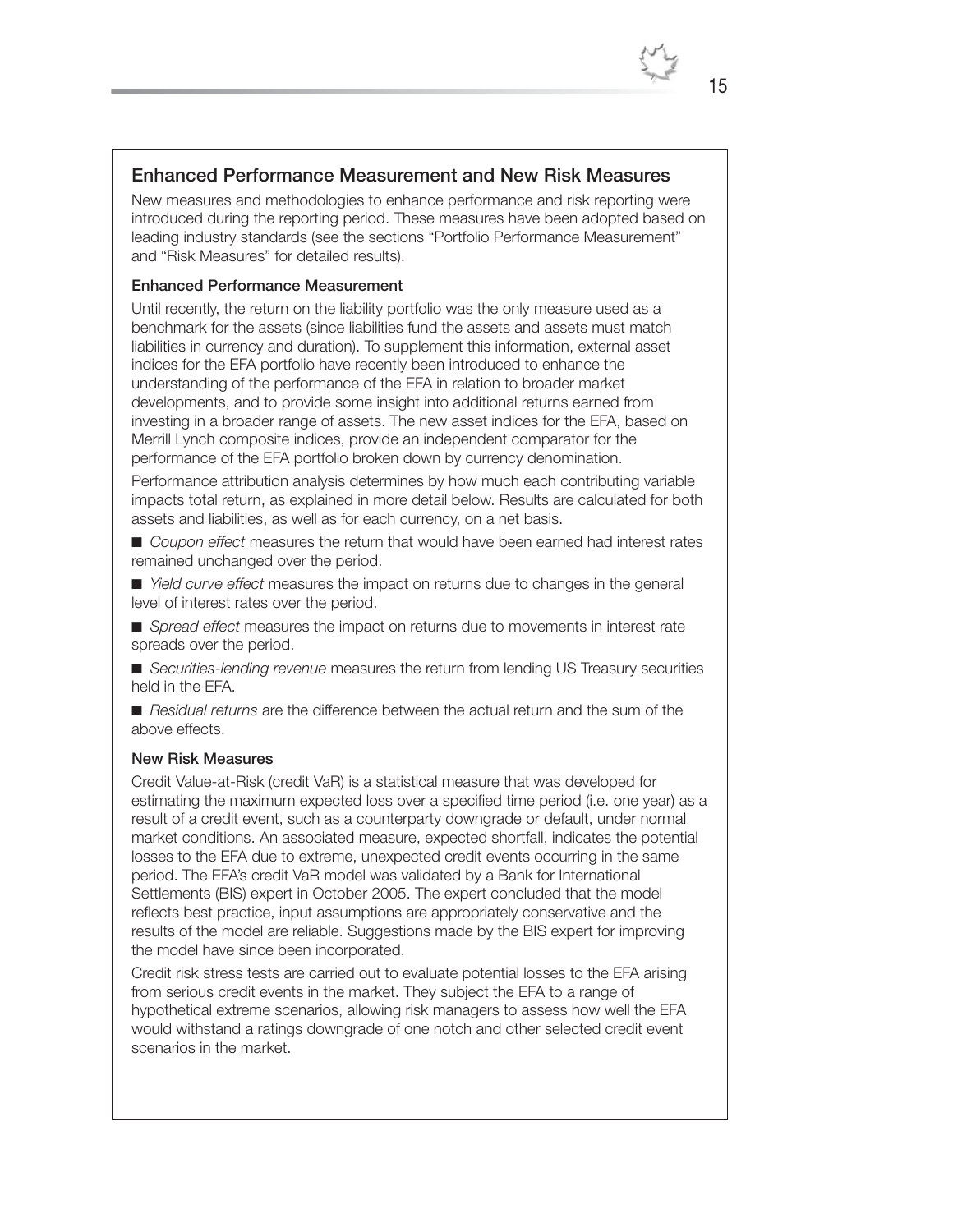# *Review of Operations*

This section reviews operations related to the official international reserves, including the achievement of objectives, major initiatives undertaken, changes in the level of reserves, portfolio performance and risk measurements.

## **Performance Versus Strategic Objectives**

The amended *Currency Act* stipulates that this report provide a statement of whether the strategic objectives have been met during the review period. The three objectives, which are to maintain a high standard of liquidity, preserve capital value and optimize return, have been achieved, as the level of liquidity was maintained for the reserves portfolio throughout the reporting period, and the portfolio's exposure to market and credit risks remained stable (see the section entitled "Risk Measures"). In addition, both cost of carry and total return measures were positive (see the section entitled "Portfolio Performance Measurement").

## **Major Initiatives**

During this period, major initiatives focused on implementing legislative changes and on setting out the EFA's investment policy in the *Statement of Investment Policy*. Several reviews were also undertaken to ensure that programs continue to operate effectively, to identify areas of improvement, and to ensure that operational practices are in line with industry standards.

## *Review of the Tri-Party Repo Program*

The US-dollar tri-party repo program, introduced in April 2003, is a collateralized short-term US-dollar investment program that provides an alternative to unsecured deposits with financial institutions. A review of the operational parameters of the program identified several adjustments to allow it to better achieve its objectives and to bring it more in line with private sector industry standards. The changes should result in an increase in the number of repo dealers participating in the program and enable the size of the program to be increased, reducing the reliance on unsecured deposits with financial institutions as a short-term investment vehicle.

## *Review of the Cross-Currency Swap Program*

Since its inception in 1995, the cross-currency swap program has been the most cost-effective measure of funding foreign currency investments. As of March 31, 2006, cross-currency swaps of domestic obligations accounted for over 60 per cent of liabilities used for funding the EFA. Due to its growing importance, an overall review of the cross-currency swap program was undertaken. The review examined the effectiveness of several risk guidelines limiting credit risk exposure to swap counterparties, as well as the operational aspects of the program. In addition, a *Swap Management Policy* (SMP) was approved by the Minister in September 2006. The SMP sets out the policy for swaps used to manage the liability structure of the marketable debt and documents the governance of the cross-currency swap program.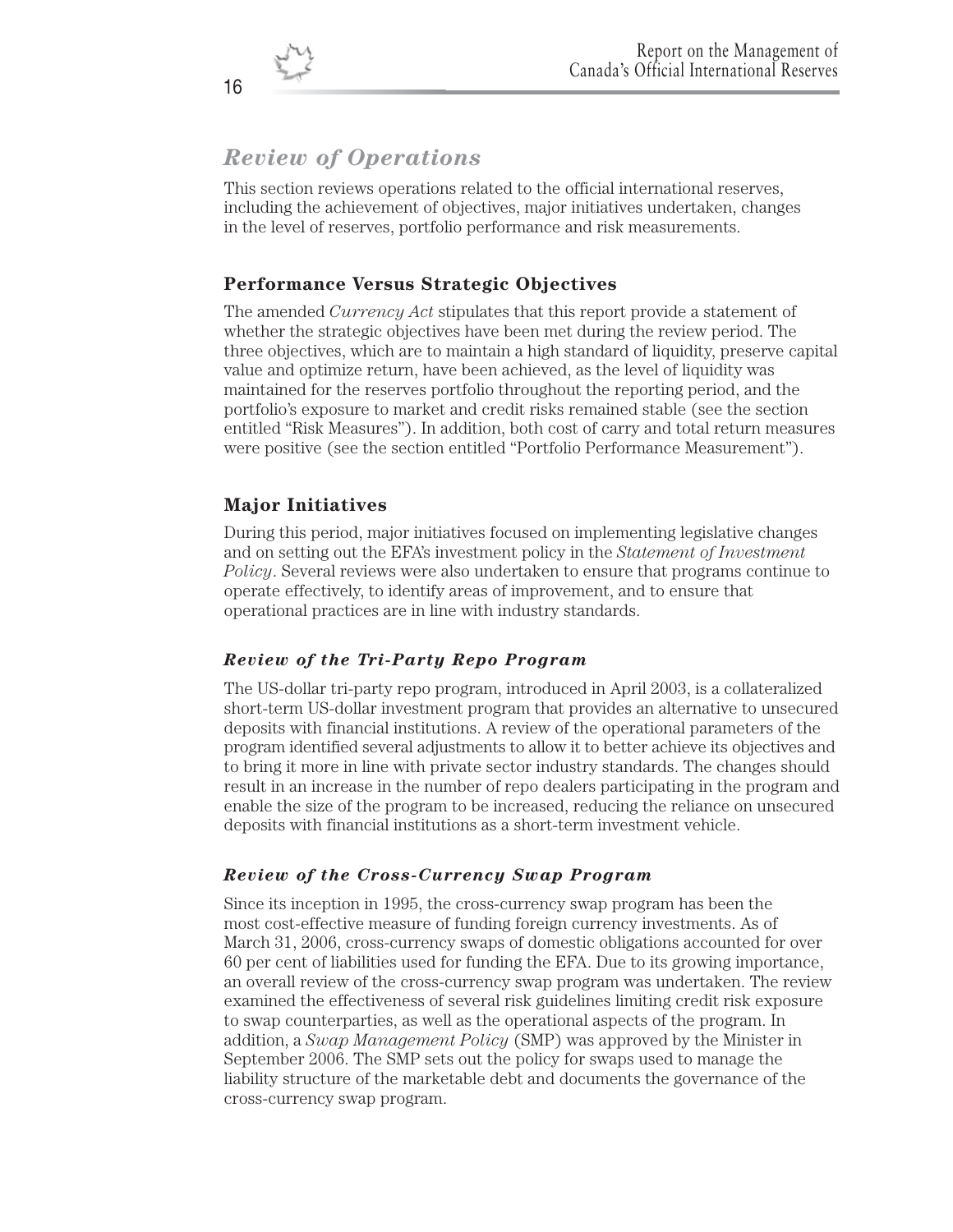#### *External Evaluation of the EFA*

An external review of the EFA was launched in December 2005 focusing on the EFA portfolio structure, investment guidelines, asset eligibility, performance measurement metrics and reporting. The evaluation process involves a comparison of the EFA's investment framework with the general investment practices of similar large, public sector institutional investors. The evaluator's report will be released publicly in 2006.

## *Treasury Risk Management Framework*

To further enhance accountability and the transparency of treasury risk management policies and practices, the *Government of Canada Treasury Risk Management Framework* was prepared and posted on the Department of Finance website www.fin.gc.ca/treas/frame/gcfrmf06\_e.html. This reference document provides detailed information on the risk management framework within which the Government's liquid financial assets and marketable debt are managed.

## **Market Developments During the Reporting Period**

As the official international reserves are reported on a market-value basis and in US dollars, changes in interest and exchange rates (i.e. US-dollar/euro and yen/US-dollar exchange rates) $8$  will affect the level of the reserves.

Changes in interest rates affect the market value of investments by either increasing (when rates fall) or decreasing (when rates rise) the value of the investments held in the reserves. Over the 15-month period from January 1, 2005 to March 31, 2006, movements in interest rates had a smaller effect on the reserves than movements in exchange rates: changes in interest rates reduced the market value of the reserves by US\$706 million, while foreign currency revaluations reduced their market value by US\$1.9 billion.

As roughly 39 per cent of the official international reserves were held in eurodenominated securities (as at March 31, 2006), the market value of the reserves was significantly affected by movements in the euro. From January 1, 2005 to March 31, 2006, the euro depreciated 10.6 per cent against the US dollar. The high for the period was 1.3550 (US dollar/euro) on January 1, 2005, while the low was 1.1675 on November 16, 2005 (Chart 4).

<sup>&</sup>lt;sup>8</sup> Charts 4 and 5 show the US dollar exchange rates for the euro and yen, where in accordance with market practice the euro is quoted in US-dollar terms (i.e. how many US dollars are required to buy 1 euro) and the yen is quoted in yen terms (i.e. how many yen are required to by 1 US dollar). Both charts reflect an increase in the US dollar.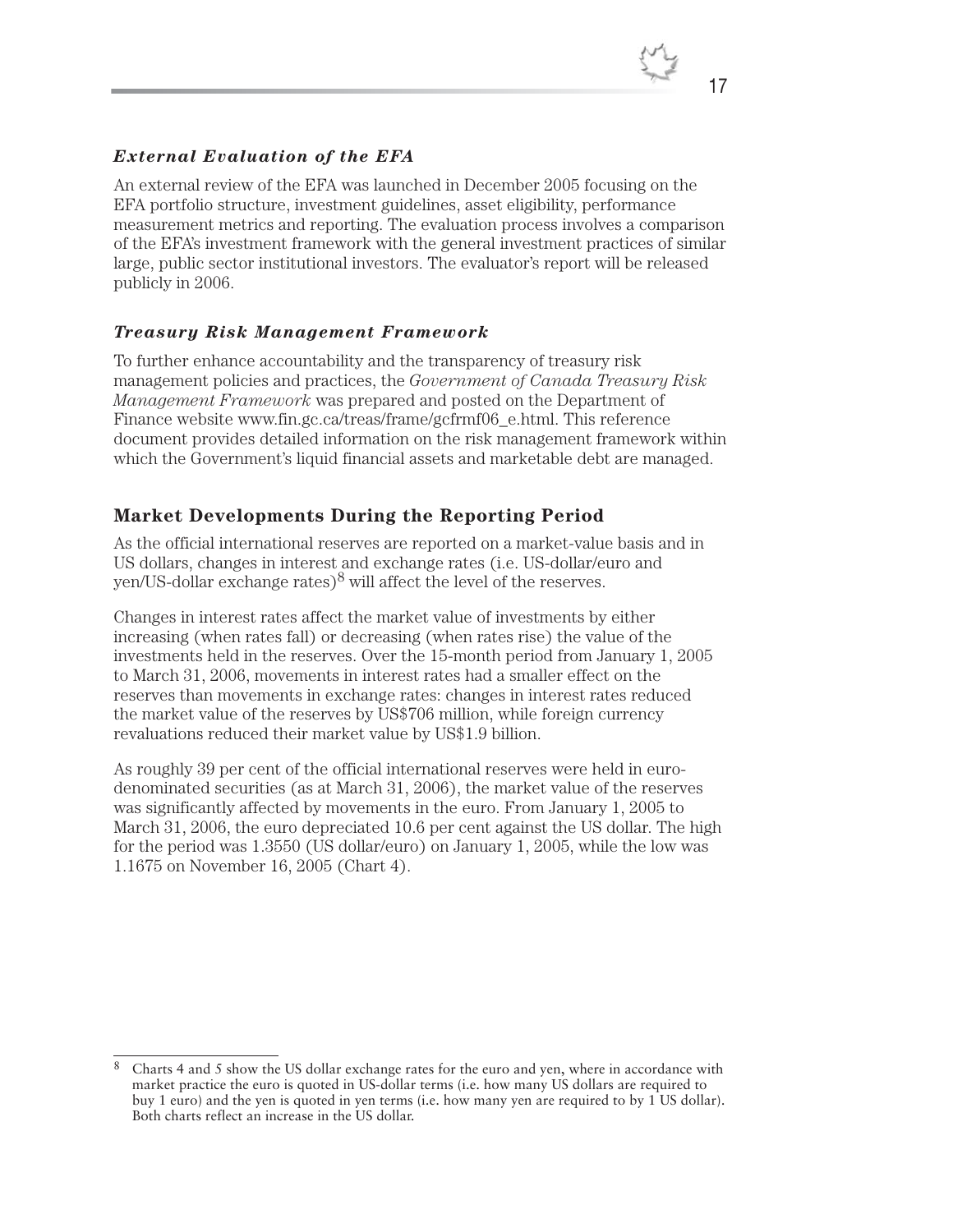

## **Chart 4 The Evolution of the Euro From January 1, 2005 to March 31, 2006**



The official international reserves were less exposed to changes in the yen/US-dollar exchange rate (Chart 5) since only 1.5 per cent of the reserves were held in yen-denominated assets (as at March 31, 2006). Overall, the yen depreciated by 14.8 per cent against the US dollar during the reporting period. The high for the period was 102.04 on January 14, 2005, and the low was 120.98 on December 7, 2005.

#### **Chart 5 The Evolution of the Yen From January 1, 2005 to March 31, 2006**

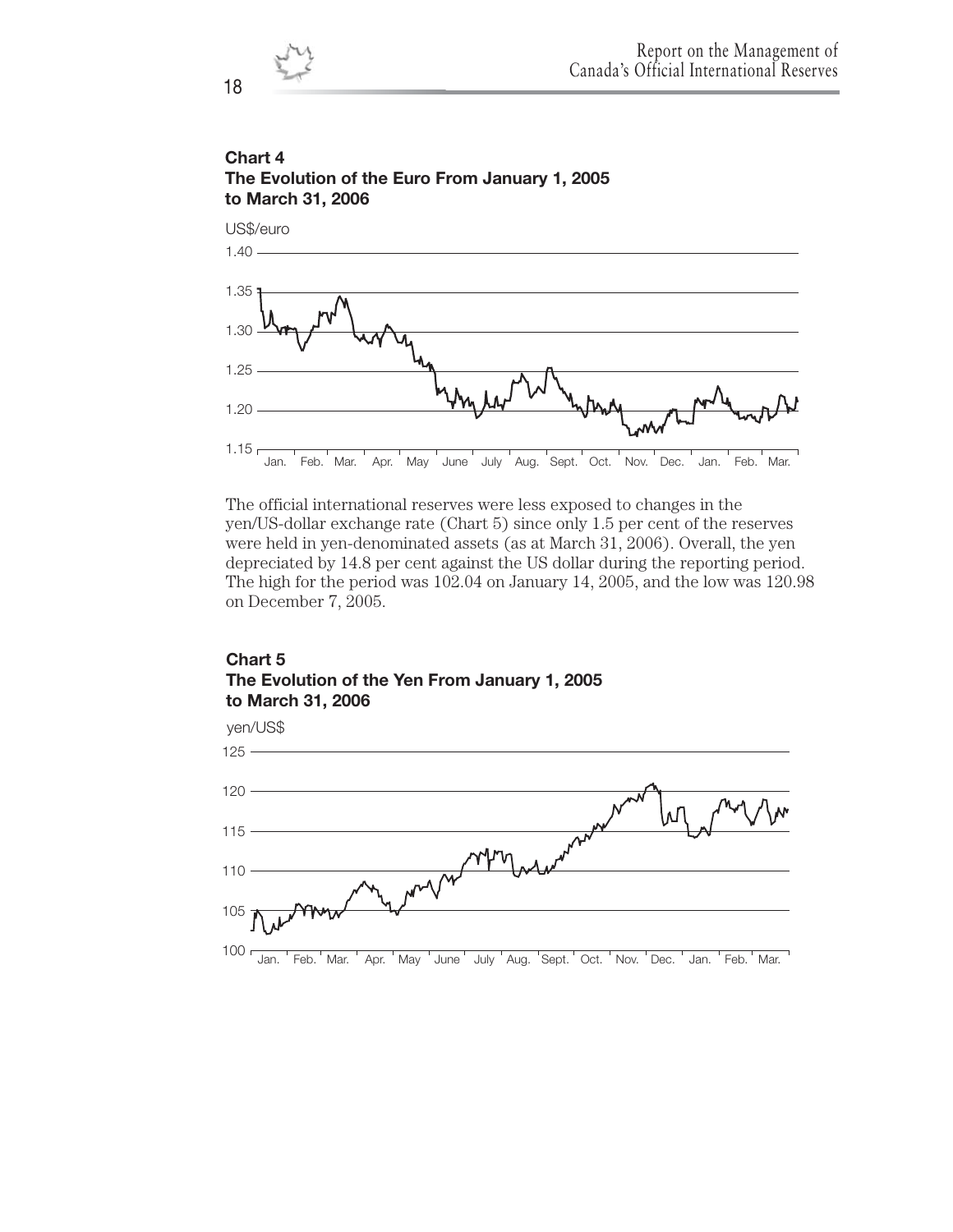## **Composition of the Official International Reserves at March 31, 2006**

Table 2 shows the term structure of investments in the official international reserves by currency and term to maturity as at March 31, 2006. US-dollar holdings, which made up more than half of the reserves, were primarily in shortterm (i.e. under six months) maturities, as they are held for liquidity purposes. The euro holdings, which are held for investment purposes, were more heavily weighted towards medium-term (i.e. one to five years) investments. Likewise, the yen holdings were mostly invested in securities with medium-term maturities.

For reporting purposes, gold, SDR holdings and the IMF reserve position, which have no terms to maturity, are translated into US dollars. The IMF reserve position is classified as an investment of indefinite term.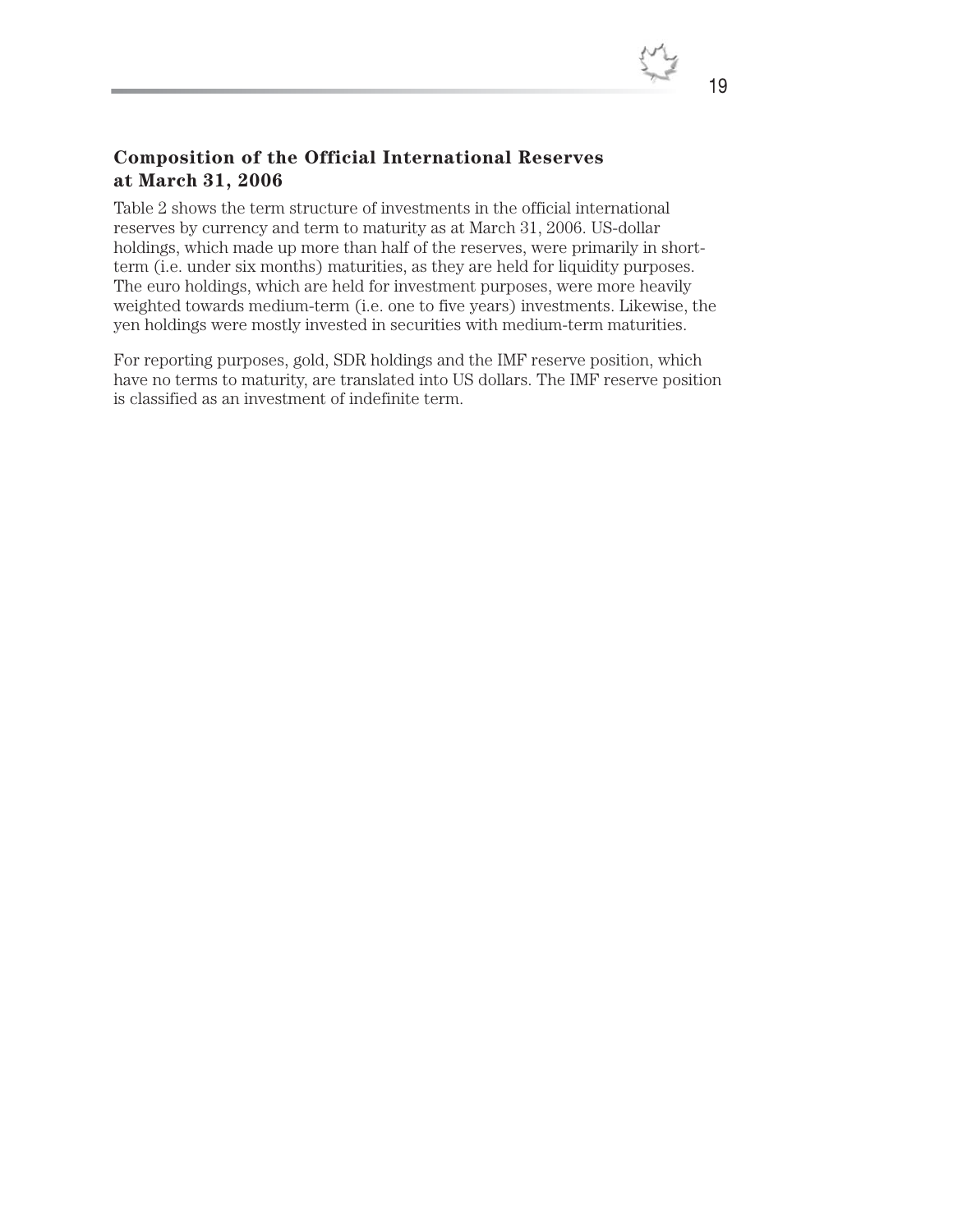|                                             | Cash                 | Government<br>securities |                     |         |                                          | Total         | $\overline{M}$      | Total official            |
|---------------------------------------------|----------------------|--------------------------|---------------------|---------|------------------------------------------|---------------|---------------------|---------------------------|
| Term                                        | and term<br>deposits | in domestic<br>currency  | securities<br>Other | Gold    | holdings<br><b>SDR</b>                   | assets<br>EFA | position<br>reserve | international<br>reserves |
|                                             |                      |                          |                     |         | (market value in millions of US dollars) |               |                     |                           |
| US-dollar holdings                          |                      |                          |                     |         |                                          |               |                     |                           |
| Under 6 months                              | 5,447                | 2,720                    | 5,639               | I       | I                                        | 13,806        | I                   | 13,806                    |
| 6 to 12 months                              |                      |                          | 432                 |         |                                          | 432           |                     | 432                       |
| 1 to 5 years                                |                      |                          | 2,674               |         |                                          | 2,674         |                     |                           |
| Over 5 years                                |                      | 1,049                    | 2,242               | I       | I                                        | 3,291         |                     | 2,674<br>3,291            |
| Indefinite term                             |                      | I                        | I                   | 63      | 517                                      | 980           | 1,038               | 2,018                     |
| Total US-dollar holdings                    | 5,447                | 3,769                    | 10,987              | 63      | 517                                      | 21,183        | 1,038               | 22,221                    |
| Euro holdings <sup>1</sup>                  |                      |                          |                     |         |                                          |               |                     |                           |
| Under 6 months                              | 78                   | 368                      |                     | T       |                                          | 446           |                     | 446                       |
| 6 to 12 months                              |                      | 142                      | 64                  | I       |                                          | 206           |                     | 206                       |
| 1 to 5 years                                |                      | 7,219                    | 1,873               | I       | I                                        | 9,092         | I                   | 9,092                     |
| Over 5 years                                |                      | 2,915                    | 645                 | 1       | T                                        | 3,560         | 1                   | 3,560                     |
| Total euro holdings                         | $\frac{8}{10}$       | 10,644                   | 2,582               | O       | $\circ$                                  | 13,304        | $\circ$             | 13,304                    |
|                                             |                      |                          |                     |         |                                          |               |                     |                           |
| Yen holdings <sup>1</sup><br>Under 6 months |                      | J                        |                     | ı       |                                          | 71            |                     | 71                        |
| 6 to 12 months                              |                      |                          |                     | I       | I                                        |               | I                   |                           |
| 1 to 5 years                                |                      | 438                      | I                   | I       | I                                        | 438           | T                   | 438                       |
| Over 5 years                                |                      | $\mathsf I$              | 1                   | 1       | 1                                        | I             | 1                   | ı                         |
| Total yen holdings                          | $\overline{7}$       | 438                      | $\circ$             | $\circ$ | $\circ$                                  | 509           | $\circ$             | 509                       |
| Total                                       | 5,596                | 14,851                   | 13,569              | 63      | 917                                      | 34,996        | 1,038               | 36,034                    |
|                                             |                      |                          |                     |         |                                          |               |                     |                           |

anno to danni ta *Term Structure of the Official International Reserves as at March 31, 2006* mational D. ina af tha Affinial Intoi  $\frac{1}{2}$ **Table 2**

20

#### Report on the Management of Canada's Official International Reserves

1 The exchange rates prevailing on March 31, 2006, are used for the euro and yen assets. The exchange rates prevailing on March 31, 2006, are used for the euro and yen assets.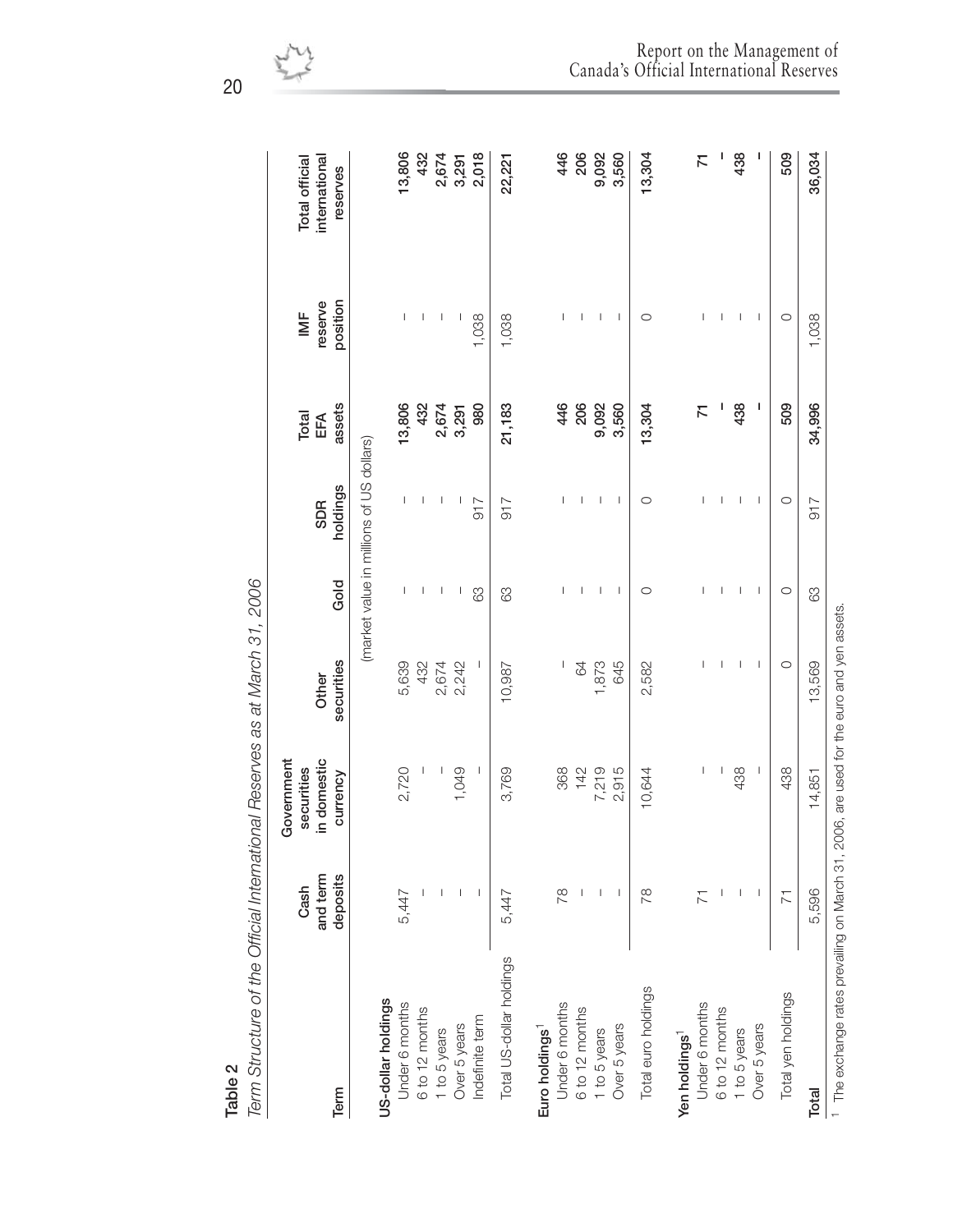

## **Changes in the Level of the Official International Reserves**

As shown in Table 3, Canada's official international reserves as at March 31, 2006, were US\$36.0 billion (on a market-value basis), up from US\$34.5 billion as at December 31, 2004. The sources of changes are provided in the next section.

#### **Table 3**

*Canada's Official International Reserves Holdings as at March 31, 2006*

|                        |                                                                               | <b>Total official</b><br>international reserves |                                   |                                                                            |          |  |
|------------------------|-------------------------------------------------------------------------------|-------------------------------------------------|-----------------------------------|----------------------------------------------------------------------------|----------|--|
|                        | <b>Total official</b><br>international<br>reserves as at<br>December 31, 2004 | <b>EFA</b>                                      | <b>IMF</b><br>reserve<br>position | <b>Total official</b><br>international<br>reserves as at<br>March 31, 2006 | Change   |  |
|                        |                                                                               | (market value in millions of US dollars)        |                                   |                                                                            |          |  |
| <b>Securities</b>      | 27,834                                                                        | 28,420                                          |                                   | 28,420                                                                     | 586      |  |
| Deposits <sup>1</sup>  | 2,333                                                                         | 5.596                                           |                                   | 5,596                                                                      | 3,263    |  |
| Gold                   | 48                                                                            | 63                                              |                                   | 63                                                                         | 15       |  |
| Special drawing rights | 925                                                                           | 917                                             |                                   | 917                                                                        | -8       |  |
| IMF reserve position   | 3,327                                                                         |                                                 | 1,038                             | 1,038                                                                      | $-2,289$ |  |
| Total                  | 34,467                                                                        | 34.996                                          | 1.038                             | 36,034                                                                     | 1,567    |  |

<sup>1</sup> The figure as at December 31, 2004 includes the Bank of Canada and Receiver General accounts, totalling US\$0.1 billion.

#### **Sources of Changes**

The level of the official international reserves changes over time due to a variety of factors. As shown in Table 4, over the 15-month reporting period the level of the reserves increased by US\$1.6 billion due to reserves management operations (US\$4.4 billion) and return on investment (US\$0.6 billion). The increase was partly offset by foreign currency debt charges (US\$1.5 billion) and revaluation effects (US\$1.9 billion).

#### **Table 4**

*Sources of Changes in Canada's Official International Reserves (December 31, 2004 to March 31, 2006)*

|                                | Change                                   |
|--------------------------------|------------------------------------------|
|                                | (market value in millions of US dollars) |
| Official intervention          |                                          |
| Net government operations      |                                          |
| Reserves management operations | 4,372                                    |
| Gains and losses on gold sales |                                          |
| Return on investments          | 613                                      |
| Foreign currency debt charges  | $-1,513$                                 |
| Revaluation effects            | $-1,903$                                 |
| Total change                   | 1,567                                    |

Note: Numbers do not add due to rounding.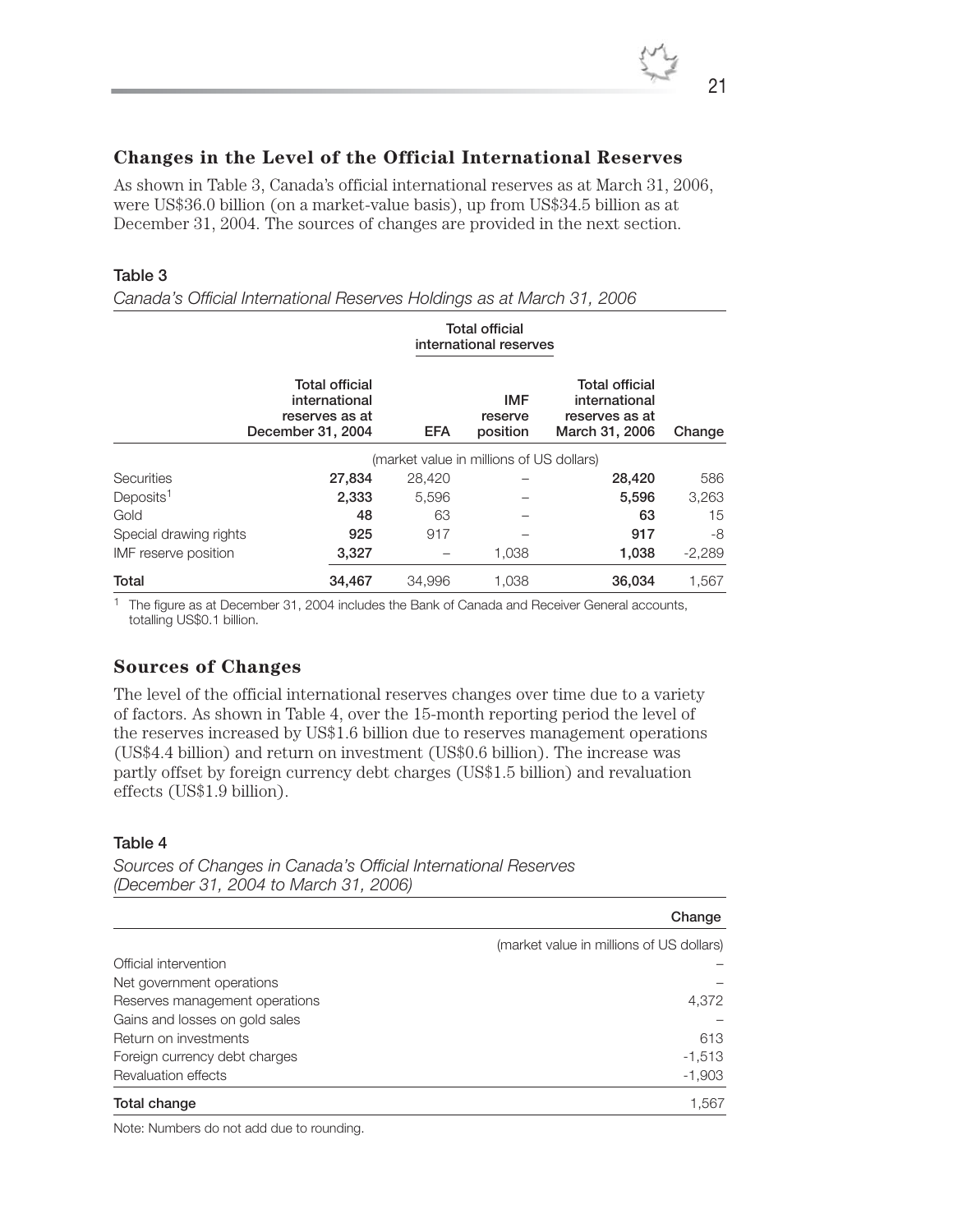## *Official Intervention*

Official intervention involves buying or selling foreign exchange currencies in exchange for Canadian dollars, and would therefore affect the level of the official international reserves. Intervention in the Canadian-dollar foreign exchange market has not occurred since 1998 (see Annex 2).

## *Net Government Operations*

Net purchases of foreign currencies for government foreign exchange requirements will affect the official international reserves. There were no net government operations during the reporting period.

## *Reserves Management Operations*

Matched debt issues/maturities and purchases/sales of foreign currency assets affect the level of the EFA. Over the 15-month reporting period, funds raised through the issuance of cross-currency swaps and Canada bills, totalling US\$10.6 billion, more than offset debt maturities (US\$6.2 billion in total, including a US\$1.5-billion global bond, a Canada note maturity totalling US\$430 million and cross-currency swap maturities of US\$4.3 billion), resulting in a net increase in the level of official international reserves.

## *Gains and Losses on Gold Sales*

This factor reflects the difference between the value of gold holdings at the beginning and the end of the reporting period due to gold sales and a change in the market value of gold. There were no gold transactions during the period, with the last of the Government's gold bullion holdings having been sold in December 2003.

## *Return on Investments*

Return on investments comprises interest earned on investments (US\$1.3 billion) and the decrease in the market value of securities resulting from changes in interest rates (US\$0.7 billion). The overall effect on the official international reserves was a net increase of US\$0.6 billion.

## *Foreign Currency Debt Charges*

Foreign currency debt charges reduced the level of the official international reserves by US\$1.5 billion.

## *Revaluation Effects*

Revaluation effects resulting from movements in exchange rates reflect changes in the market value of the official international reserves. Revaluation effects reduced the official international reserves by US\$1.9 billion, primarily due to the depreciation of the euro versus the US dollar.

More detailed information on monthly levels and changes in Canada's official international reserves is provided in Annex 3.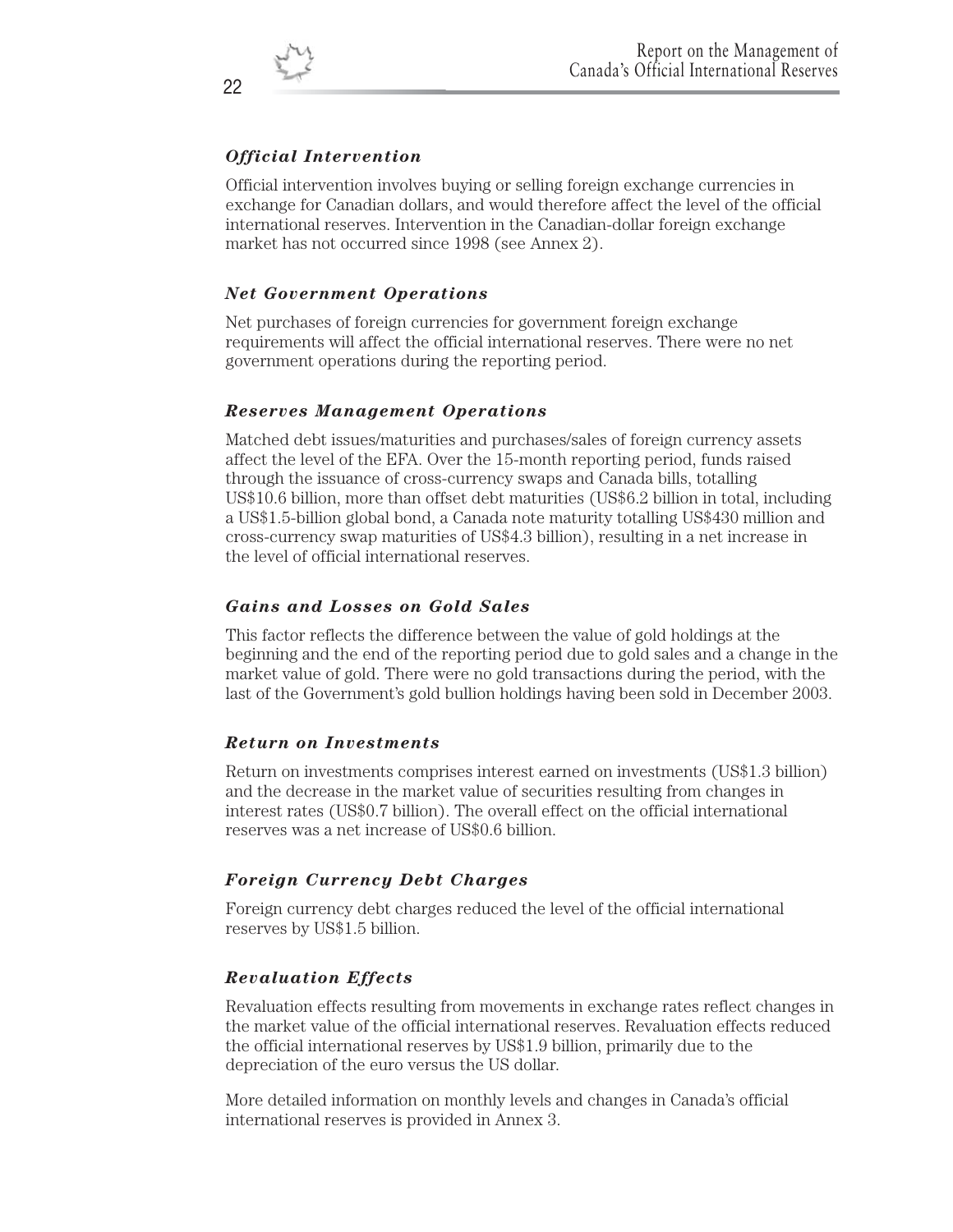

## **EFA Financing**

As previously noted, the assets in the EFA are managed against a portfolio of dedicated liabilities. These are Government of Canada foreign currency borrowings from a variety of sources (Table 5).

Funding requirements are primarily met through an ongoing program of crosscurrency swaps of domestic obligations. Total cross-currency swap issuance and maturities during the reporting period were US\$8.0 billion and US\$4.3 billion, respectively. Swaps are particularly cost-effective compared to other sources of foreign currency funds. Foreign currency was raised through cross-currency swaps at 3-month US\$ LIBOR less 35 basis points on average.

In addition to cross-currency swaps of domestic obligations, the EFA is funded by a short-term US-dollar paper program (Canada bills), medium-term note issuance in various markets (Canada notes and euro medium-term notes) and international bond issues (global bonds), the use of which depends on funding needs and market conditions. From December 31, 2004 to March 31, 2006, the level of outstanding Canada bills increased by US\$2.6 billion. Canada bills were issued, on average, at an all-in cost of US\$ LIBOR less 20 basis points, which was generally in line with funding levels of prior years. There was no new issuance of Canada notes, euro medium-term notes or global bonds during the period. One US-dollar global bond (US\$1.5 billion) and one Canada note (US\$430 million) matured.

The changes in the outstanding numbers shown in Table 5 reflect not only issuance and maturities, but also changes in the exchange rates of the euro and yen versus the US dollar (as the foreign currency issues are reported in US dollars).

#### **Table 5**

*Outstanding Foreign Currency Issues as at March 31, 2006*

|                         | December 31, 2004 | March 31, 2006                                     | Change   |
|-------------------------|-------------------|----------------------------------------------------|----------|
|                         |                   | (par value <sup>1</sup> in millions of US dollars) |          |
| Swapped domestic issues | 19,378            | 22,083                                             | 2,705    |
| Global bonds            | 8,131             | 6,286                                              | $-1,845$ |
| Canada bills            | 1.424             | 4,053                                              | 2,629    |
| Euro-medium term notes  | 1.434             | 1,284                                              | $-150$   |
| Canada notes            | 976               | 425                                                | $-551$   |
| Total                   | 31,343            | 34,131                                             | 2,788    |

<sup>1</sup> Liabilities are stated at the exchange rates on December 31, 2004 and March 31, 2006.

Further information on the management of foreign currency liabilities and the associated credit risks can be found in the *Debt Management Report* at www.fin.gc.ca/purl/dmr-e.html.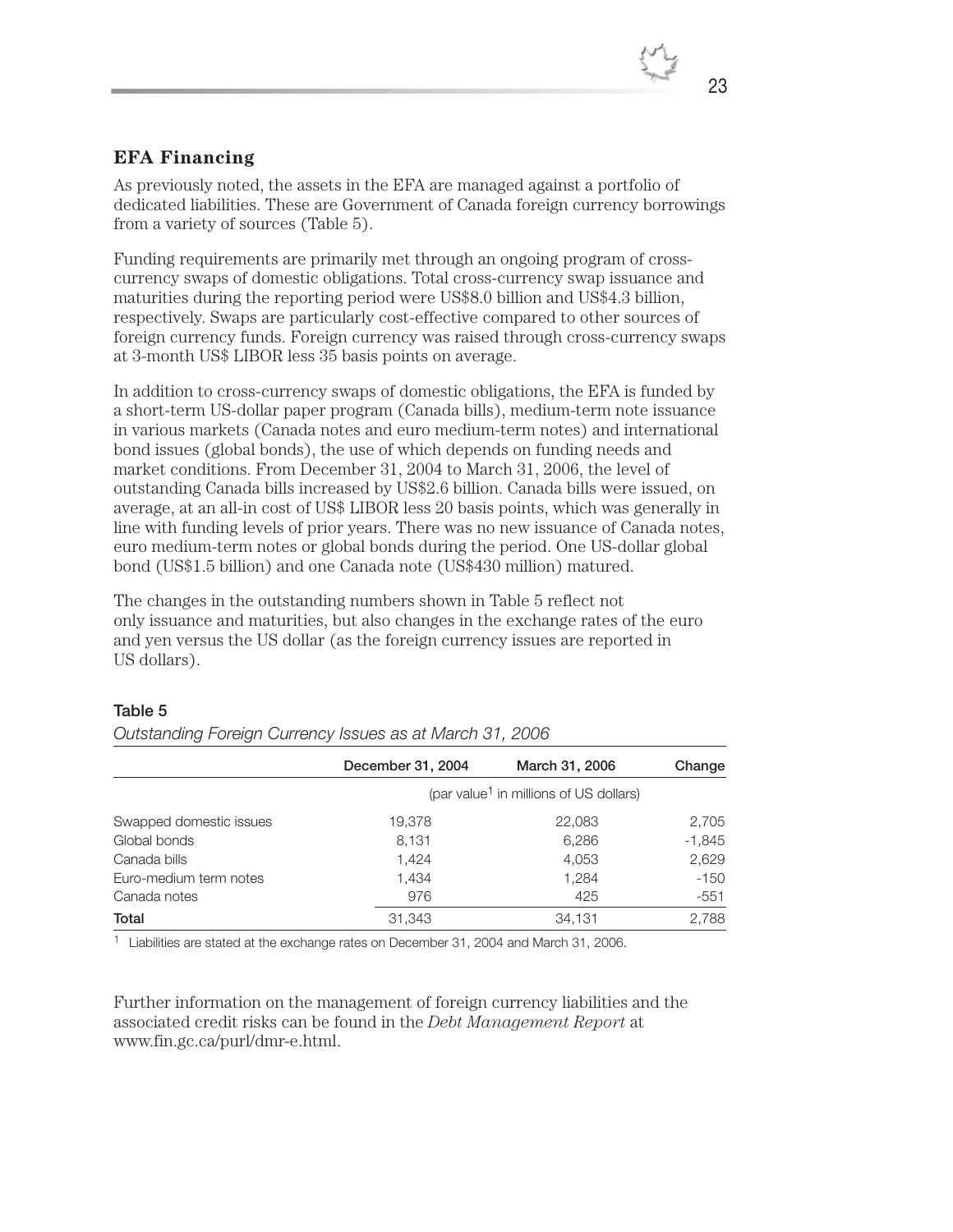## **Portfolio Performance Measurement**

#### *Revenues*

The revenues of the official international reserves include income from investments and foreign exchange gains. During the reporting period, income totalled C\$1.7 billion, compared to C\$1.8 billion in 2004. The main categories of income are summarized in Table 6. Data is reported in Canadian dollars, as EFA revenues, which account for the bulk of the revenues of the official international reserves, are reported in Canadian dollars in the attached financial statements.

#### **Table 6**

*Revenues for the Official International Reserves as at March 31, 2006* **Official international reserves 2004 IMF Total revenue from total reserve January 1, 2005 to revenue EFA position March 31, 2006** (millions of Canadian dollars) **Investment income** Marketable securities **1,588** 1,840 – **1,840** Cash and short-term deposits **34** 104 – **104** Deposits held under repurchase aggreements **3** 46 – **46** Special drawing rights **21** 37 – **37** – **37 IMF** reserve position Total investment income **1,646** 2,027 – **2,027 Other income** Net gain on sales of gold Foreign exchange gains (losses) **154**  $-293$   $-$  **-293**  $-$ **Total income 1,800** 1,734 – **1,734**

The EFA's securities-lending program enhances the income earned on the portfolio by lending out securities that are highly sought after in the market. At year-end, C\$3.4 billion (par value) in US government securities were held by the two financial institutions that act as agents and mandataries (see Annex 4) for lending these securities to market participants. Income from securities lending, included in investment income from marketable securities in Table 6, totalled C\$8.4 million during the period compared to C\$2.6 million in 2004.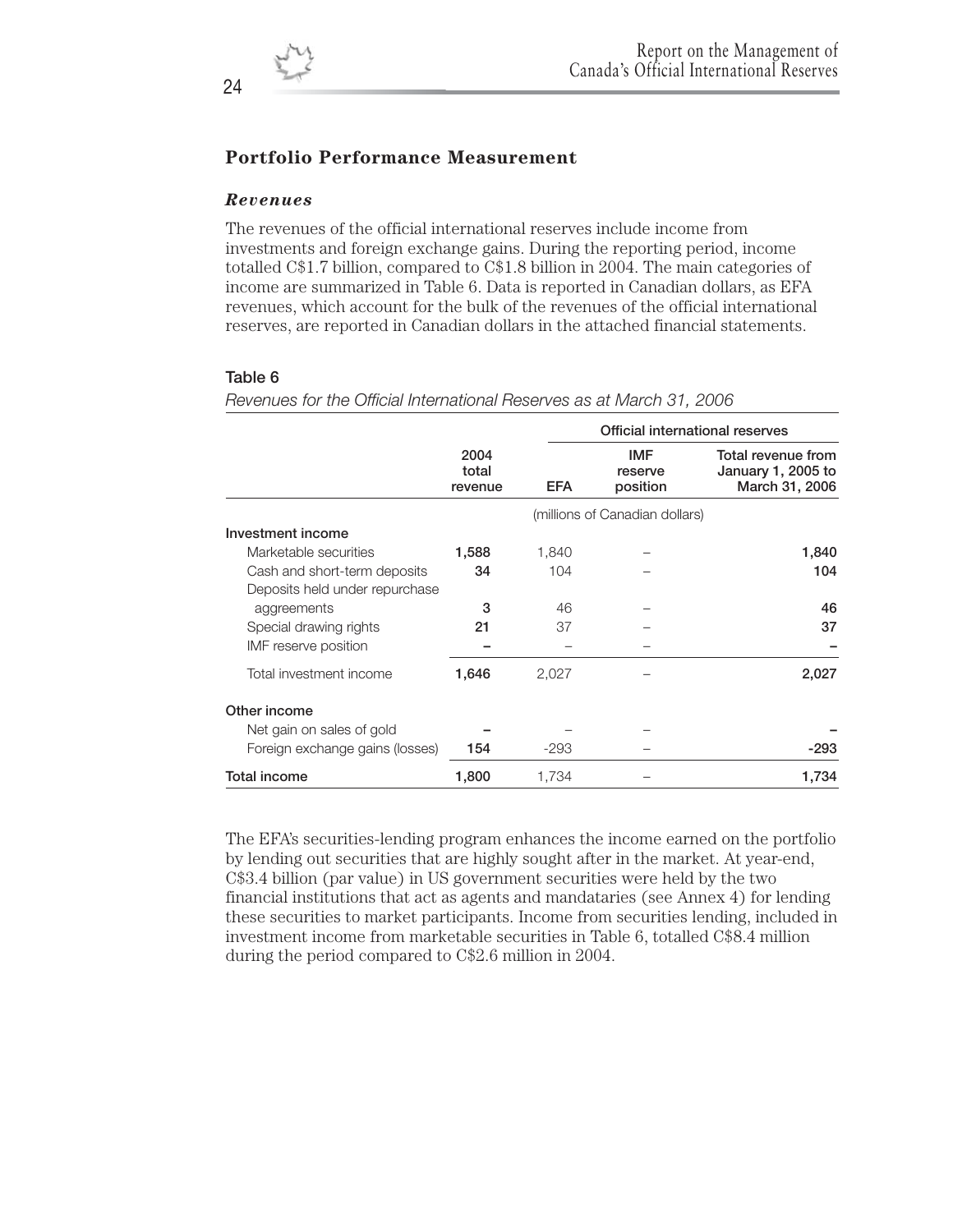

#### *Net Return Measures*

As the EFA is managed on an integrated asset-liability basis, from an economic perspective, the key measures of portfolio performance net the performance of assets and liabilities. Two principal measures of performance are used: carry and total return.

Carry is an accounting-based measure expressed in dollar and yield terms estimated by subtracting the interest earned on assets from the interest paid on Canada's foreign currency liabilities (i.e. the net interest earned or paid). Total return, expressed as a yield based on market values, is calculated for both the assets and the liabilities and for each currency, with the return on the liability portfolio being used as a benchmark for the assets (since liabilities fund the assets and assets must match liabilities in currency and duration). Performance of the assets is also compared to an external index in order to provide an independent measure of the performance of the EFA and to enhance the understanding of performance in relation to broader market developments. Performance according to both measures is presented below.

#### *Carry*

Table 7 provides an estimate of the carry for the official international reserves and for segments of the reserves. The carry for the 15-month reporting period is estimated at -49 basis points, which is lower than in 2004. The negative performance is due to the holding of low-coupon assets relative to the interest paid on the liabilities.

Taking into account gains/losses on asset sales, during the same period, the Government earned net revenues of US\$75 million, or 25 basis points, which reflects US\$227 million in net realized gains on US-dollar and euro asset sales, partially offset by net interest costs of US\$152 million. The EFA realized US\$9 million in gains on US-dollar asset sales and US\$218 million in gains on euro asset sales. Realized gains were significant due to sales of high-coupon assets in a low interest-rate environment. As a result, the net carry is estimated at +25 basis points, similar to the net carry achieved in calendar year 2004.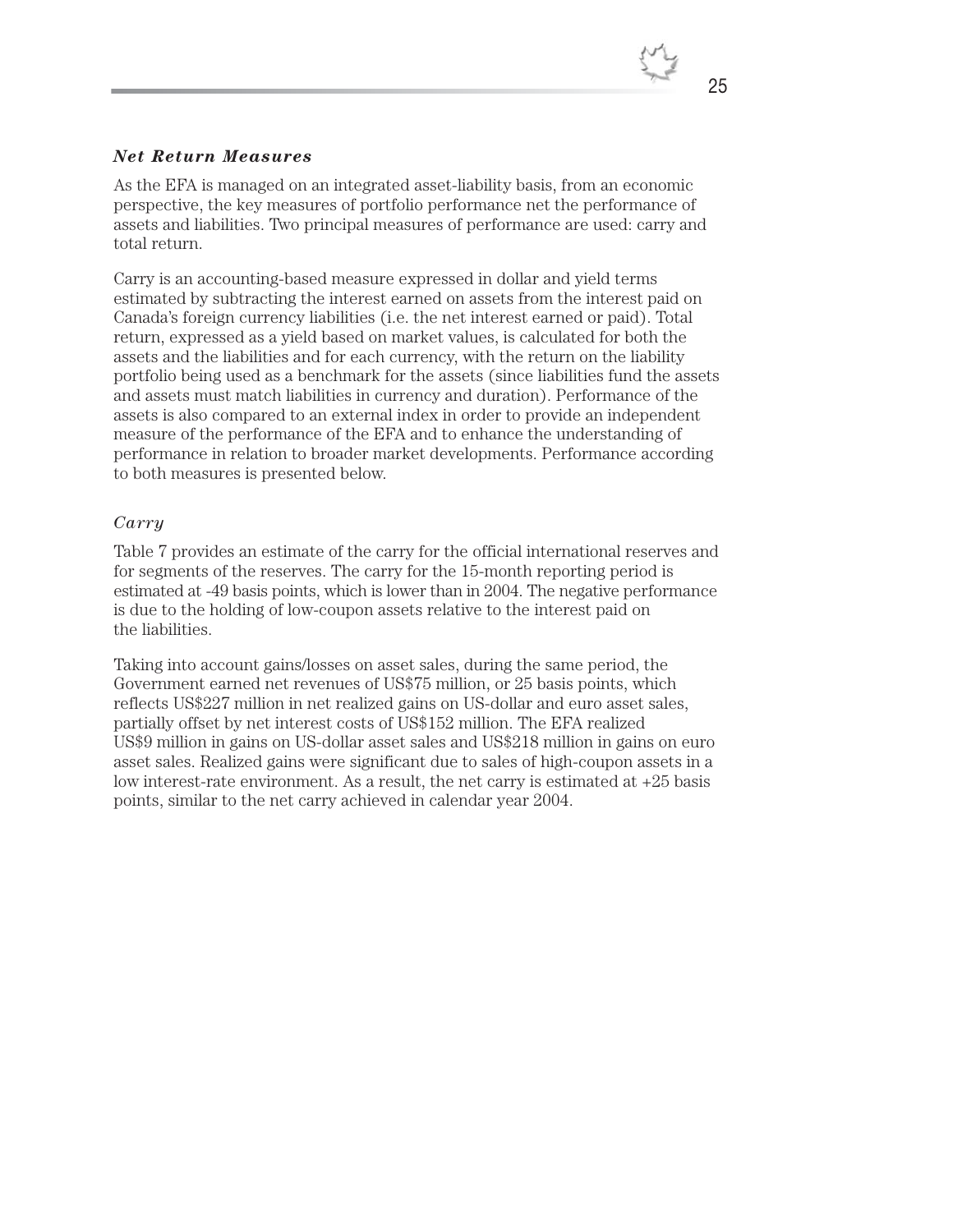#### **Table 7**

*Carry for the Official International Reserves*<sup>1</sup>

|                      | 2004    |                                                       | January 1, 2005 to March 31, 2006 |                                    |                                     |          |                                                       |  |
|----------------------|---------|-------------------------------------------------------|-----------------------------------|------------------------------------|-------------------------------------|----------|-------------------------------------------------------|--|
|                      | Carry   | Carry<br><i>(including)</i><br>net realized<br>qains) | Interest<br>earned<br>on assets   | Interest<br>paid on<br>liabilities | Net interest<br>earned<br>on assets | Carry    | Carry<br><i>(including)</i><br>net realized<br>qains) |  |
|                      |         | (basis points)                                        |                                   | (millions of US dollars)           |                                     |          | (basis points)                                        |  |
| Euro portfolio       | $-7.2$  | 19.7                                                  | 617.2                             | 706.8                              | $-89.6$                             | $-29.0$  | 41.6                                                  |  |
| Yen portfolio        |         |                                                       | 13.8                              | 13.8                               | $\Omega$                            | $\Omega$ | $\Omega$                                              |  |
| US\$ portfolio       | $-13.4$ | 5.3                                                   | 797.5                             | 859.6                              | $-62.1$                             | $-20.1$  | $-17.1$                                               |  |
| $EFA^2$              | $-20.6$ | 25.0                                                  | 1.428.5                           | 1.580.2                            | $-151.7$                            | $-49.1$  | 24.5                                                  |  |
| IMF reserve position | 1.5     | 1.5                                                   |                                   |                                    |                                     |          |                                                       |  |
| <b>Total carry</b>   | $-19.1$ | 26.5                                                  | 1.428.5                           | 1.580.2                            | $-151.7$                            | $-49.1$  | 24.5                                                  |  |

The carry figures show the contribution of each currency portfolio to the overall carry. Numbers for 2005–06 do not include the IMF reserve position and associated liabilities. Including the IMF reserve position for the 15-month reporting period would have decreased the carry of the EFA by about 8 basis points.

<sup>2</sup> Excludes gold holdings.

In December 2005, the decision was taken to remove the IMF reserve position and the liabilities that fund it from EFA portfolio performance measures, as it is not actively managed. The inclusion of the IMF position in EFA performance measures was also introducing volatility in returns, as the IMF position is not currency matched (i.e. the IMF position is denominated in special drawing rights and funded with US-dollar liabilities), distorting measures of performance of the actively managed portfolio. This segregated reporting approach is consistent with that of other central banks.

#### *Total Return On Market-Value Basis*

Table 8 provides an estimate of the total return on a market-value basis for the EFA as a whole and its key portfolios compared to the corresponding liabilities.<sup>9</sup> The net total return was +17 basis points, or US\$44 million, in the 15 months ending March 31, 2006 compared to +20 basis points in 2004. This reflects net returns in US dollar terms of +23 basis points for the US-dollar portfolio, +14 basis points for the euro portfolio and -3 basis points for the yen portfolio. These numbers include interest flows as well as all gains/losses earned over the period, regardless of whether they were realized or not.

26

<sup>9</sup> Excluding gold, SDR holdings and the IMF reserve position as those assets are not actively managed on an integrated asset-liability basis. Including the IMF reserve position and SDRs would have reduced the EFA total return by about 6 basis points in the 15 months ending March 31, 2006.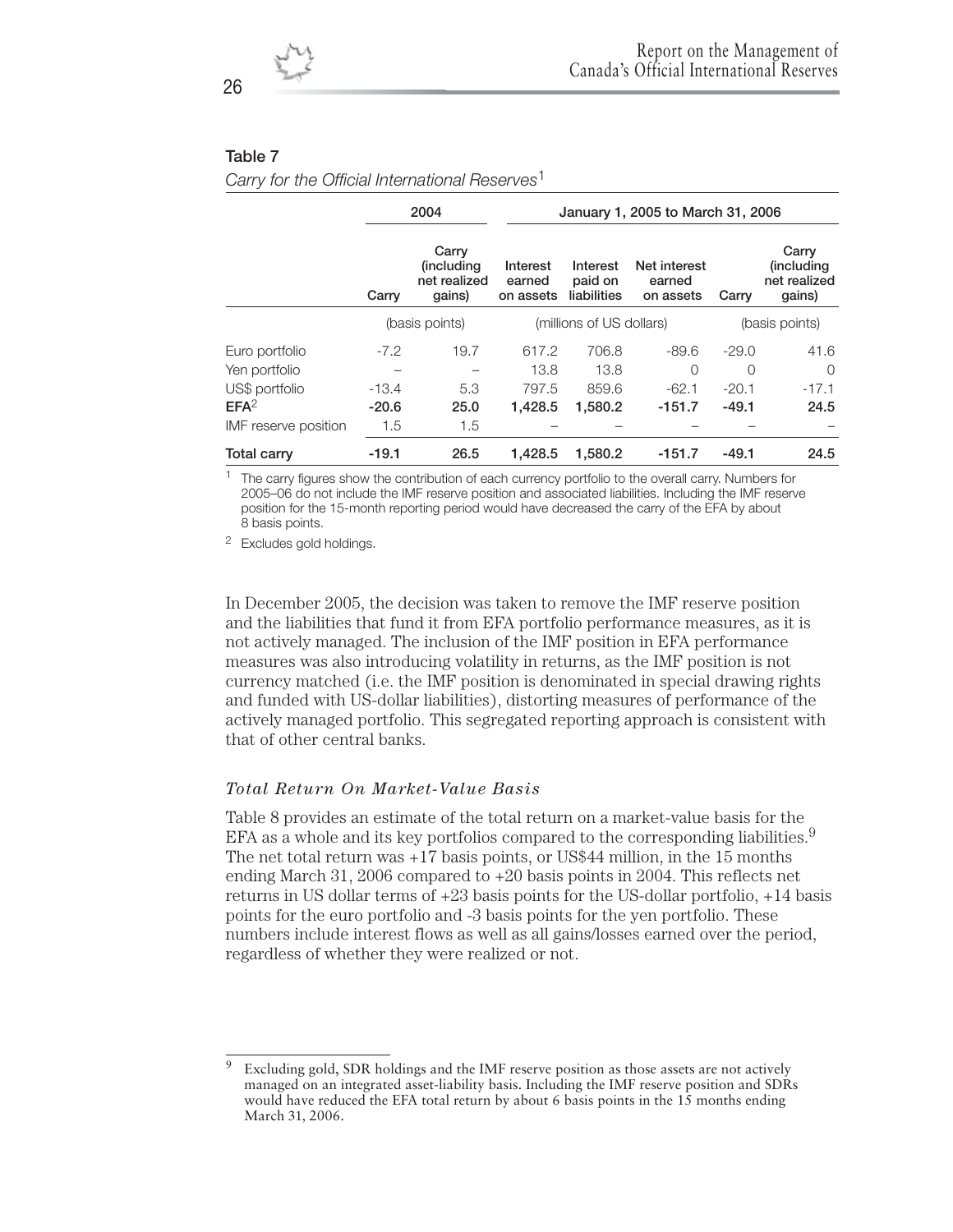#### **Table 8**

|                                                   | 2004<br>January 1, 2005 to March 31, 2006 |                   |                   |                  |                     |
|---------------------------------------------------|-------------------------------------------|-------------------|-------------------|------------------|---------------------|
|                                                   | Total<br><b>EFA</b>                       | US\$<br>portfolio | Euro<br>portfolio | Yen<br>portfolio | Total<br><b>EFA</b> |
| EFA asset portfolio                               |                                           |                   |                   |                  |                     |
| Return in original currency                       | n/a                                       | 3.02%             | 1.78%             | $-0.45%$         | n/a                 |
| Return in US\$ (A)                                | 7.74%                                     | 3.02%             | $-8.99\%$         | $-13.31%$        | $-3.42%$            |
| <b>Liability benchmarks</b>                       |                                           |                   |                   |                  |                     |
| Return in original currency                       | n/a                                       | 2.79%             | 1.62%             | $-0.41%$         | n/a                 |
| Return in US\$ (B)                                | 7.74%                                     | 2.79%             | $-9.13%$          | $-13.28\%$       | $-3.60\%$           |
| Return vs. liability<br>benchmark in basis points |                                           |                   |                   |                  |                     |
| $(A - B)$ in US\$                                 | 20                                        | 23                | 14                | -3               | 17                  |

*Total Return for the EFA Compared to Liability Benchmarks*

Table 9 compares the total return for the EFA to a set of Merrill Lynch government securities indices. This provides insight into how it compares to a portfolio invested strictly in US Treasury and German government securities. While the indices have been combined and weighted to reflect the currency composition and duration of the EFA, they provide only a general indication of its performance because the EFA is invested in a broader range of high quality assets. In the 15 months ending March 31, 2006, the EFA's total return was within 2 basis points of the weighted average return of these indices.

#### **Table 9**

*Total Return for the EFA Compared to External Indices*<sup>1</sup>

|                                                | January 1, 2005 to March 31, 2006 |                   |                  |                        |
|------------------------------------------------|-----------------------------------|-------------------|------------------|------------------------|
|                                                | US\$<br>portfolio                 | Euro<br>portfolio | Yen<br>portfolio | Total<br><b>EFA</b>    |
| EFA asset portfolio                            |                                   |                   |                  |                        |
| Return in original currency (A)                | $3.02\%$                          | 1.78%             | $-0.45%$         | n/a                    |
| Return in US\$                                 | $3.02\%$                          | $-8.99\%$         | $-13.31%$        | $-3.42%$               |
| <b>External indices</b>                        |                                   |                   |                  |                        |
| Return in original currency (B)                | 2.80%                             | 2.04%             | $-0.41\%$        | n/a                    |
| Return in US\$                                 | 2.80%                             | $-8.75%$          | $-13.28%$        | $-3.40\%$ <sup>2</sup> |
| Return vs. external indices in                 |                                   |                   |                  |                        |
| basis points $(A - B)$ in<br>original currency | 22                                | $-26$             | -4               | -2                     |

<sup>1</sup> Composite indices are constructed as weighted averages of Merrill Lynch US Treasury and German government indices.

<sup>2</sup> Return versus external indices is expressed in original currency except for the total EFA, where both assets and index returns are converted to US dollars.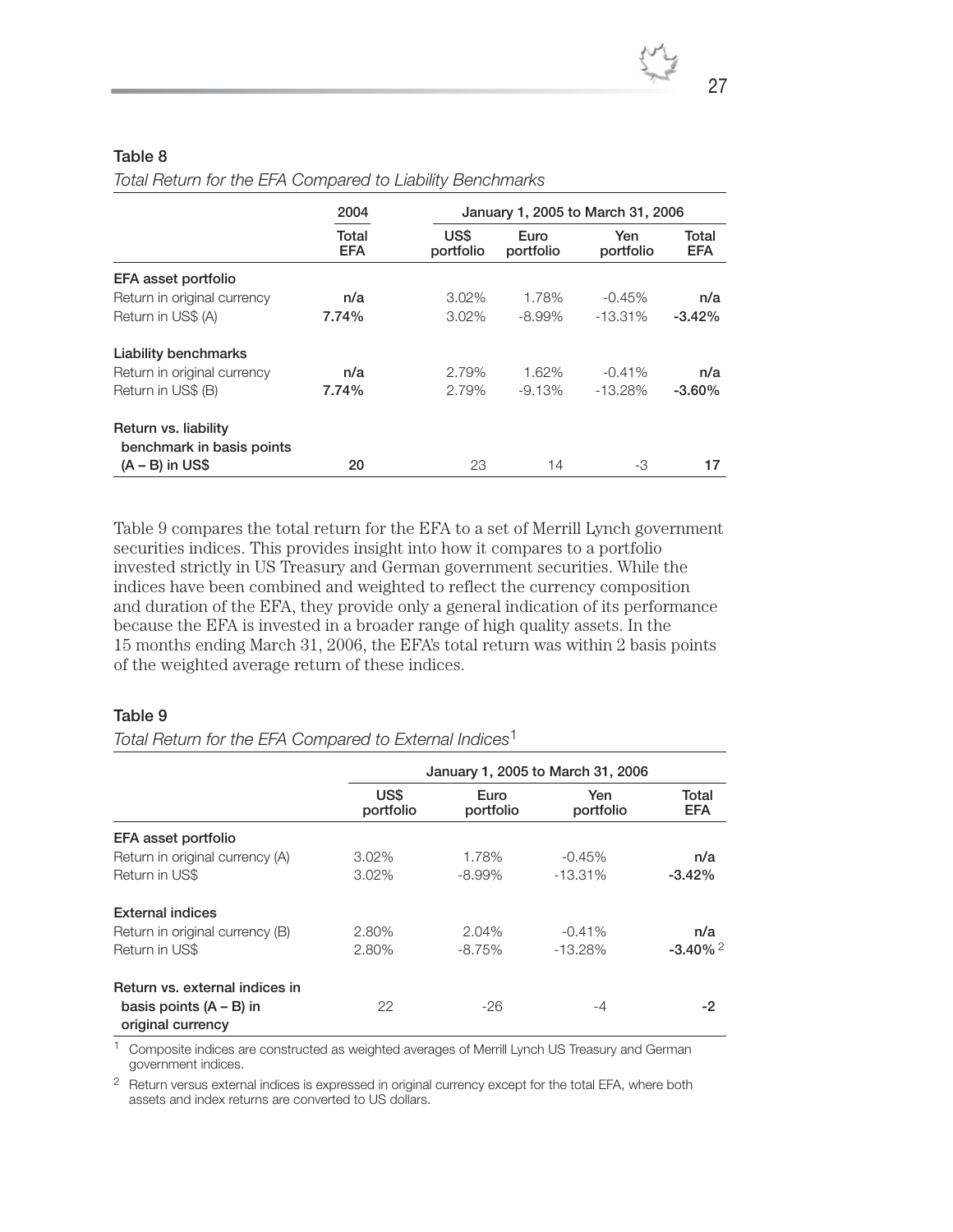## *Performance Attribution*

In 2005, a new performance attribution system was introduced that decomposes the total market-value return of the EFA's portfolios into key sources of return. They include: returns that would have been earned had interest rates remained unchanged over the period (coupon effect); the impact of changes in the general level of interest rates (yield curve effect); returns due to movements in interest rate spreads (spread effect); revenue obtained from securities lending; and residual returns. The analysis is performed on the original currency returns of the US-dollar and euro portfolios and their corresponding liabilities.

Table 10 summarizes the attribution results for the EFA's US-dollar and euro portfolios for the 15 months ending March 31, 2006. They indicate the coupon effect was the main source of original currency return for both portfolios. Although total returns on both portfolios were undermined by rising interest rates over the period, similar effects were observed in the corresponding liabilities, confirming that assets and liabilities are closely matched in terms of their sensitivity to movements in interest rates. The US-dollar portfolio also earned 4 basis points from securities-lending activities over the period, since many of its securities were in high demand in the market.

#### **Table 10**

|                             | January 1, 2005 to March 31, 2006 |                |         |                |  |  |
|-----------------------------|-----------------------------------|----------------|---------|----------------|--|--|
|                             |                                   | US\$ portfolio |         | Euro portfolio |  |  |
|                             | Assets                            | Liabilities    | Assets  | Liabilities    |  |  |
|                             |                                   | (per cent)     |         |                |  |  |
| Coupon effect               | 4.97                              | 4.77           | 3.46    | 3.32           |  |  |
| Yield curve effect          | $-2.39$                           | $-2.13$        | $-1.89$ | $-2.01$        |  |  |
| Spread effect               | 0.39                              | 0.10           | 0.26    | 0.25           |  |  |
| Securities-lending revenue  | 0.04                              |                |         |                |  |  |
| Residual returns            | 0.01                              | 0.05           | $-0.05$ | 0.06           |  |  |
| Return in original currency | 3.02                              | 2.79           | 1.78    | 1.62           |  |  |

*Performance Attribution for the US-Dollar and Euro Portfolios*<sup>1</sup> *Compared to Liability Benchmarks*

<sup>1</sup> Please refer to the box entitled "Enhanced Performance Measurement and New Risk Measures" earlier in this document for the definitions of the performance attribution variables.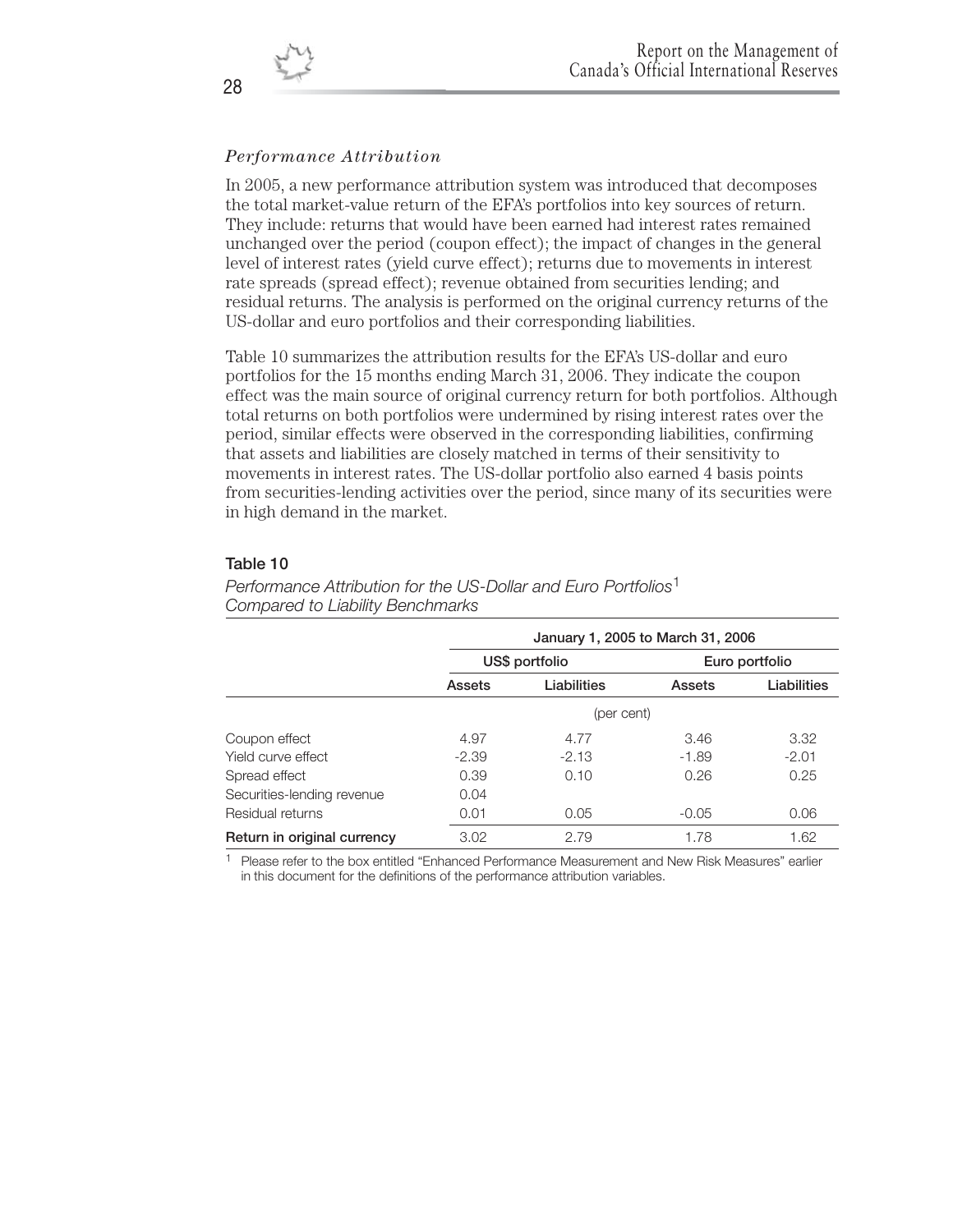

## **Risk Measures**<sup>10</sup>

The risk management framework covers market, credit, liquidity, legal and operational risks related to the financing and investment of the foreign reserves.

#### *Market Risk*

Several industry-standard measures of market risk exposure were employed: scenario analysis, stress testing and Value-at-Risk (VaR) (Table 11).

Stress tests were regularly carried out to gauge the sensitivity of the EFA portfolio to changes in exchange rates and interest rates, including the portfolio impact of a 1-per-cent depreciation of the euro and yen vis-à-vis the US dollar and a 1-per-cent increase in interest rates across the yield curve. The results showed that, on a net basis during the reporting period, the EFA assets and the associated liabilities had very minimal exposure to currency depreciations and upward shifts in the yield curve, comparable to their positions as at December 31, 2004.

In addition, some hypothetical scenario stress tests that mimic the market conditions during four previous extraordinary market events were regularly conducted: the tightening of monetary policy by the US Federal Reserve in 1994; the 1997 Asian financial crisis; the 1998 Russian debt default and Long-Term Capital Management (LTCM) collapse; and the 2001 US terrorist attacks. The four stress tests showed that the EFA would generally perform well during such periods of market turbulence. The results were similar to those reported for December 31, 2004, and show that on a net basis, the EFA was continuously well positioned to benefit from flight-to-quality effects.

#### **Table 11**

#### *Market Risk Measures*

|                                         |          | December 31, 2004                     |          | March 31, 2006                 |
|-----------------------------------------|----------|---------------------------------------|----------|--------------------------------|
| Risk measure                            | EFA      | <b>EFA</b> assets<br>less liabilities | EFA.     | EFA assets<br>less liabilities |
|                                         |          | (millions of US dollars)              |          |                                |
| Single factor stress tests              |          |                                       |          |                                |
| 1% depreciation of euro/yen             | $-157$   | $-2$                                  | -138     | $-2$                           |
| 1% upward parallel shift in yield curve | -797     | $-5$                                  | $-801$   | 2                              |
| Scenario tests                          |          |                                       |          |                                |
| 1994 Fed tightening                     | $-2,345$ | 12                                    | $-2.198$ | 85                             |
| 1997 Asian financial crisis             | $-814$   | 48                                    | $-713$   | 54                             |
| 1998 Russian default/LTCM collapse      | $-1,149$ | 68                                    | -989     | 45                             |
| 2001 terrorist attacks                  | 993      | 38                                    | 889      | 14                             |
| 99% 10-day VaR                          | 1.103    | 18                                    | 609      | 14                             |

 $10$  These risk measures apply to the EFA only, excluding the SDRs and gold holdings.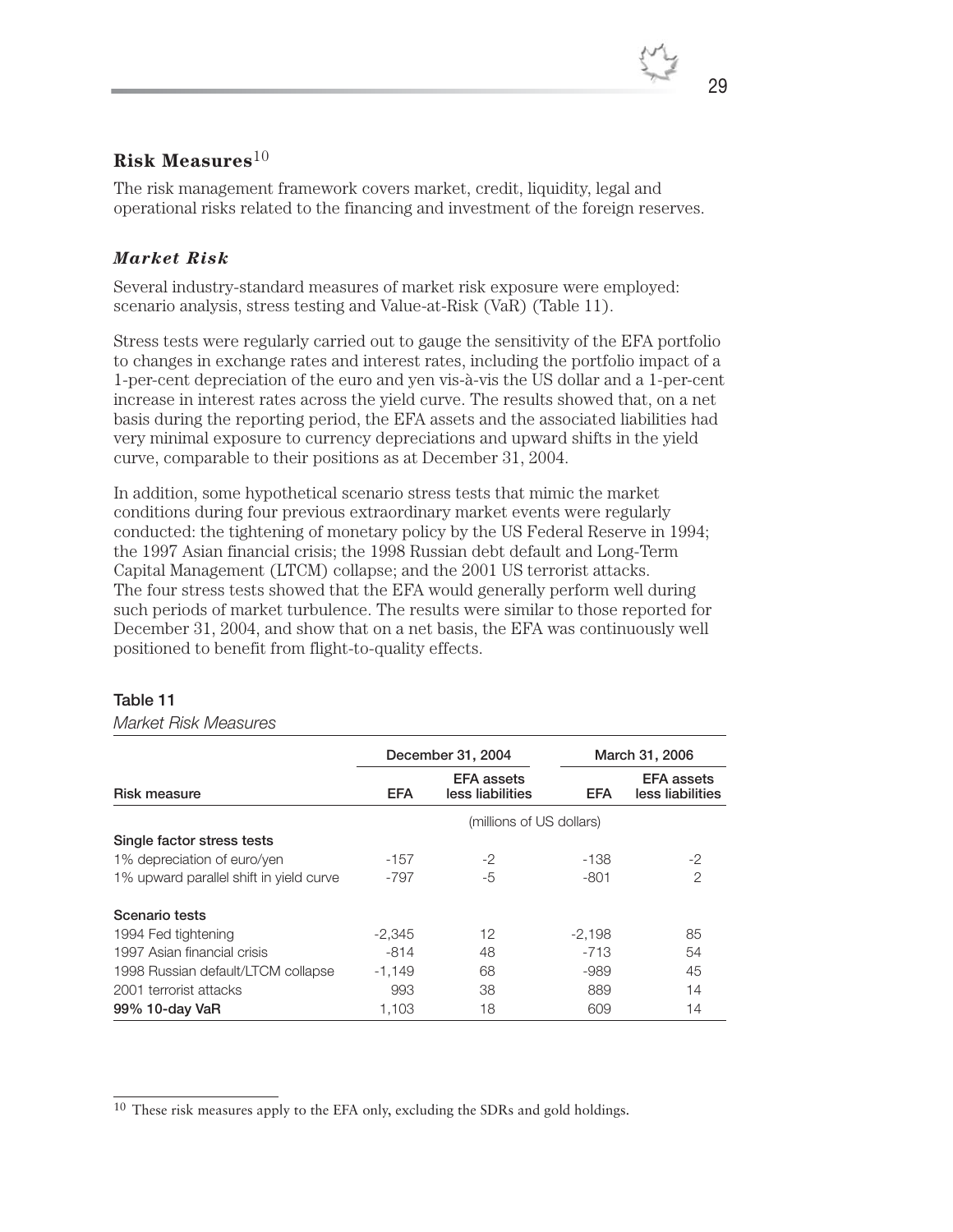The market VaR is a statistical measure that estimates the maximum expected loss in portfolio value within a specific time period during normal market conditions as a result of interest rate and exchange rate changes. This is regularly reported on the entire EFA portfolio and on the net position between assets and liabilities. As of March 31, 2006, the EFA had a 99-per-cent 10-day VaR of US\$14 million, slightly lower than at December 31, 2004, which implied that 99 per cent of the time, the value of the portfolio was not expected to decline by more than US\$18 million, on a net basis, over a 10-day period.

#### *Credit Risk*

**Table 12**

The new credit VaR model and some selected credit risk stress tests were used to measure the EFA's exposure to credit risk during the reporting period (Table 12).

| <b>Credit Risk Measures</b>                    |                          |
|------------------------------------------------|--------------------------|
| Risk measure                                   | March 31, 2006           |
|                                                | (millions of US dollars) |
| Credit VaR and expected shortfall              |                          |
| 99.9% 365-day credit VaR                       | 427                      |
| Expected shortfall                             | 1,357                    |
| <b>Stress test</b>                             |                          |
| Potential loss if counterparties with negative |                          |
| outlook are downgraded one notch               | 0.646                    |

The credit VaR estimated the maximum expected loss in portfolio value within a year as a result of a credit event, such as a counterparty downgrade or default, under normal market conditions. As of March 31, 2006, the EFA had a 99.9-per-cent 365-day credit VaR of US\$427 million, which implied that 99.9 per cent of the time, the value of the portfolio was not expected to decline by more than US\$427 million over a 365-day period due to credit events. An associated measure, expected shortfall, computes the expected average loss in portfolio value during the same period due to an extreme, unexpected credit event, whose possibility of happening (less than 0.1 per cent) was not captured by the credit VaR statistic. The expected shortfall measure for the EFA was US\$1.4 billion as of March 31, 2006.

Credit risk stress tests were also carried out to evaluate potential losses to the EFA assets and the associated liabilities arising from extraordinary credit events in the market. These tests subjected the EFA to hypothetical scenarios, such as all counterparties with a negative outlook being downgraded by one notch. They showed that the EFA would continuously perform well in this type of scenario.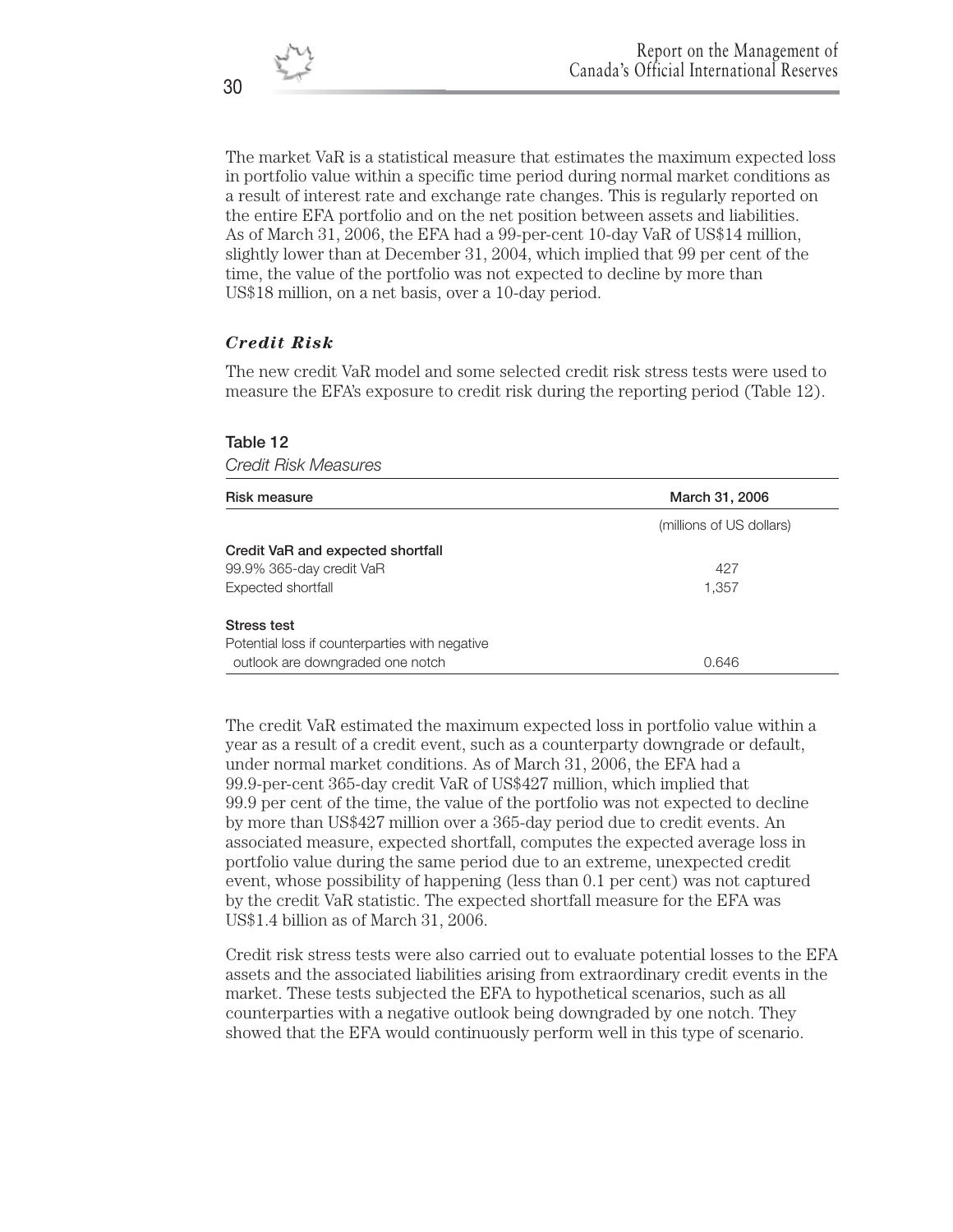

## *Annex 1:* **Statement of Investment Policy** *(Effective as of September 2006)*

## **1. Purpose of Policy**

This document sets out the policy, approved by the Minister of Finance under the *Currency Act*, governing the acquisition, management and divestiture of assets for the Exchange Fund Account (EFA).

## **2. Purpose of EFA**

The Exchange Fund Account is the principal repository of the Government of Canada's official international reserves. Its purpose is to provide a source of funds, if required, to help promote orderly conditions for the Canadian dollar in the foreign exchange market and to provide foreign currency liquidity for the Government of Canada.

## **3. Governance**

Part II of the *Currency Act* governs the management of the EFA. As amended in 2005, the act requires the Minister of Finance to establish an investment policy for EFA assets. Responsibility for the implementation of approved policy and strategy is delegated to officials of the Department of Finance and the Bank of Canada. Details of the governance framework are provided in the *Treasury Management Governance Framework*.

## **4. No Inconsistent Business or Activity**

This policy prohibits any business or activity that is inconsistent with the investment objectives set forth below or in a manner that is contrary to the *Currency Act*.

## **5. Investment Objective**

There are three investment objectives:

- *Maintain a high standard of liquidity:* Hold reserves in assets that mature or can be sold on very short notice with minimal market impact and therefore loss of value.
- *Preserve capital value:* Minimize risk of loss of market value by holding a diversified portfolio of high quality assets (in terms of credit rating and type of issuer), managing liquid assets and liabilities on a matched basis<sup>11</sup> (in terms of currency and duration), and using appropriate practices to mitigate risks.
- *Optimize return:* Achieve the highest possible level of return, while respecting the liquidity and capital preservation objectives.

<sup>11</sup> Liabilities, which fund EFA assets, are managed outside the EFA.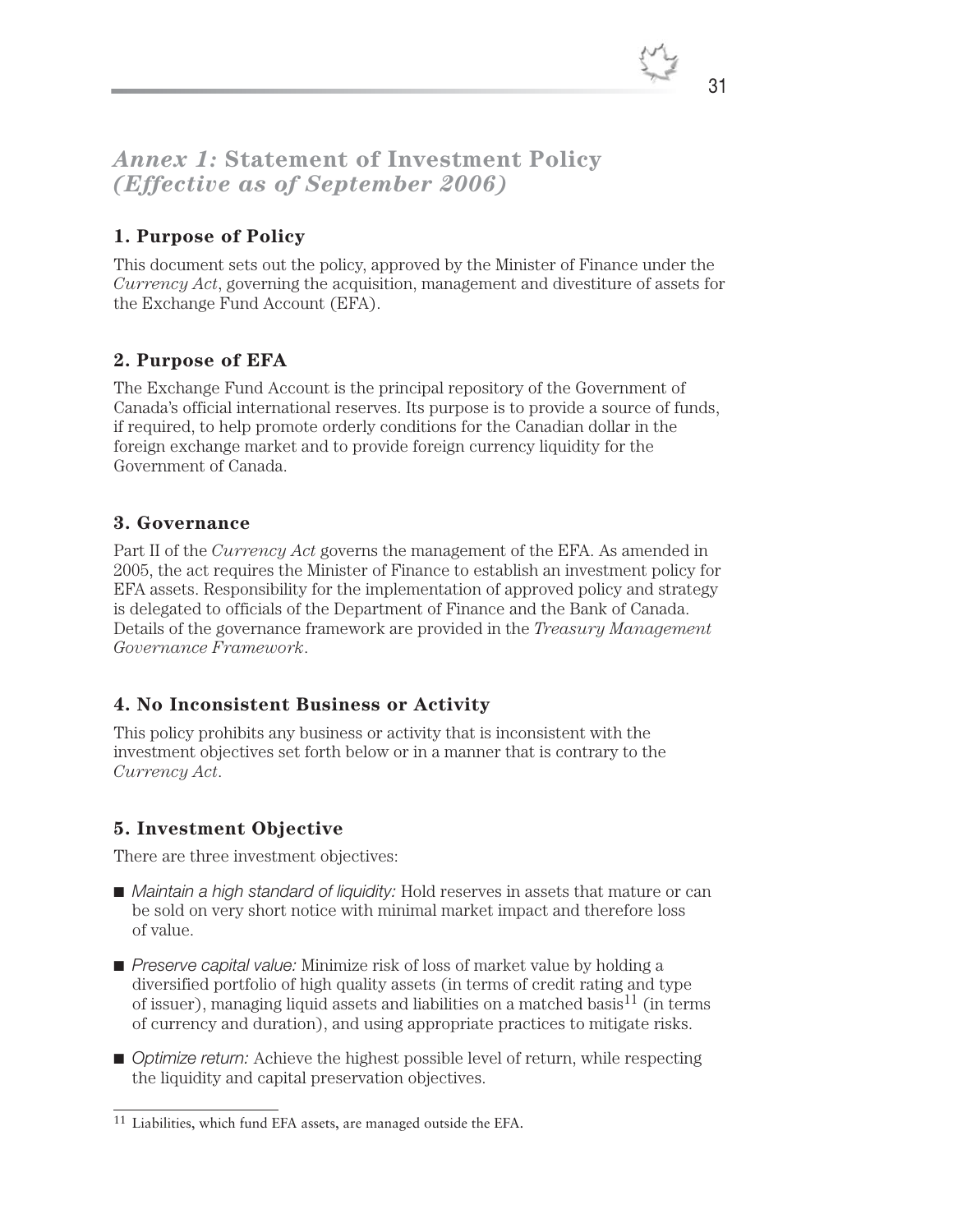## **6. Investment Policy**

## *6.1 Eligible Asset Classes*

The EFA may hold the following classes of assets: 1) fixed income securities (including bonds, notes, bills and short-term discount notes/commercial paper) issued by sovereigns (including directly guaranteed agencies), central banks, government-supported entities and supranational institutions; 2) deposits with commercial banks, central banks and the Bank for International Settlements; 3) repurchase agreements; 4) commercial paper and certificates of deposit issued by private sector entities; 5) gold; and 6) International Monetary Fund (IMF) special drawing rights. Subject to section 6.9, bonds with embedded options (such as callable bonds) and holdings of securities issued by and deposits with Canadian-domiciled entities (or entities that derive a majority of their revenues from their Canadian operations) are not permitted. All other classes of assets not listed in this policy are prohibited.

#### *6.2 Eligible Investment Ratings*

Eligibility for investment in the EFA is based on external credit ratings. To be eligible for investment, an entity must have a credit rating in the top seven categories from at least two of the four main rating agencies: Moody's Investors Service, Standard & Poor's, Fitch Ratings and Dominion Bond Rating Service. When there are two or more ratings for an entity, the rating of the second highest rating agency will be used to assess eligibility.<sup>12</sup>

The only allowable unrated investments are the following: a) securities issued by and deposits with central banks and the Bank for International Settlements and b) investments in special drawing rights created by the IMF.

| Ratings agency               | Minimum rating |
|------------------------------|----------------|
| Moody's Investors Service    | AЗ             |
| Standard & Poor's            | А-             |
| <b>Fitch Ratings</b>         | А              |
| Dominion Bond Rating Service | A (low)        |

Notes: The Bank for International Settlements (BIS) and the IMF are deemed to be eligible entities. Rating references elsewhere in this document use the ratings scale of Standard & Poor's.

<sup>12</sup> However, in cases where two or more ratings are the same, for example, Moody's is AA, S&P is AA, DBRS is AA- and Fitch Ratings is AA-, the EFA rating would be AA (not AA-).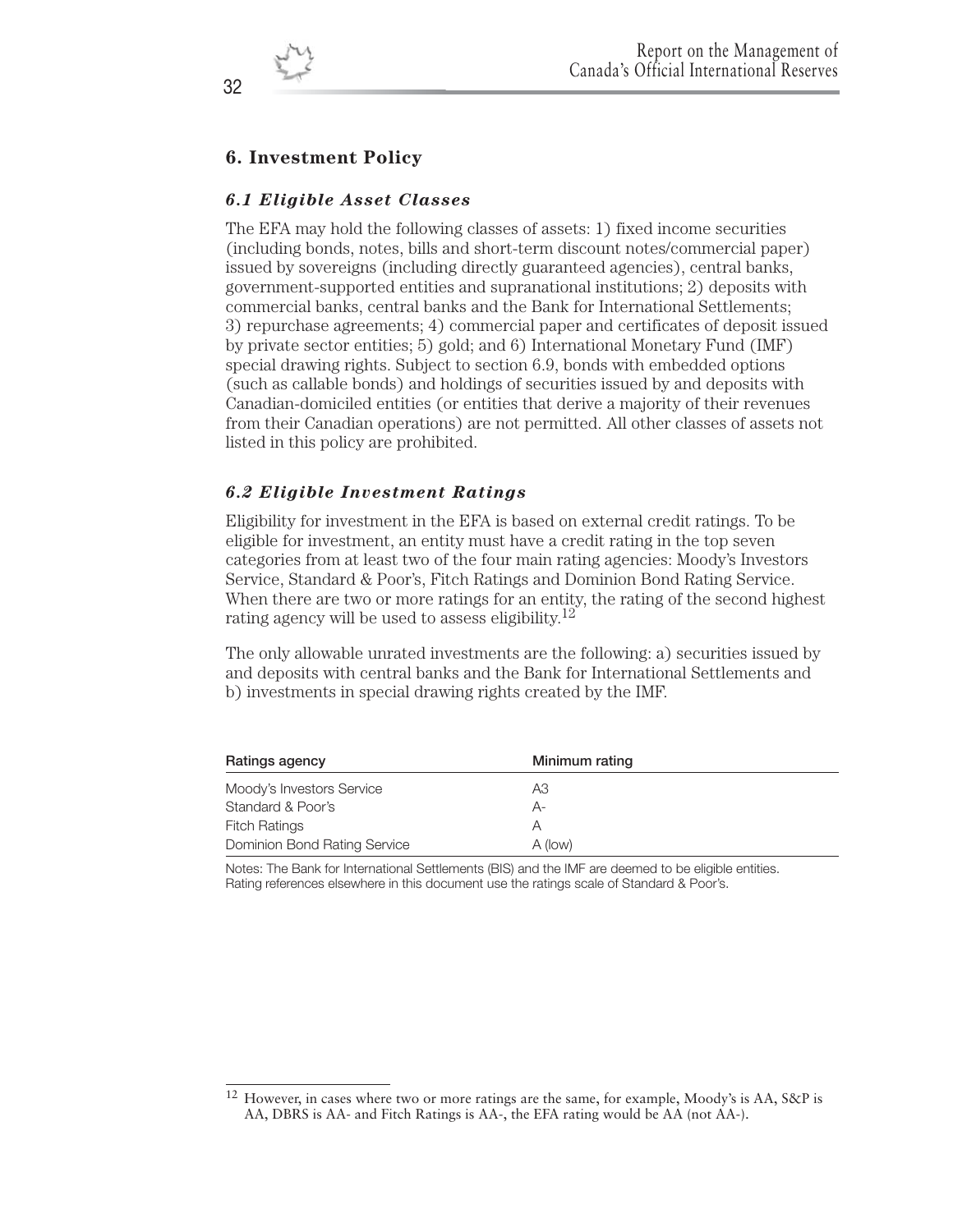

#### *6.3 Credit Exposure Limits*

Exposure limits are based on credit quality for classes of assets, aggregate and individual counterparties.

#### *6.3.1 Fixed Income Securities*

Exposure to fixed income securities issued by sovereigns (including directly guaranteed agencies), government-supported entities and supranational institutions are determined by credit rating and by currency of issuance, as shown in the table below.

| Aggregate limits<br>(% of reserves<br>target level) | Individual<br>counterparty limits<br>(% of reserves<br>target level) |
|-----------------------------------------------------|----------------------------------------------------------------------|
| Unlimited                                           | Unlimited                                                            |
| 25                                                  | 10                                                                   |
| $\overline{2}$                                      | See below <sup>1</sup>                                               |
| 15                                                  | 3                                                                    |
| 25                                                  | 10                                                                   |
|                                                     |                                                                      |

Note: All amounts are expressed in par values.

<sup>1</sup> *Individual exposure limits for single-A sovereigns (including directly guaranteed agencies) are as follows:*

| Credit<br>rating | Total<br>exposure | Of which<br>home currency | Of which<br>foreign currency |
|------------------|-------------------|---------------------------|------------------------------|
|                  |                   | (millions of US dollars)  |                              |
| $A+$             | 500               | 500                       | 50                           |
| $\overline{A}$   | 250               | 250                       | 25                           |
| $A -$            | 100               | 100                       | 10                           |

Note: All amounts are expressed in par values.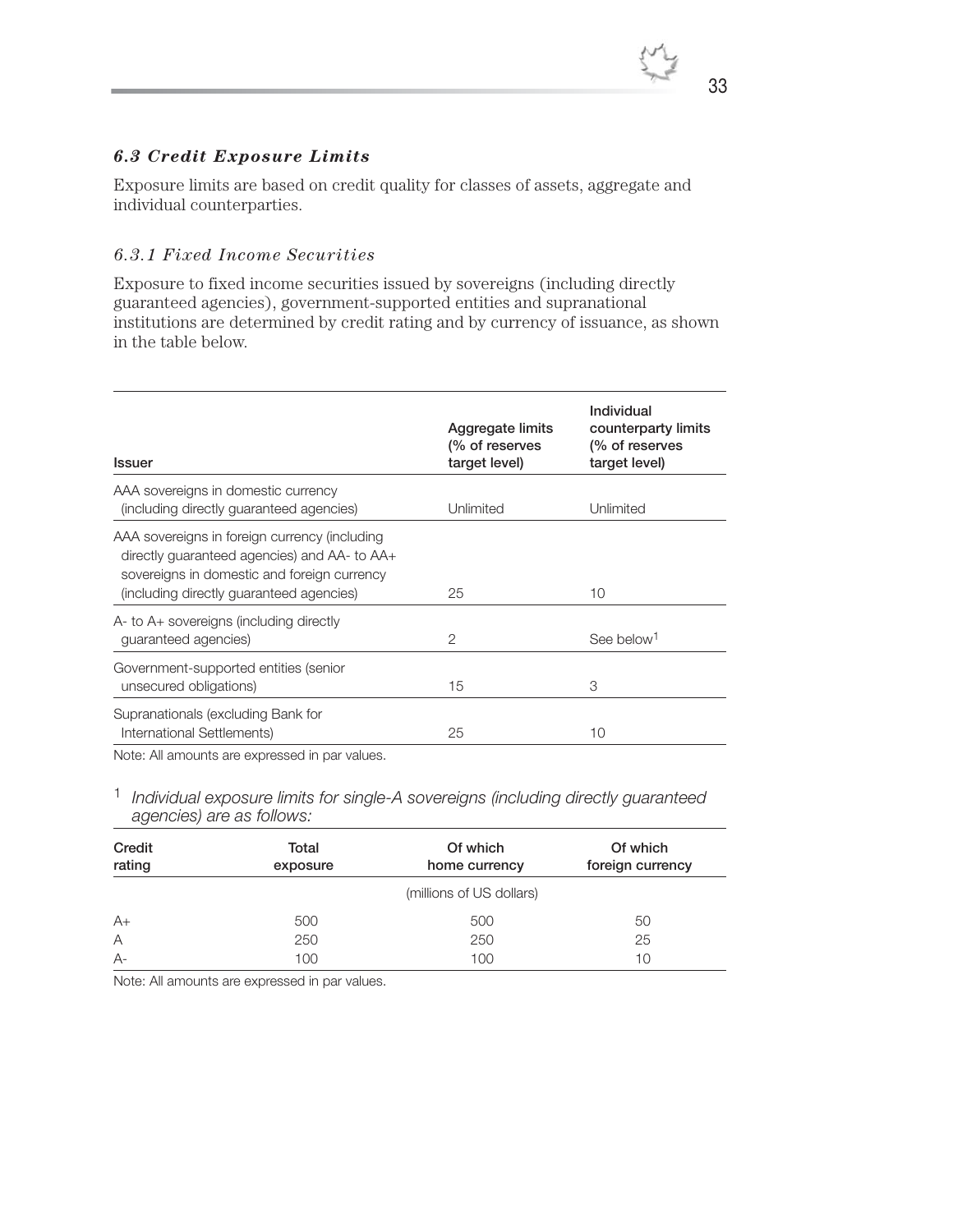#### *6.3.2 Deposits and Other Short-Term Securities*

Aggregate and individual exposure limits exist for deposits and other eligible securities. A maximum of 10 per cent of the reserves target level (based on par values) may be invested in deposits and securities of the Bank for International Settlements. Aggregate limits of US\$1.5 billion and US\$1 billion (based on par values), respectively, are imposed on commercial bank deposits and commercial paper/certificates of deposit issued by private sector entities.

Individual exposure limits to private sector entities in the form of forwards, deposits, commercial paper and certificates of deposit, together with swaps used for funding purposes, are determined by credit rating, as shown in the following table. These limits are cumulative across all lines of business and represent the mark-to-market value for swaps and forwards and the par-value exposure for deposits, commercial paper and certificates of deposit. Total exposure to private sector entities may not exceed 25 per cent of the reserves target level, with a maximum of 2 per cent of the reserves target level for private sector entities rated  $A+$  to  $A-$ .

*Actual exposure limits by credit rating of private sector counterparties/issuers1*

|                     | AAA | AA+ | AA  | AA-                      | A+ |    | А- |
|---------------------|-----|-----|-----|--------------------------|----|----|----|
|                     |     |     |     | (millions of US dollars) |    |    |    |
| Individual exposure | 300 | 200 | 150 | 100                      | 50 | 25 |    |

<sup>1</sup> Represents par value for deposits, commercial paper and certificates of deposit and mark-to-market value for swaps and forwards.

## *6.4 Structure of EFA Holdings*

Investments will be held in either a Liquidity Tier or an Investment Tier. Only highly liquid US-dollar-denominated securities are eligible for investment in the Liquidity Tier: 1) sovereign (including directly guaranteed agencies) and supranational securities; 2) US government-supported entity securities; 3) US and European government-supported entity discount notes and commercial paper; 4) callable Bank for International Settlement deposits and medium-term investments; 5) overnight commercial bank deposits; 6) commercial paper and certificates of deposit issued by private sector entities; and 7) overnight repurchase agreements.

#### *6.5 Eligible Currencies*

The Exchange Fund Account may hold US dollars, euros, Japanese yen and IMF special drawing rights. The minimum floor for US-dollar-denominated securities is US\$12 billion on a market-value basis.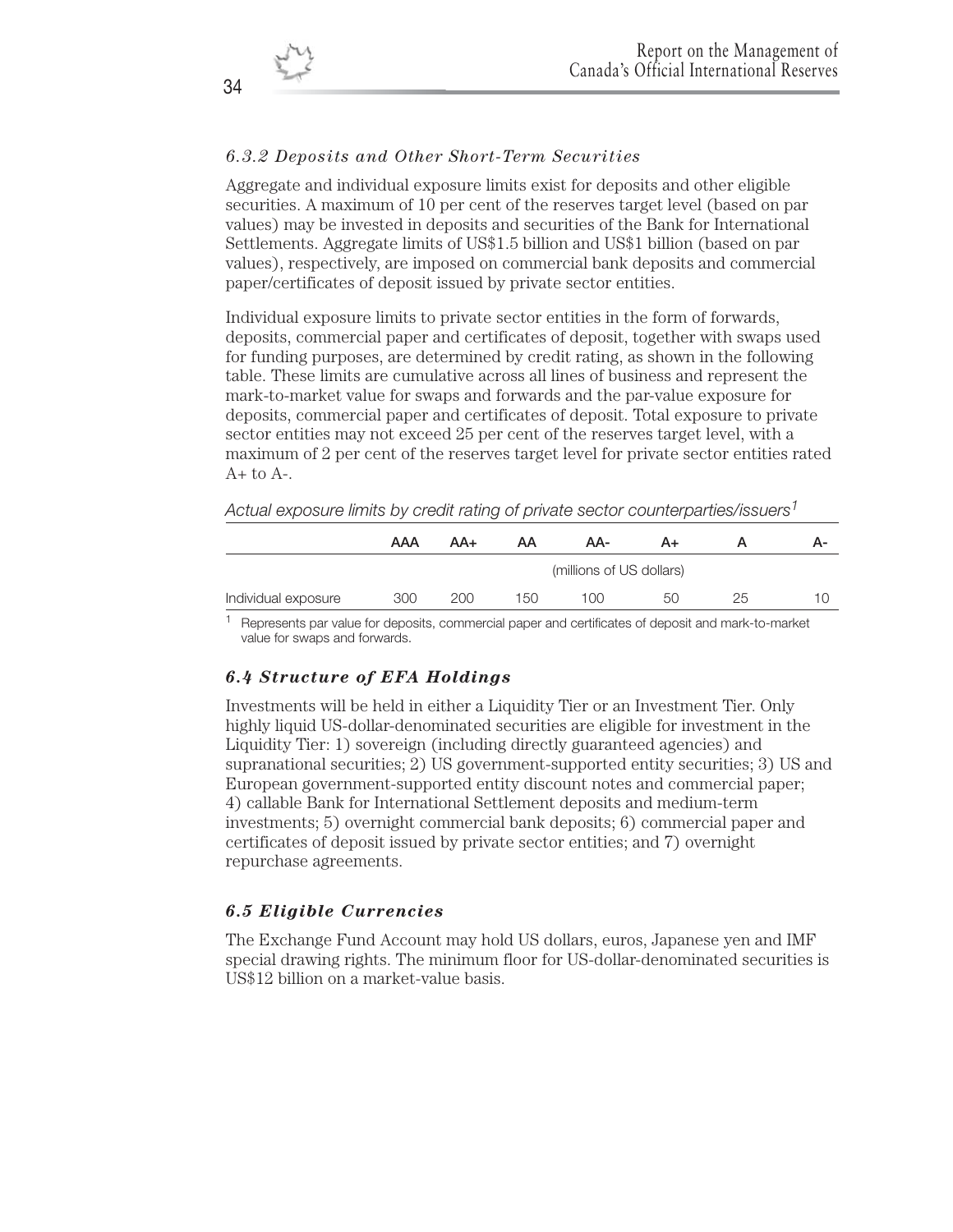

## *6.6 Terms of Investments*

The maximum term to maturity of EFA assets is based on type of instrument, credit rating and currency of issuance, as shown in the following table.

| Instrument                                                | Maximum term to maturity                                                                                                           |
|-----------------------------------------------------------|------------------------------------------------------------------------------------------------------------------------------------|
| Marketable securities from issuers rated<br>AA- or better | 10.5 years                                                                                                                         |
| Investments from issuers rated A+ or lower                | 5 years if the investment is denominated in<br>domestic currency<br>1 year if the investment is denominated in<br>foreign currency |
| Commercial paper and certificates of deposit              | 1 year                                                                                                                             |
| Commercial bank deposits and repurchase<br>agreements     | 3 months                                                                                                                           |

## *6.7 Permitted Activities*

EFA officials may acquire or borrow assets to be held in the EFA and sell or lend those assets. Short sales are prohibited.

## *6.8 Use of Derivatives*

EFA officials may use derivatives to mitigate risk and reduce costs. Derivatives shall not be used to establish speculative or leveraged positions.

## *6.9 Securities Lending and Repurchase Agreements*

EFA officials may lend or borrow securities held in the EFA through a securitieslending program or repurchase agreements to enhance portfolio returns, provided it does not compromise liquidity or engender material exposure to loss. Officials are responsible for appointing and supervising agents, determining eligible collateral and setting collateral margins. Eligible collateral may include, but is not limited to, bonds with embedded options. Officials have the authority to either manage themselves or delegate to an agent the authority to select borrowers, negotiate terms to maturity and rates, and invest cash or securities collateral.

## *6.10 Exceptions*

In exceptional circumstances such as a ratings downgrade or an event of default, the EFA may hold assets (acquired either through direct investment or by taking possession of collateral following an event of default) that do not otherwise meet the criteria for eligible asset classes and/or breach the credit exposure limits, provided that timely efforts are made to divest the EFA of those assets or otherwise bring any such exceptional holdings into compliance.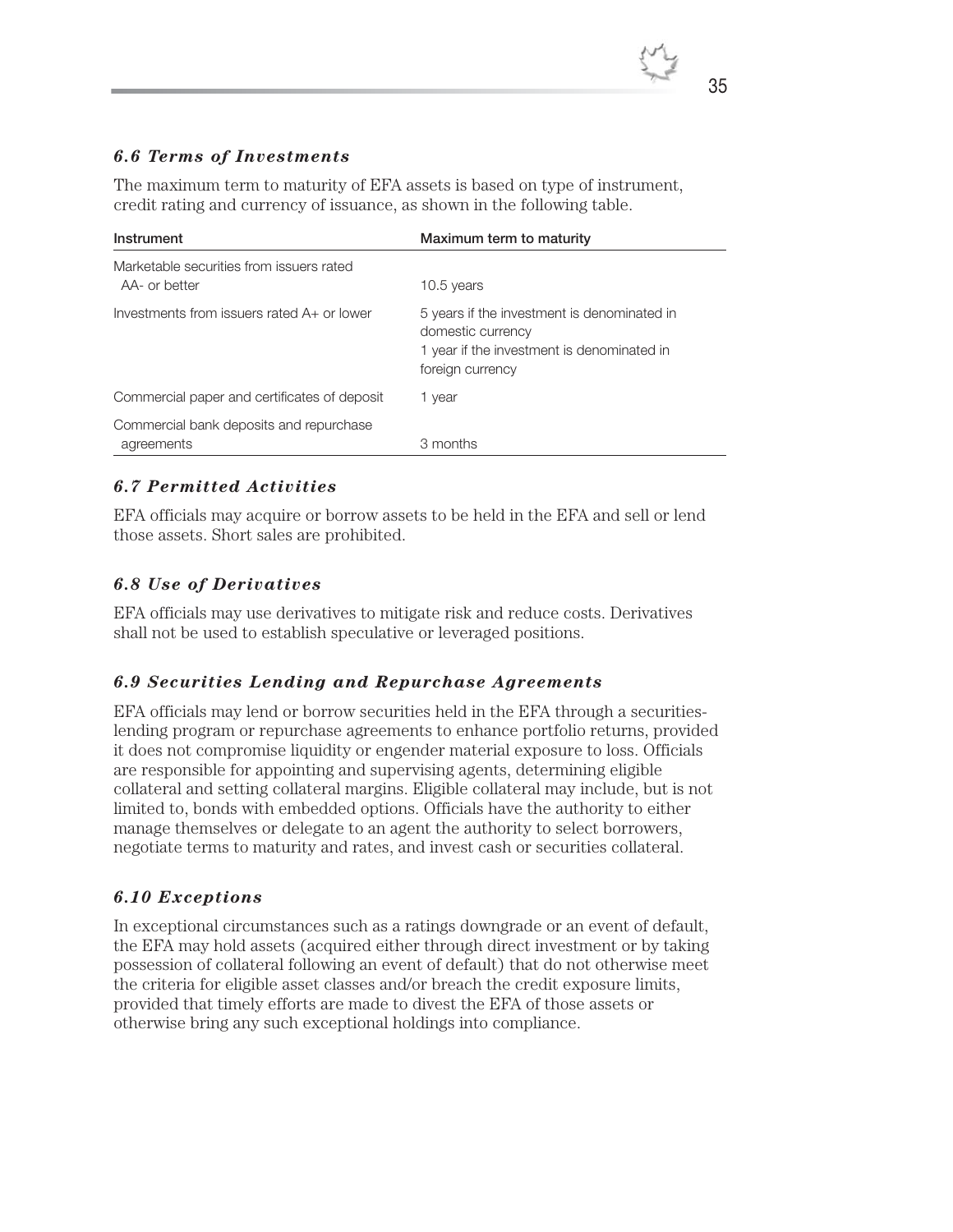## **7. Performance Assessment and Risk Management**

Officials are responsible for measuring, monitoring and reporting on the performance and risk exposures of the EFA and tracking these positions against appropriate indices. Performance and risk exposures will be reported on a timely and regular basis to a risk committee that has the capacity to provide an independent view of operations, to a management committee, and to senior management from the Department of Finance and the Bank of Canada, the Minister of Finance and Parliament. Measures should be consistent with leading practices in the private sector and provide information on the returns on EFA assets, the cost of associated liabilities and financial risks. Detailed information on the Government's risk management policies is provided in the *Government of Canada Treasury Risk Management Framework*.

#### **8. Review**

The *Statement of Investment Policy* will be reviewed annually and updated as required. Investment programs and practices should be subject to periodic external review to ensure that they contribute effectively to the achievement of EFA objectives.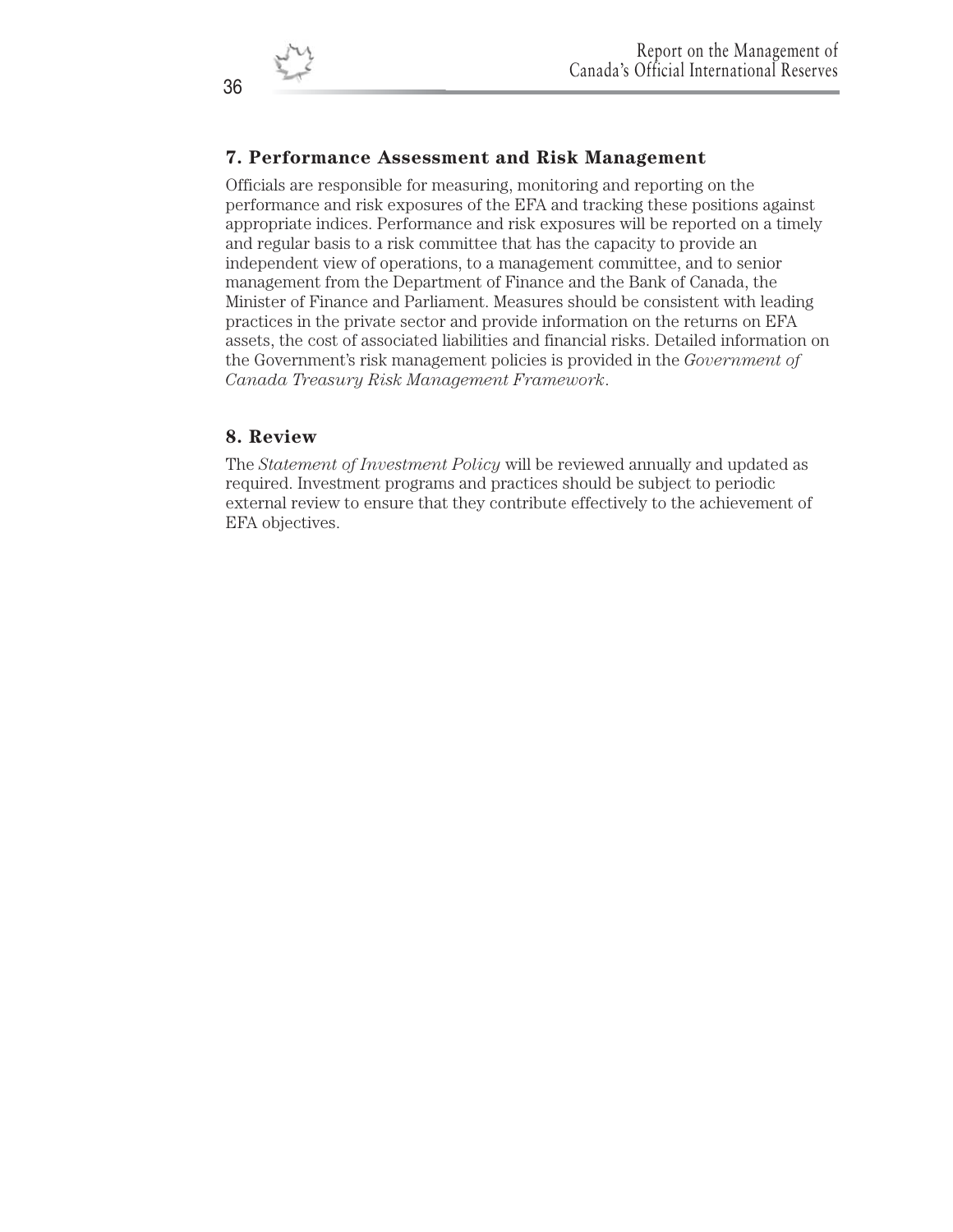# *Annex 2: Official Intervention*

Intervention in the foreign exchange market for the Canadian dollar might be considered if there were signs of a serious near-term market breakdown (e.g. extreme price volatility with both buyers and sellers increasingly unwilling to transact), indicating a severe lack of liquidity in the Canadian-dollar market. It might also be considered if extreme currency movements seriously threatened the conditions that support sustainable long-term growth of the Canadian economy; the goal would be to help stabilize the currency and to signal a commitment to back up the intervention with further policy actions, as necessary.

Since September 1998 the Bank of Canada, acting as agent for the Government, has not undertaken any foreign exchange market intervention in the form of either purchases or sales of US dollars versus the Canadian dollar.13 Since that time, the only market intervention was the purchase of euros in 2000 as part of Canada's participation in concerted G7 intervention in support of the euro.

#### **Table 13**

*Official Intervention*

|            | 2001 | 2002 | 2003                     | 2004 | January 1, 2005 to<br>March 31, 2006 |
|------------|------|------|--------------------------|------|--------------------------------------|
|            |      |      | (millions of US dollars) |      |                                      |
| Purchases  |      |      |                          |      |                                      |
| Sales      |      |      |                          |      |                                      |
| <b>Net</b> |      |      |                          |      |                                      |

<sup>13</sup> Official intervention is separate from net purchases of foreign currency for government foreign exchange requirements and for additions to reserves.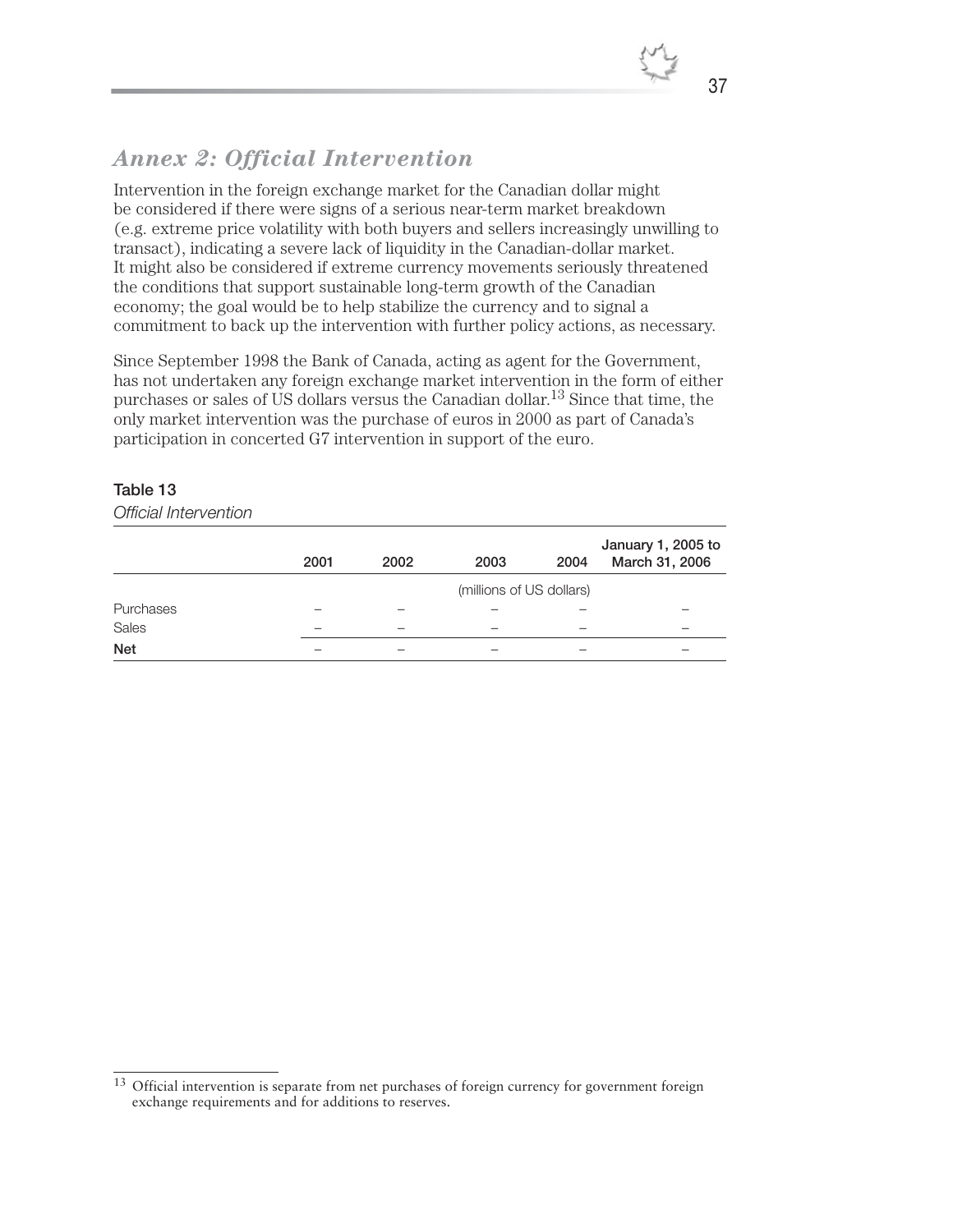|                          | Month-to-Month Changes                                                                                      |                |                   |                                           |                                                   |        |                            |                                                   |                                            |                                                                                                                                                                 |                                        |                        |                                                   |                          |                                                                |
|--------------------------|-------------------------------------------------------------------------------------------------------------|----------------|-------------------|-------------------------------------------|---------------------------------------------------|--------|----------------------------|---------------------------------------------------|--------------------------------------------|-----------------------------------------------------------------------------------------------------------------------------------------------------------------|----------------------------------------|------------------------|---------------------------------------------------|--------------------------|----------------------------------------------------------------|
| Month-<br>end            | Securities                                                                                                  | Deposits       | Gold <sup>1</sup> | drawing<br>rights <sup>2</sup><br>Special | Reserve<br>position<br>in the<br>$\mathsf{IMF}^3$ | Total  | monthly<br>change<br>Total | management<br>operations <sup>4</sup><br>Reserves | on gold<br>losses<br>Gains<br>sales<br>and | investments <sup>5</sup><br>Return<br>δ                                                                                                                         | currency<br>Foreign<br>charges<br>debt | Revaluation<br>effects | government<br>operations <sup>6</sup><br><b>z</b> | intervention<br>Official | transactions <sup>7</sup><br>Other                             |
|                          |                                                                                                             |                |                   |                                           |                                                   |        |                            | (market value in millions of US dollars)          |                                            |                                                                                                                                                                 |                                        |                        |                                                   |                          |                                                                |
| December<br>2004         | 28,151                                                                                                      | 2,016          | $\frac{8}{4}$     | 925                                       | 3,327                                             | 34,467 | $-1,801$                   | $-2,963$                                          | $\circ$                                    | 1,176                                                                                                                                                           | $-1,208$                               | 1,193                  | $\circ$                                           | $\circ$                  |                                                                |
| 2005                     |                                                                                                             |                |                   |                                           |                                                   |        |                            |                                                   |                                            |                                                                                                                                                                 |                                        |                        |                                                   |                          |                                                                |
| January                  | 28,354                                                                                                      | 2,030          | 46                | 905                                       | 3,255                                             | 34,590 | 124                        | 715                                               |                                            | 104                                                                                                                                                             | -47                                    | 648                    |                                                   |                          |                                                                |
| February                 | 29,316                                                                                                      | 2,065          | 47                | 925                                       | 3,208                                             | 35,561 | 971                        | 813                                               |                                            | -62                                                                                                                                                             | $-25$                                  | 245                    | 00000000000                                       | 0 0 0 0 0 0 0 0 0 0 0 0  | $\circ\circ\circ\circ\circ\lnot\circ\circ\lnot\circ\circ\lnot$ |
| March                    | 29,201                                                                                                      | 2,922          | 47                |                                           | 3,164                                             | 36,250 | 689                        | 1,134                                             |                                            | $\frac{8}{3}$                                                                                                                                                   | $-115$                                 | $-378$                 |                                                   |                          |                                                                |
| April                    | 29,398                                                                                                      | 2,065          | 47                | $916$<br>$916$                            | 3,176                                             | 35,602 | $-648$                     | $-792$                                            | 00000000000                                | 289                                                                                                                                                             | -77                                    | $-68$                  |                                                   |                          |                                                                |
| Nay                      | 29,210                                                                                                      | 2,058          | 45                | 904                                       | 2,817                                             | 35,034 | -568                       | $\overline{76}$                                   |                                            | 160                                                                                                                                                             | -55                                    | $-749$                 |                                                   |                          |                                                                |
| June                     |                                                                                                             |                | $\frac{8}{4}$     |                                           | 2,484                                             | 34,924 | $-110$                     | 278                                               |                                            | 142                                                                                                                                                             | $-244$                                 | -285                   |                                                   |                          |                                                                |
| <b>S</b>                 | 28,909<br>27,976<br>27,086                                                                                  | 2,590<br>2,314 | 47                | 893                                       | 2,101                                             | 33,328 | $-1,595$                   | $-1,244$                                          |                                            | $-110$                                                                                                                                                          | $-242$                                 |                        |                                                   |                          |                                                                |
| August                   |                                                                                                             | 4,146          | 47                | 907                                       | 2,113                                             | 34,299 | 971                        | 538                                               |                                            | 214                                                                                                                                                             | $-40$                                  | 259                    |                                                   |                          |                                                                |
| September                | 27,108                                                                                                      | 3,441          |                   | 900                                       | 2,098                                             | 33,599 | -700                       | $-156$                                            |                                            | -85                                                                                                                                                             | -86                                    | $-374$                 |                                                   |                          |                                                                |
| October                  | 27,350                                                                                                      | 3,773          | 8538              | 898                                       | 2,142                                             | 34,214 | 615                        | 906                                               |                                            | $-113$                                                                                                                                                          | $-114$                                 | $-64$                  |                                                   |                          |                                                                |
| November                 | 26,879                                                                                                      | 4,333          |                   | 894                                       | 2,039                                             | 34,199 | $-15$                      | 265                                               |                                            | $\mathbb{S}^3$                                                                                                                                                  | -65                                    | $-278$                 |                                                   |                          |                                                                |
| December                 | 26,741                                                                                                      | 3,923          |                   | 897                                       | 1,401                                             | 33,018 | $-1,181$                   | $-1,145$                                          |                                            | 107                                                                                                                                                             | 228                                    | 86                     |                                                   |                          |                                                                |
| 2006                     |                                                                                                             |                |                   |                                           |                                                   |        |                            |                                                   |                                            |                                                                                                                                                                 |                                        |                        |                                                   |                          |                                                                |
| January                  | 27,274                                                                                                      | 3,674          | 8                 | 505                                       | 1,042                                             | 32,959 | -59                        | $-358$                                            |                                            | -77                                                                                                                                                             | ကု                                     | 379                    |                                                   |                          |                                                                |
| February                 | 27,125                                                                                                      | 3,556          | $\overline{6}$    | 908                                       | 1,034                                             | 32,684 | $-275$                     | $-32$                                             | $\circ \circ \circ$                        | 46                                                                                                                                                              | $-38$                                  | $-251$                 | $\circ \circ \circ$                               | 000                      | $\circ$ $\circ$ $\sim$                                         |
| March                    | 28,420                                                                                                      | 5,596          | යි                | 917                                       | 1,038                                             | 36,034 | 3,350                      | 3,374                                             |                                            | $-113$                                                                                                                                                          | $-134$                                 | 222                    |                                                   |                          |                                                                |
| Total $^8$               | n/a                                                                                                         | n/a            | n/a               | n/a                                       | n/a                                               | n/a    | 1,567                      | 4,372                                             | $\circ$                                    | 613                                                                                                                                                             | $-1,513$                               | $-1,903$               | $\circ$                                           | $\circ$                  | $\circ$                                                        |
|                          | Gold valuation is based on the London p.m. fix                                                              |                |                   |                                           |                                                   |        |                            | on the last business day of the reporting month.  |                                            |                                                                                                                                                                 |                                        |                        |                                                   |                          |                                                                |
| $\mathbb{N}$             | Special drawing right (SDR)-denominated asset<br>an increase in the US-dollar value of Canada's             |                |                   |                                           | holdings of SDR-denominated assets.               |        |                            |                                                   |                                            | s are valued in US dollars at the SDR rate established by the IMF. A rise in the SDR in terms of the US dollar generates                                        |                                        |                        |                                                   |                          |                                                                |
| S                        | purposes. It equals the Canadian quota, less IMF holdings of Canadian dollars, plus loans to the IMF.       |                |                   |                                           |                                                   |        |                            |                                                   |                                            | The reserve position in the IMF represents the amount of foreign exchange which Canada is entitled to draw from the IMF on demand for balance of payments       |                                        |                        |                                                   |                          |                                                                |
|                          |                                                                                                             |                |                   |                                           |                                                   |        |                            |                                                   |                                            |                                                                                                                                                                 |                                        |                        |                                                   |                          |                                                                |
| 4                        | increases reserves, while maturities decrease reserves).<br>Net change in securities and deposits resulting |                |                   |                                           |                                                   |        |                            |                                                   |                                            | from foreign currency funding activities of the Government. (Issuance of foreign currency liabilities used to acquire assets                                    |                                        |                        |                                                   |                          |                                                                |
| LO                       |                                                                                                             |                |                   |                                           |                                                   |        |                            |                                                   |                                            | Return on investments comprises interest earned on investments and changes in the market value of securities resulting from changes in interest rates.          |                                        |                        |                                                   |                          |                                                                |
| $\circlearrowright$      |                                                                                                             |                |                   |                                           |                                                   |        |                            |                                                   |                                            | Net government operations are the net purchases of foreign currency for government foreign exchange requirements and for additions to reserves.                 |                                        |                        |                                                   |                          |                                                                |
| $\overline{\phantom{a}}$ | Canada Limited in 2001.                                                                                     |                |                   |                                           |                                                   |        |                            |                                                   |                                            | Related to the securities assumed by the Government of Canada following the privatization of Petro-Canada in July 1991 and the subsequent dissolution of Petro- |                                        |                        |                                                   |                          |                                                                |

Annex 3: Canada's Official International Reserves *Annex 3: Canada's Official International Reserves*

38

Numbers may not add due to rounding. Numbers may not add due to rounding.

 $\infty$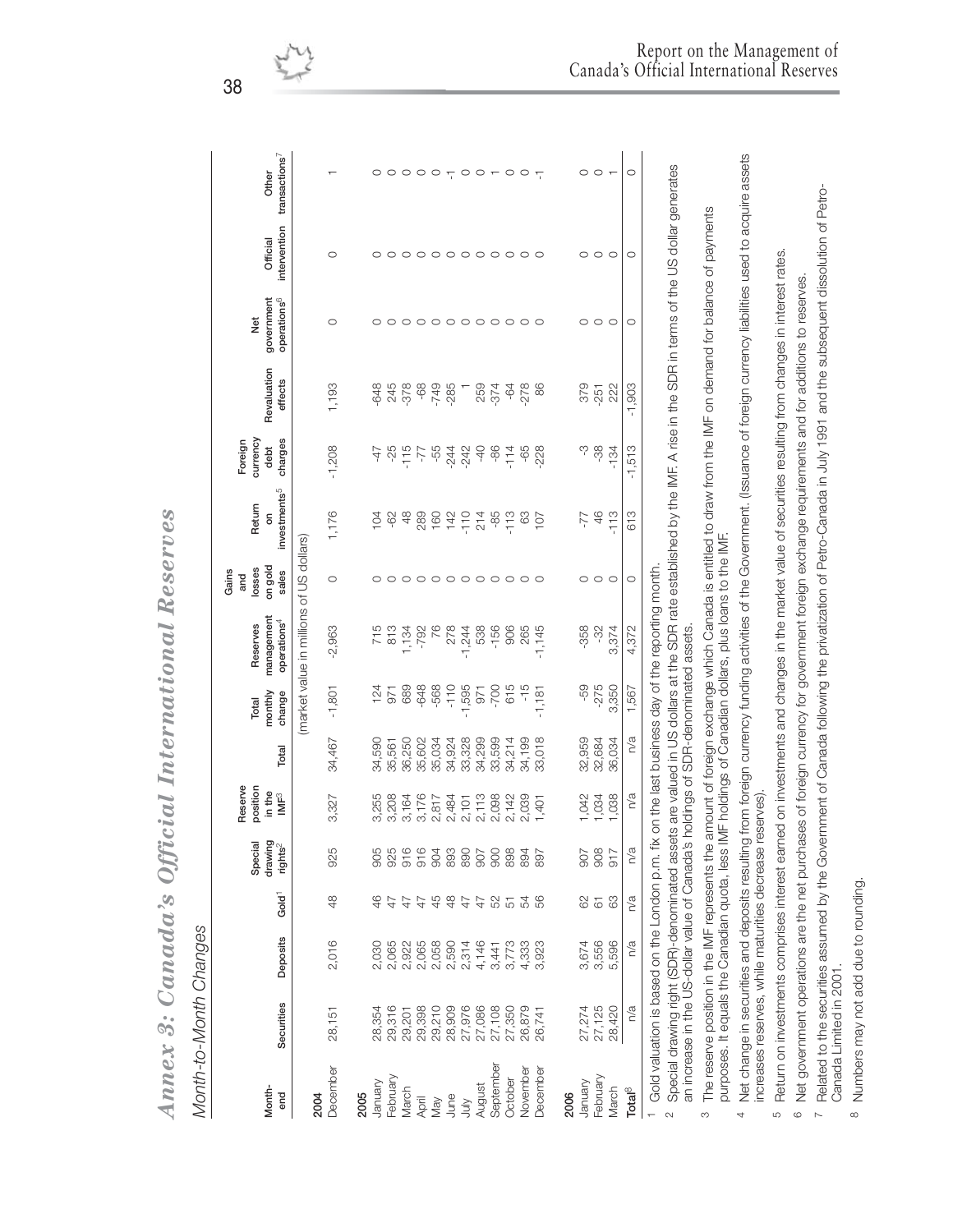## *Annex 4: List of Agents and Mandataries as Defined by the* **Currency Act**

The amended *Currency Act* stipulates that this report include a list of the following agents and mandataries appointed by the Minister under subsection 17.2(3) of the act to perform services concerning the EFA.

#### **RBC Dexia Investor Services and State Street Corporation**

RBC Dexia Investor Services and State Street Corporation manage the securitieslending program for the EFA. As the Government's agents and mandataries, they carry out securities lending on behalf of the Government. The program involves loaning a security from the Government to a counterparty, who must eventually return the same security, in order to earn additional return on the portfolio.

#### **Bank of Canada**

The Bank of Canada, as specified under the *Bank of Canada Act*, is the fiscal agent for the Government of Canada. As part of its fiscal agency responsibilities, the Bank manages the Government's foreign exchange reserves.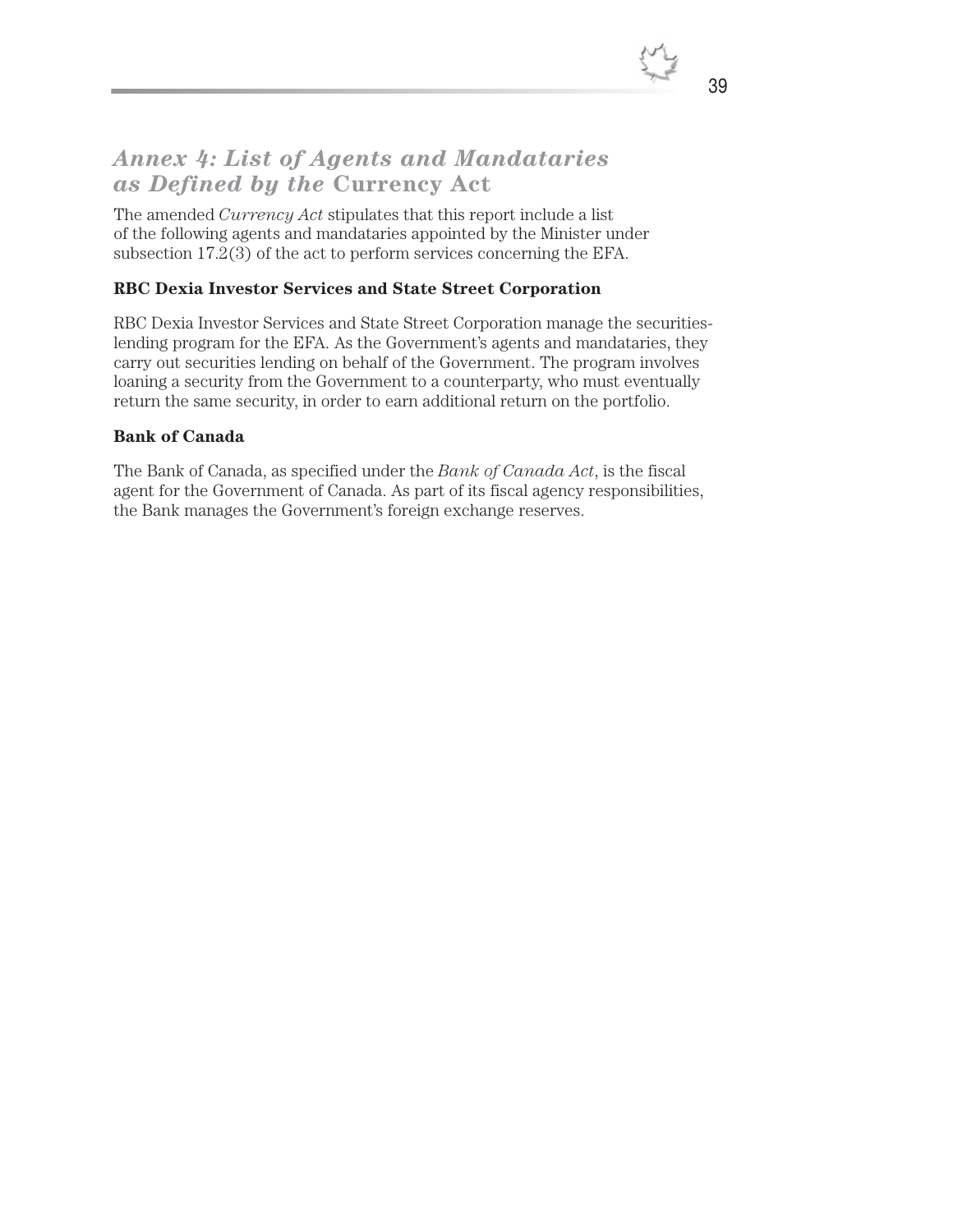# *Annex 5: Glossary*

**basis point:** One-hundredth of a percentage point  $(0.01$  per cent).

**Canada bill:** Promissory note denominated in US dollars and issued only in bookentry form. Canada bills mature not more than 270 days from their date of issue, and are discount obligations with a minimum order size of US\$1,000,000 and a minimum denomination of US\$1,000. Delivery and payment occur in same-day funds through Chase Manhattan Bank in New York City. Primary distribution occurs through five dealers: CIBC World Markets, Credit Suisse First Boston LLC, Goldman, Sachs & Co., Lehman Brothers Inc. and RBC Dominion Securities Inc. Rates on Canada bills are posted daily for terms of one to six months. Canada bills are issued for foreign exchange reserve funding purposes only.

**Canada note:** Promissory note usually denominated in US dollars and available in book-entry form. Canada notes are issued in denominations of US\$1,000 and integral multiples thereof. At present the aggregate principal amount outstanding issued under the program is limited to US\$10.0 billion. Notes can be issued for terms of nine months or longer, and can be issued at a fixed or a floating rate. The interest rate or interest rate formula, issue price, stated maturity, redemption or repayment provisions, and any other terms are established by the Government of Canada at the time of issuance of the notes and are indicated in the Pricing Supplement. Delivery and payment occur through the Bank of New York. The notes are offered by the Government through five dealers: Credit Suisse First Boston LLC, Goldman, Sachs & Co., Harris Nesbitt Corporation, Lehman Brothers Inc. and Scotia Capital (USA) Inc. The Government may also sell notes to other dealers or directly to investors. Canada notes are issued for foreign exchange reserve funding purposes only.

**cross-currency swap:** An agreement that exchanges one type of obligation for another involving different currencies and the exchange of the principal amounts and interest payments.

**euro medium-term note (EMTN):** Medium-term note issued outside the United States and Canada. Government of Canada EMTNs are sold either by dealers in the dealer group, or by dealers who are not in the dealer group but who are acting as the Government's agent for the particular transaction (called reverse inquiry). EMTNs are sold on a bought-deal basis (i.e. the dealer purchasing EMTNs is responsible for the sale of the notes) and on an intermittent basis. The arranger for the EMTN program is Morgan Stanley Dean Witter. The maturities of EMTNs are not fixed, and can range from short-to long-term. The EMTN program further diversifies the sources of cost-effective funding for the foreign exchange reserves. Notes issued under this program can be denominated in a range of currencies and structured to meet investor demand. EMTNs are issued for foreign exchange reserve funding purposes only.

**global bond:** Syndicated, marketable debt instrument issued in a foreign currency with a fixed interest rate. The majority of global bonds issued by Canada are denominated in US dollars. Global bonds are issued for foreign exchange reserve funding purposes only.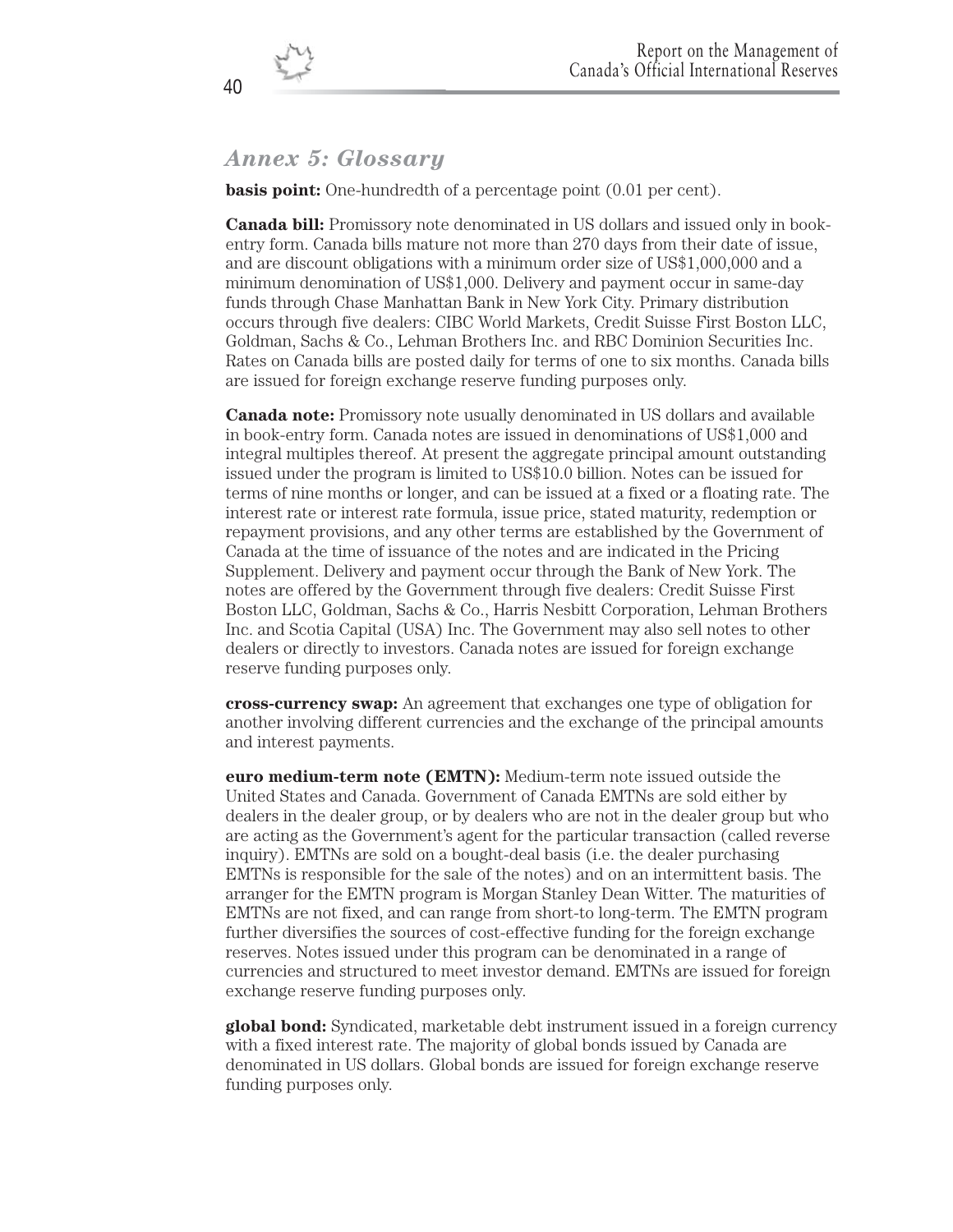**repo; repurchase agreement:** Repos are transactions in which one party sells securities to another while agreeing to repurchase those same securities at a pre-specified price on a predetermined future date. These transactions are similar to secured loans where the lender receives securities as collateral for protection against default risk. The collateral is marked-to-market with appropriate haircuts to protect the Government from market risk in collateral values.

**securities lending:** A loan of a security from one counterparty to another, who must eventually return the same security as repayment. The loan is collateralized by other high quality securities. Securities lending allows a counterparty in possession of a particular security to earn enhanced returns on the security.

**special drawing right (SDR):** An international reserve asset created by the International Monetary Fund (IMF) in 1969 to supplement the existing official reserves of member countries. SDRs are allocated to member countries in proportion to their IMF quotas. The SDR also serves as the unit of account of the IMF and some other international organizations. Its value is based on a basket of international currencies.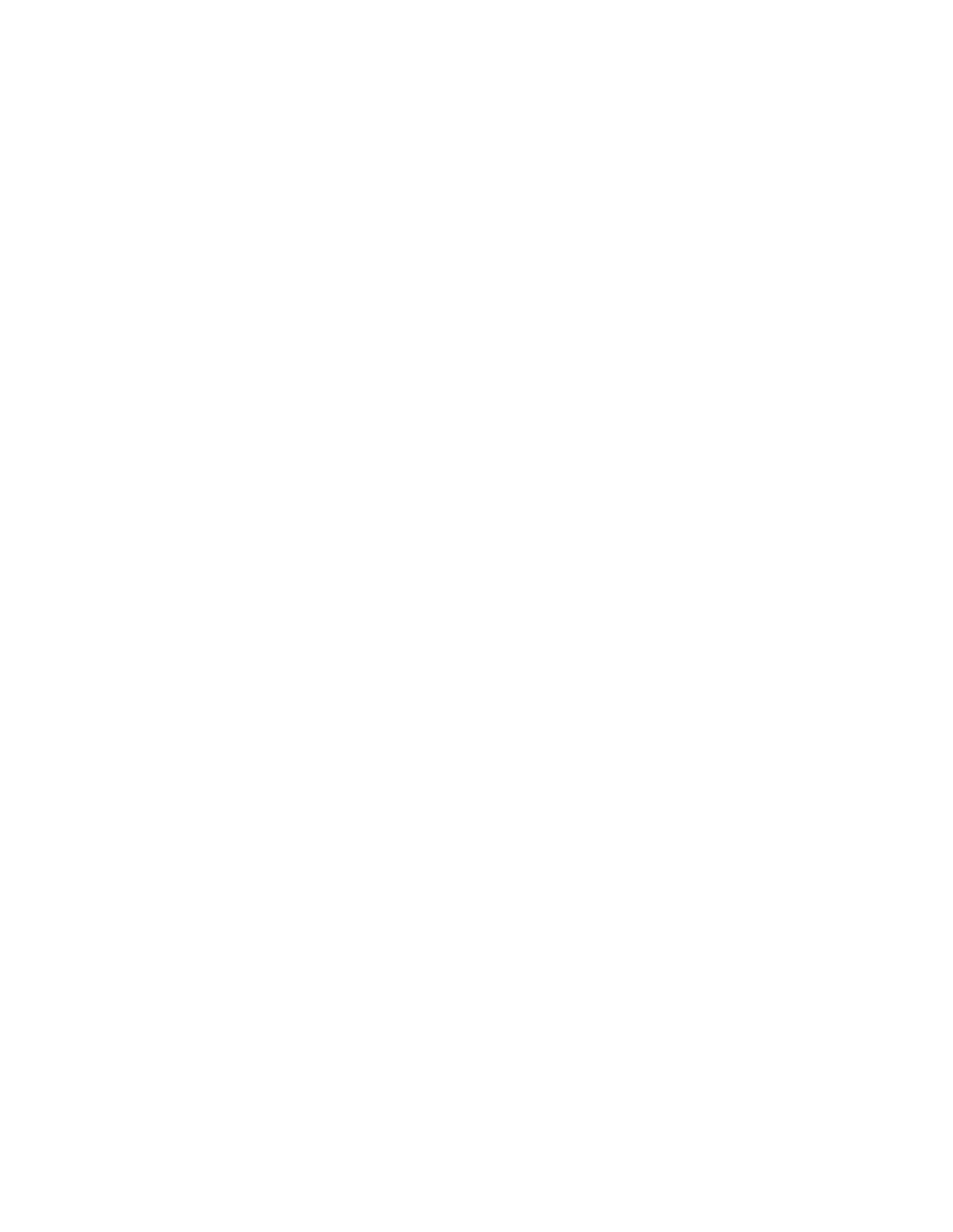## **Management Responsibility for the Financial Statements**

Responsibility for the financial statements of the Exchange Fund Account (the Account) and all other information presented in this Annual Report rests with the Department of Finance. The operation of the Account is governed by the provisions of Part II of the *Currency Act*. The Account is administered by the Bank of Canada as fiscal agent.

The financial statements were prepared in accordance with the stated accounting policies set out in Note 2 to the financial statements, which conform to those used by the Government of Canada. These policies were applied on a basis consistent with that of the preceding year except, as a result of amendments to the *Currency Act*, the year-end for the Account changed to March 31st.

The Department of Finance establishes policies for the Account's transactions and investments, and for related accounting activities. It also ensures that the Account's activities comply with the statutory authority of the *Currency Act*.

The Bank of Canada effects transactions for the Account and maintains records, as required to provide reasonable assurance regarding the reliability of the financial statements. The Bank reports to the Department of Finance on the financial position of the Account and on the results of its operations.

The Auditor General of Canada conducts an independent audit of the financial statements of the Account and reports the results of her audit to the Minister of Finance.

The Annual Report of the Account is tabled in Parliament along with the financial statements, which are also part of the Public Accounts of Canada and are referred to the Standing Committee on Public Accounts for their review.

David A. Dodge  $\bigcup$ Governor  $\vee$  Deputy Minister

Sheila Vokey, CA Chief Accountant Bank of Canada

Ottawa, Canada 12 June 2006

 $1 \leq 5$ 

Bank of Canada Department of Finance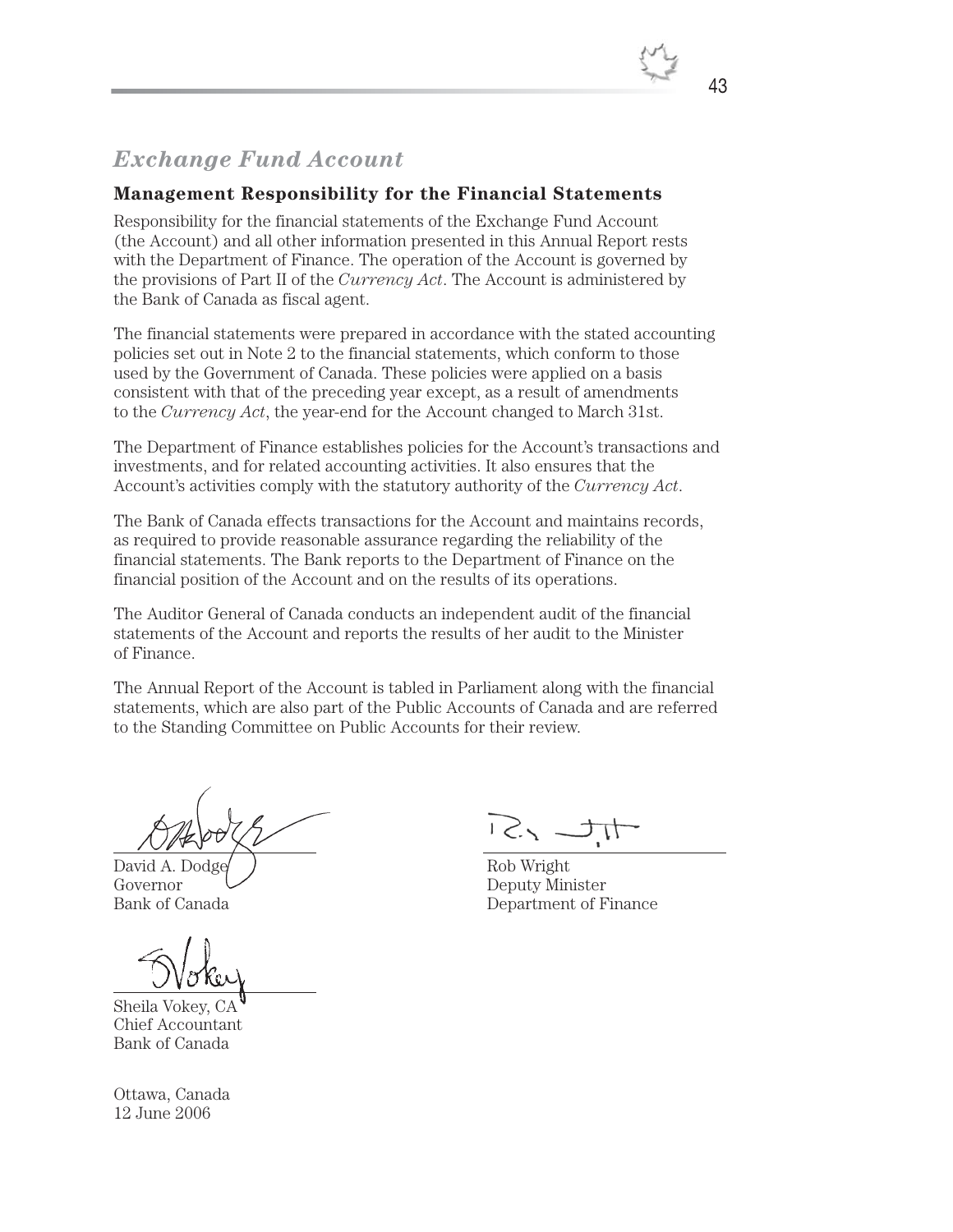

**Auditor General of Canada** Vérificatrice générale du Canada

# *Auditor's Report*

To the Minister of Finance

I have audited the balance sheet of the Exchange Fund Account as at 31 March 2006 and the statement of revenue for the 15 month period then ended. These financial statements have been prepared to comply with Sections 20 and 21 of the *Currency Act*. These financial statements are the responsibility of the Account's management. My responsibility is to express an opinion on these financial statements based on my audit.

I conducted my audit in accordance with Canadian generally accepted auditing standards. Those standards require that I plan and perform an audit to obtain reasonable assurance whether the financial statements are free of material misstatement. An audit includes examining, on a test basis, evidence supporting the amounts and disclosures in the financial statements. An audit also includes assessing the accounting principles used and significant estimates made by management, as well as evaluating the overall financial statement presentation.

In my opinion, these financial statements present fairly, in all material respects, the financial position of the Account as at 31 March 2006 and its revenues and its cash flows for the 15 month period then ended in accordance with the accounting policies set out in Note 2 to the financial statements, which conform to the accounting policies of the Government of Canada.

These financial statements, which have not been, and were not intended to be, prepared in accordance with Canadian generally accepted accounting principles, are solely for the information and use of the Minister of Finance for complying with Sections 20 and 21 of the *Currency Act* as set out in Note 2 to the financial statements. The financial statements are not intended to be and should not be used by anyone other than the specified users or for any other purpose.

Further, in my opinion, the transactions of the Account that have come to my notice during my audit of the financial statements have, in all significant respects, been in accordance with Part II of the *Currency Act*.

ouglas Tr

Douglas G. Timmins, CA Assistant Auditor General for the Auditor General of Canada

Ottawa, Canada 12 June 2006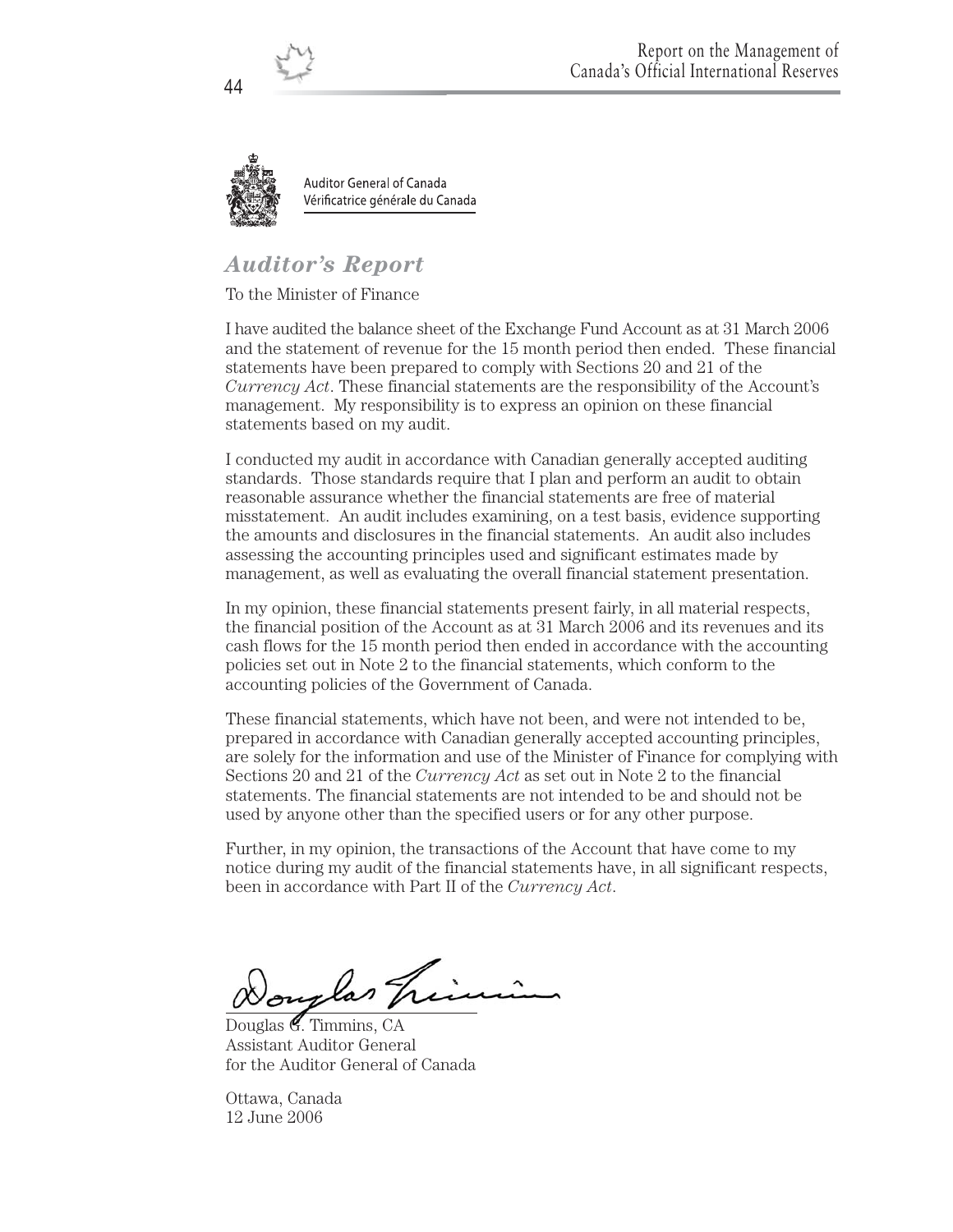*Balance Sheet as at 31 March 2006*

|                                                    | 31 March 2006 | 31 December 2004               |
|----------------------------------------------------|---------------|--------------------------------|
|                                                    |               | (millions of Canadian dollars) |
| Assets                                             |               |                                |
| Cash and short-term deposits (note 4)              | 4,239         | 2,668                          |
| Deposits held under repurchase agreements (note 5) | 2,278         |                                |
| Marketable securities (note 6)                     | 32,855        | 31,761                         |
|                                                    | 39,372        | 34,429                         |
| Other assets                                       |               |                                |
| Special drawing rights                             | 1,065         | 1,107                          |
| Gold                                               | 6             |                                |
| Accrued interest and other receivables (note 7)    | 493           | 637                            |
|                                                    | 1,564         | 1,751                          |
|                                                    | 40,936        | 36,180                         |
| Liabilities                                        |               |                                |
| Due to the Consolidated Revenue Fund               |               |                                |
| Advances (note 8)                                  | 39,202        | 34,382                         |
| Net revenue for the year                           | 1,734         | 1,798                          |
|                                                    | 40,936        | 36,180                         |

Approved:

David A. Dodge Rob Wright<br>Governor Rob Wright<br>Deputy Min Governor Deputy Minister<br>Bank of Canada Department of Fi

Sheila Vokey, CA Chief Accountant Bank of Canada

 $\frac{1}{100} = 2.51$ 

Department of Finance

(The accompanying notes are an integral part of these financial statements.)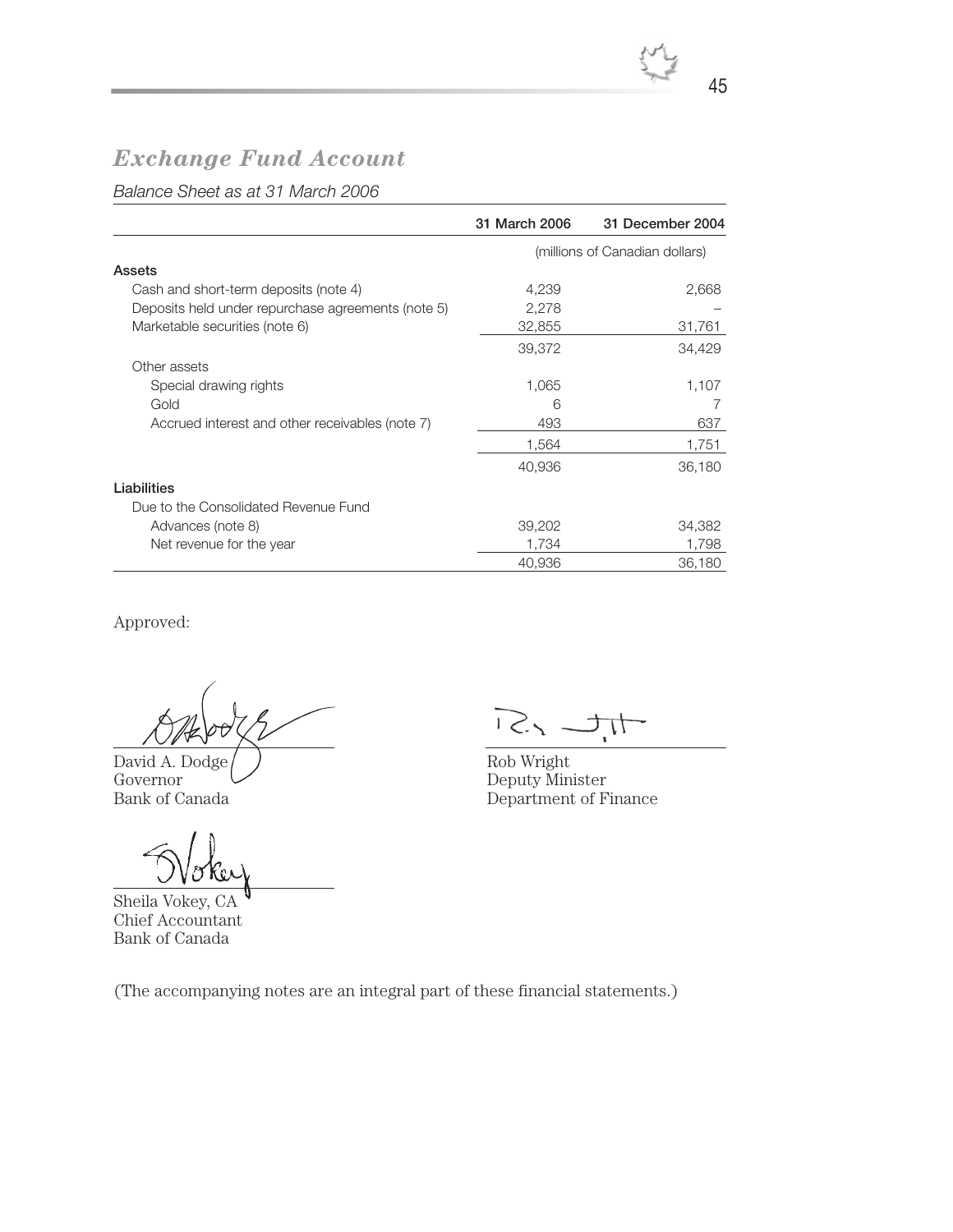## *Statement of Revenue*

*For the 15 month period ended 31 March 2006*

|                                           | 31 March 2006<br>$(15$ months) | 31 December 2004<br>$(12$ months) |
|-------------------------------------------|--------------------------------|-----------------------------------|
|                                           |                                | (millions of Canadian dollars)    |
| Revenue from investments                  |                                |                                   |
| Marketable securities                     | 1,840                          | 1,588                             |
| Cash and short-term deposits              | 104                            | 32                                |
| Deposits held under repurchase agreements | 46                             | 3                                 |
| Special drawing rights                    | 37                             | 21                                |
|                                           | 2,027                          | 1,644                             |
| Other revenue                             |                                |                                   |
| Net gain (loss) on foreign exchange       | (293)                          | 154                               |
|                                           | (293)                          | 154                               |
| Net revenue for the year                  | 1.734                          | 1.798                             |

(The accompanying notes are an integral part of these financial statements.)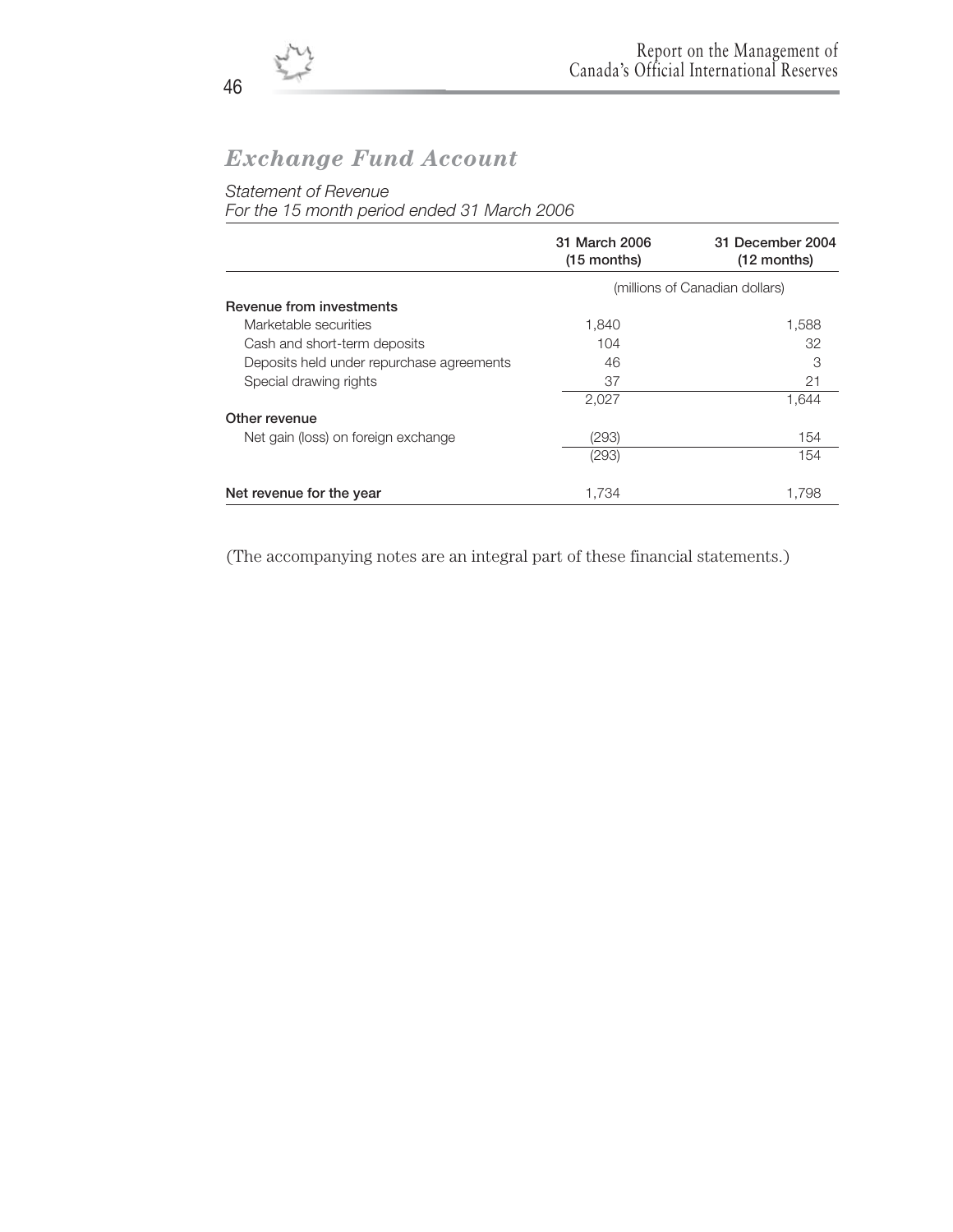## **Notes to the Financial Statements 15 Month period ended 31 March 2006**

(Amounts in the notes to the financial statements are in millions of Canadian dollars, unless otherwise stated.)

## *1. Authority and Objective*

The Exchange Fund Account (the Account) is governed by Part II of the *Currency Act*. The Account is in the name of the Minister of Finance and is administered by the Bank of Canada as fiscal agent. The *Financial Administration Act* does not apply to the Account.

The legislative mandate of the Account is to aid in the control and protection of the external value of the Canadian dollar, and the Minister of Finance acquires or sells for the Account those assets that are deemed appropriate for this purpose in accordance with the *Currency Act*. The Account is empowered to invest in instruments approved by the Minister of Finance in accordance with the *Act*.

The objectives of the Account are to provide general foreign currency liquidity for the government and to provide a source of funds, if required, to help promote orderly conditions for the Canadian dollar in the foreign exchange market. Canada's current policy is to intervene in foreign exchange markets on a discretionary, rather than a systematic, basis and only in the most exceptional of circumstances.

The net revenue for the year is payable to the Consolidated Revenue Fund (CRF) of the Government of Canada within three months after the end of the fiscal year in accordance with the *Currency Act*.

## *2. Significant Accounting Policies*

As stipulated in the *Currency Act*, the financial statements of the Account are prepared in accordance with the accounting policies used by the Government of Canada to prepare its financial statements. The financial statements of the Account are prepared for the Minister of Finance in compliance with Sections 20 and 21 of the *Currency Act*.

The basis of accounting used in these financial statements differs from Canadian generally accepted accounting principles because it excludes the disclosure of the notional cost of advances. The advances are provided interest free under the terms and conditions prescribed by the Minister of Finance and the Account reflects only transactions pertaining to the assets of the Account. The significant accounting policies of the Account are set out below.

#### *a) Change in Year-end*

Amendments to the *Currency Act* came into effect on 30 December 2005 and included changing the reporting year of the Account, which had been the calendar year, to a fiscal year ending 31 March. The amendments include a transitional provision stipulating that the 15 month period that ends 31 March 2006 is deemed to be the first fiscal year.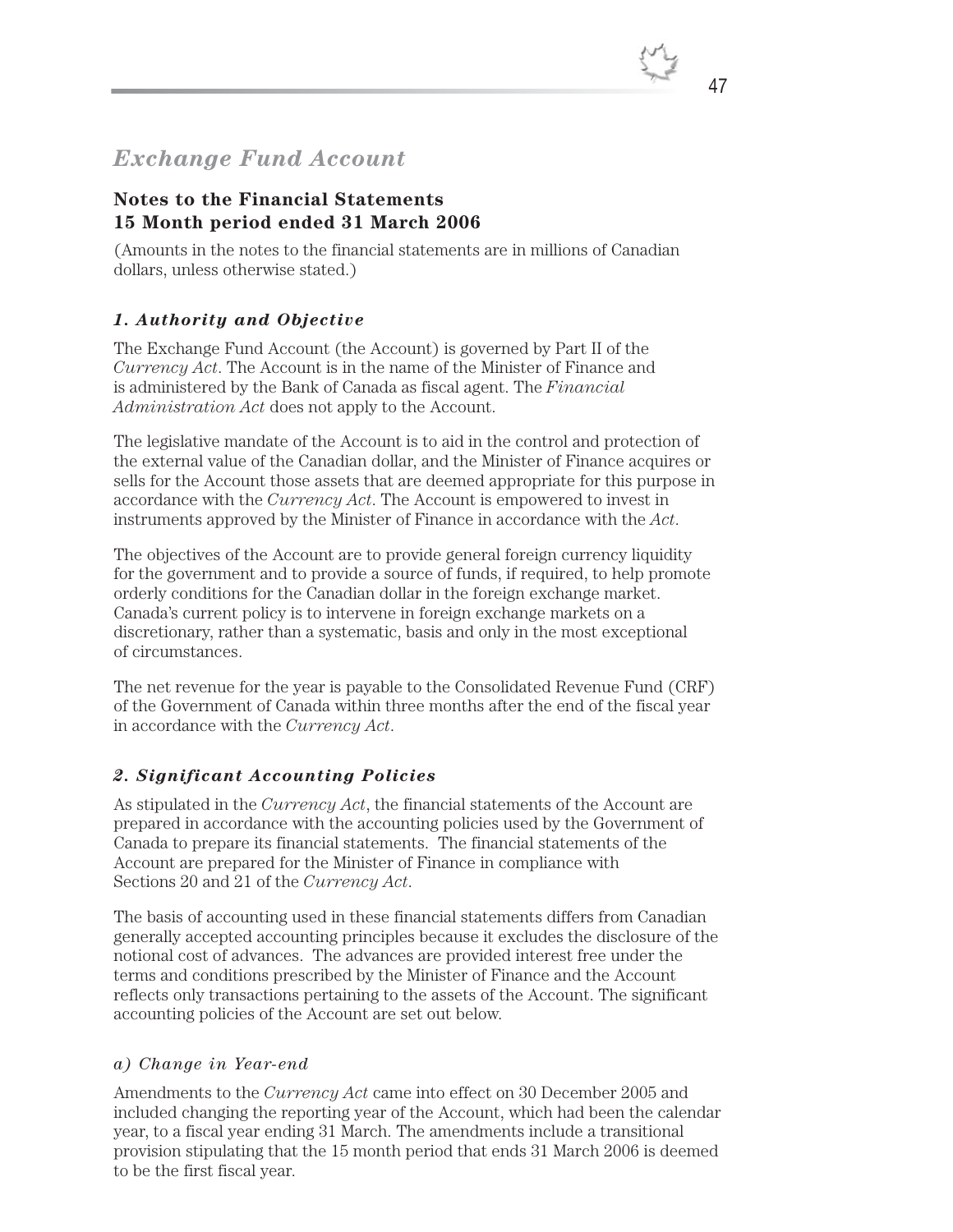## *b) Basis of Presentation*

The purpose of the financial statements is to report to Parliament on the operations of the Account to comply with the *Currency Act*. The reporting entity of the Account is limited to those transactions permitted by a policy established by the Minister of Finance. For that purpose, the following operations are recorded in the Account:

All proceeds, earnings, and interest from transactions relating to the assets are credited to the Account, along with all amounts received on the maturity of deposits, securities, and notes held for the Account.

The Account's administrative, custodial, and fiscal agency services are provided and paid for by the Bank of Canada. These costs are not recognized in the financial statements.

Interest-free advances to the Account from the CRF are authorized by the Minister under the terms and conditions prescribed by the Minister of Finance.

The annual net revenue of the Account is paid to the CRF (or charged to the CRF when net revenue is a negative amount).

All material changes in cash flows are evident from the financial statements. A separate statement of cash flows has not been prepared.

#### *c) Use of estimates*

The preparation of the financial statements of the Account requires management to make estimates and assumptions, based on information available as of the date of the financial statements. The most significant use of estimates is in the presentation of assets at fair value. Actual results could differ significantly from those estimates.

#### *d) Translation of foreign currencies and Special Drawing Rights*

Assets and advances denominated in foreign currencies and special drawing rights (SDRs) are translated into Canadian dollar equivalents at rates prevailing on the balance sheet dates, which were as follows:

|              | 31 March 2006 | 31 December 2004 |
|--------------|---------------|------------------|
| US dollars   | 1.1680        | 1.2020           |
| Euros        | 1.4153        | 1.6287           |
| Japanese yen | 0.009923      | 0.011727         |
| <b>SDRs</b>  | 1.68291       | 1.86050          |

Gains or losses resulting from the translation of assets and advances denominated in foreign currencies and SDRs, as well as transactions throughout the fiscal year, are recorded as net foreign exchange gains or losses and are included in the category *Other revenue* in the *Statement of Revenue*.

Investment revenue in foreign currencies and SDRs is translated into Canadian dollars at the foreign exchange rates prevailing on the date the revenue is earned.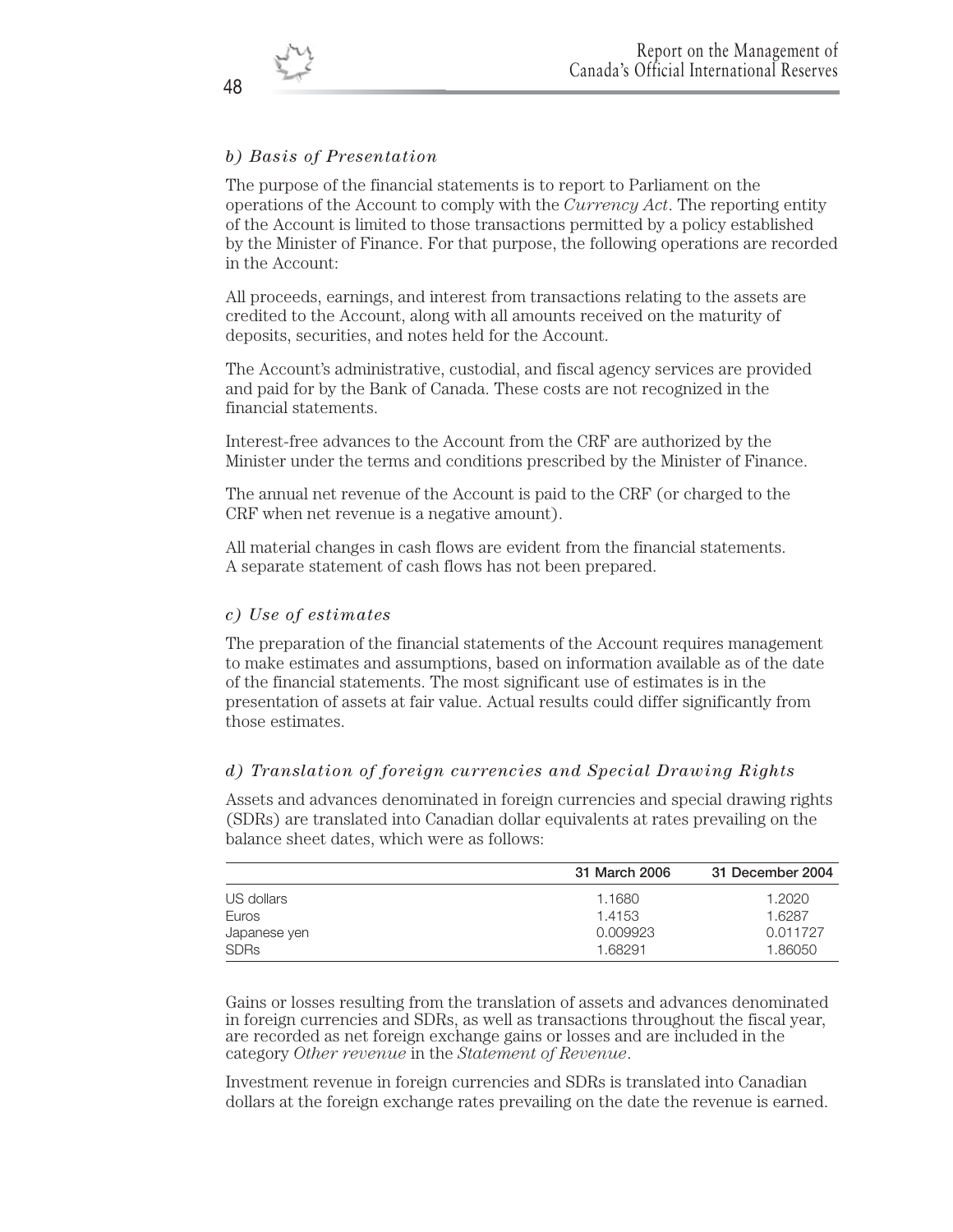# 49

#### *e) Revenue*

Revenue from investments is recorded on an accrual basis and includes interest earned, amortization of premiums and discounts, gains or losses on sales of securities, and revenues from securities lending activities. Interest is accrued on short-term deposits, deposits held under repurchase agreements, marketable securities, and special drawing rights. Accrued interest is recorded in the category *Other assets* on the *Balance sheet*.

#### *f) Assets*

#### **Short-term deposits**

Short-term deposits are money market transactions where the Account invests funds with designated counterparties. Short-term deposits are recorded at cost and are generally held to maturity.

#### **Deposits held under repurchase agreements**

Deposits held under repurchase agreements are money market transactions where the Account invests funds on a secured basis with designated counterparties at prevailing market rates based on tri-party reverse repurchase agreements. The collateral on these transactions is held by a tri-party custodian. Deposits held under repurchase agreements are recorded at the amount originally invested.

#### **Marketable securities**

Marketable securities are recorded at cost and are adjusted for amortization of purchase discounts and premiums. Purchases and sales of securities are recorded at the settlement dates.

Write-downs to reflect other than temporary impairment in the fair value of securities are included in *Revenue from investments* in the *Statement of Revenue*.

## **Special Drawing Rights**

The special drawing rights (SDR) serves as the unit of account of the International Monetary Fund (IMF) and its value is based on a basket of key international currencies. SDRs are recorded at fiscal year-end market value.

## **Gold**

Gold is carried in the Account at a value of 35 SDRs per fine ounce, which approximates cost and conforms to the value used in the *Public Accounts of Canada*. The Account sold its remaining gold bullion in 2003 and continues to hold gold coins. Net gains on gold sales are recorded at settlement dates.

## *g) Securities Lending Program*

The Account has agency agreements with two major financial institutions. Loans of securities are effected on behalf of the Account by these agents who guarantee the loans and obtain collateral of equal or greater value from their approved counterparties in these transactions. The securities loaned continue to be accounted for as investment assets. Revenue from the securities-lending program is included in *Revenue from investments* in the *Statement of Revenue*.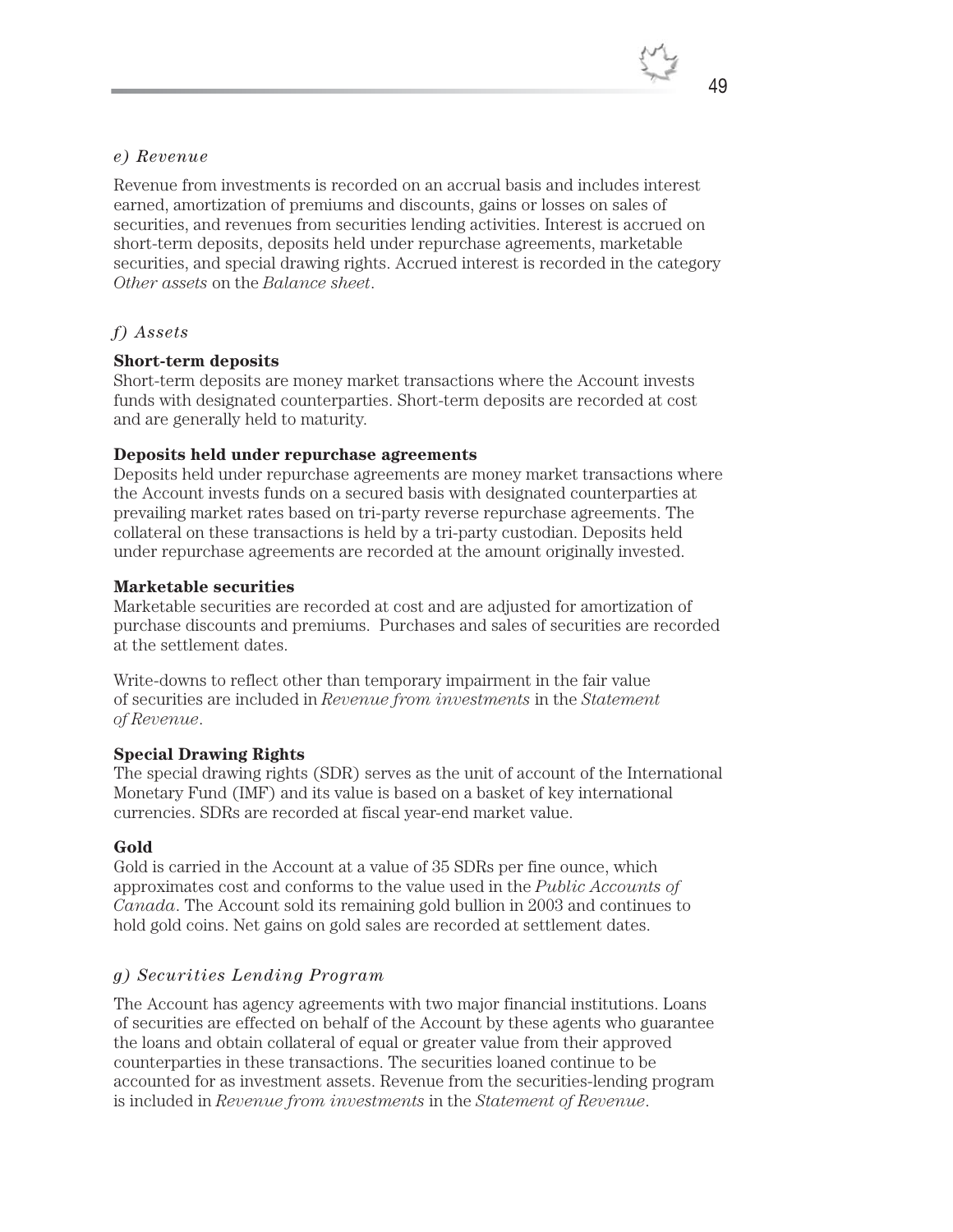## *3. Official Government Operations*

Official government operations involve purchases and sales of Canadian dollars against foreign currencies. These are undertaken to promote orderly conditions in the market for the Canadian dollar or to meet net government requirements for foreign exchange. Since September 1998, no transactions were aimed at moderating movements in the value of the Canadian dollar.

The majority of Canada's official international reserves reside inside the Account. The Account represents approximately 97 per cent (90 per cent as at 31 December 2004) of Canada's official reserves. The remainder of the official reserves reside in the foreign currency accounts of the Minister of Finance.

|              | 31 March 2006  | 31 December 2004 |
|--------------|----------------|------------------|
|              | Carrying value | Carrying value   |
| US dollar    | 4,065          | 2,529            |
| Euro         | 91             | 42               |
| Japanese yen | 83             | 97               |
|              | 4.239          | 2,668            |

#### *4. Cash and Short-Term Deposits*

#### *5. Deposits Held Under Repurchase Agreements*

|           | 31 March 2006  | 31 December 2004 |
|-----------|----------------|------------------|
|           | Carrying value | Carrying value   |
| US dollar | 2.278          |                  |
|           | 2.278          |                  |

At 31 March 2006, the term to maturity of deposits held under repurchase agreements was less than 3 months.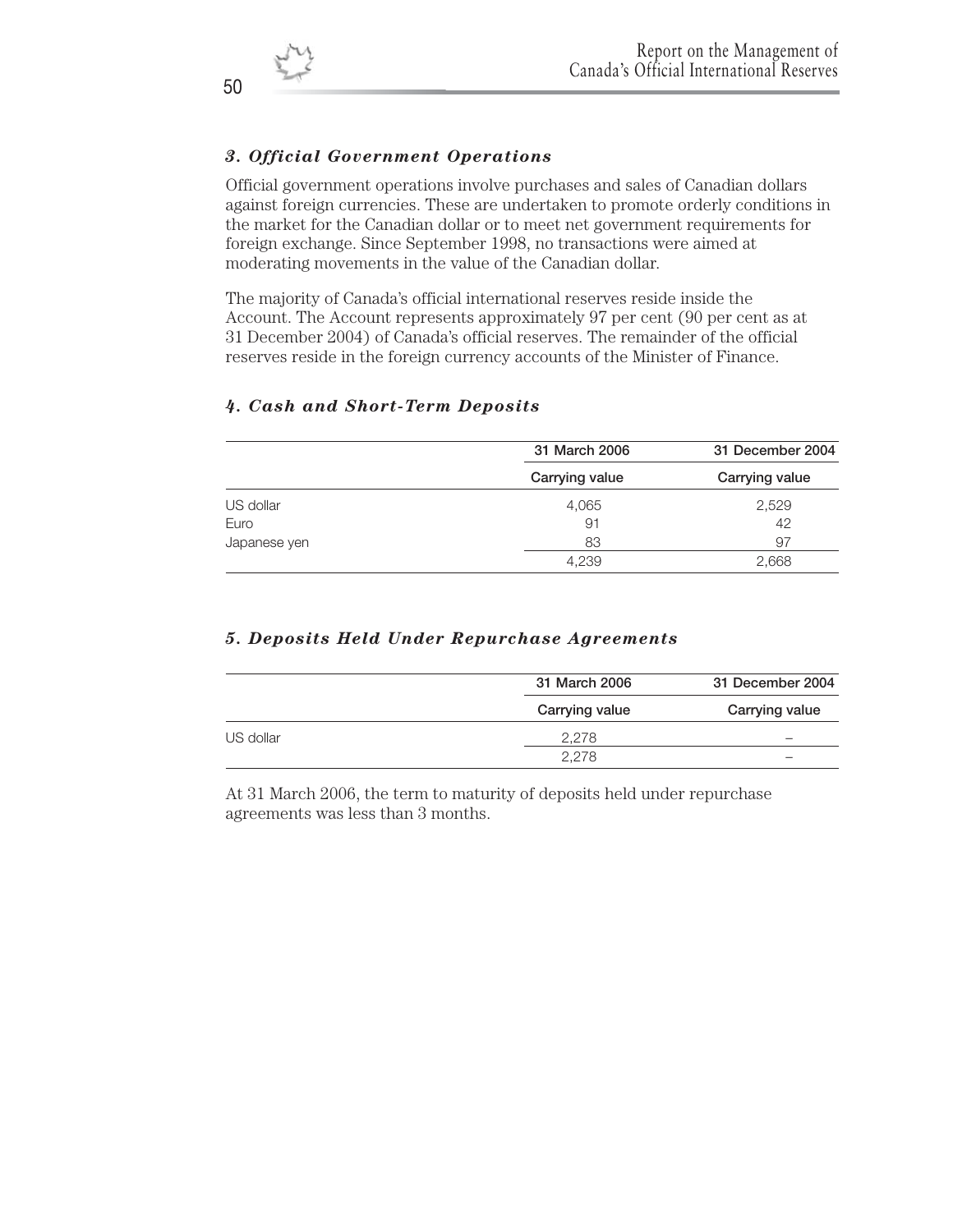| c,<br>$\bullet$<br>ritie<br>z |
|-------------------------------|
| تَ<br>I                       |
| Se                            |
| $\bm{s}$                      |
|                               |
| $\bm{a}$<br>ಕ                 |
| $\ddot{\bullet}$              |
| x                             |
| ⊾                             |
| ອ                             |
| $\blacksquare$                |
| S                             |

Term to maturity *Term to maturity*

|                                    |                   |                   |                       |       | 31 March 2006       |       |                          |       |                   | 31 December 2004  |
|------------------------------------|-------------------|-------------------|-----------------------|-------|---------------------|-------|--------------------------|-------|-------------------|-------------------|
|                                    |                   | 6 months<br>Under | 6 months<br>to 1 year |       | $1$ to $5$<br>years |       | Over 5<br>years          |       | Total             | Total             |
|                                    | value<br>Carrying | Yield             | value<br>Carrying     | Yield | Carrying<br>value   | Yield | value<br>Carrying        | Yield | Carrying<br>value | value<br>Carrying |
| US dollar                          |                   |                   |                       |       |                     |       |                          |       |                   |                   |
| Sovereign                          | 4,181             |                   | 147                   | 3.72% | 352                 | 4.44% | 1,572                    | 4.28% | 6,252             | 6,357             |
| Supra National                     | 1,820             | 4.27%<br>4.11%    | 147                   | 4.05% | 1,032               | 4.49% | 978                      | 4.53% | 3,977             | 2,709             |
| Agencies and other                 | 3,768             | 4.42%             | 210                   | 4.34% | 1,753               | 4.59% | 1,382                    | 4.70% | 7,113             | 5,285             |
| Carrying Value                     | 9,769             |                   | 504                   |       | 3,137               |       | 3,932                    |       | 17,342            | 14,351            |
| Euro                               |                   |                   |                       |       |                     |       |                          |       |                   |                   |
| Sovereign                          | 282               | 2.38%             | 163                   | 3.97% | 7,396               | 3.89% | 2,420                    | 3.44% | 10,261            | 11,643            |
| Supra National                     |                   |                   |                       |       | 716                 | 4.61% | 284                      | 3.35% | 1,000             | 989               |
| Agencies and other                 | 143               | 4.54%             | 75                    | 2.64% | 2,126               | 3.76% | 1,412                    | 3.70% | 3,756             | 3,605             |
| Carrying Value                     | 425               |                   | 238                   |       | 10,238              |       | 4,116                    |       | 15,017            | 16,237            |
| Japanese Yen<br>Sovereign          |                   |                   | I                     |       | 496                 | 1.91% |                          |       | 496               | 1,173             |
| Carrying Value                     |                   |                   | I                     |       | 496                 |       | $\overline{\phantom{a}}$ |       | 496               | 1,173             |
| Total securities<br>Carrying value | 10,194            |                   | 742                   |       | 13,871              |       | 8,048                    |       | 32,855            | 31,761            |
|                                    |                   |                   |                       |       |                     |       |                          |       |                   |                   |

The yield in the above table represents the weighted average yield to maturity based on the carrying value at the end of the fiscal The yield in the above table represents the weighted average yield to maturity based on the carrying value at the end of the fiscal year for the respective securities. year for the respective securities.



51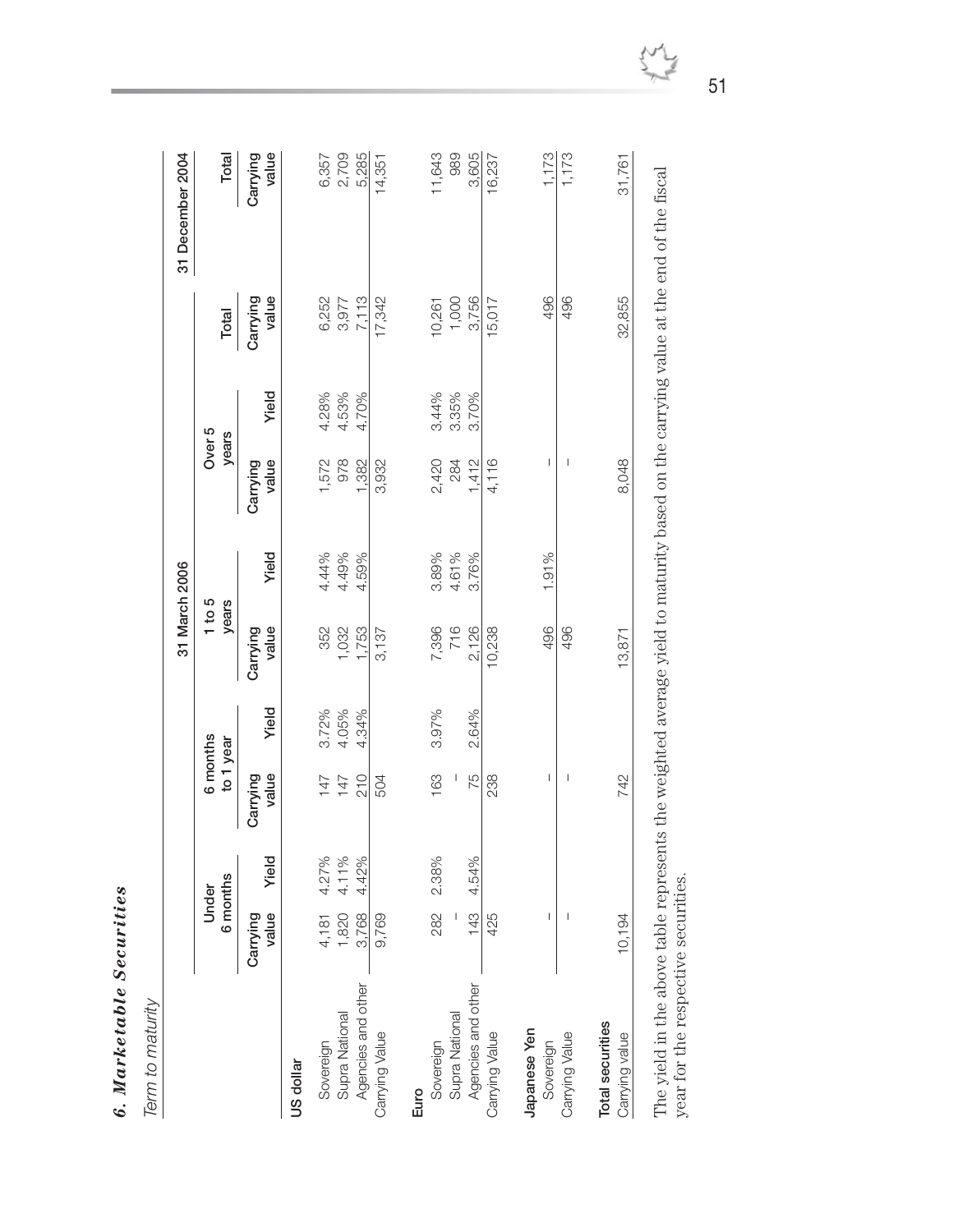The outstanding unamortized premium/discount on marketable securities amounts to \$193 million (\$230 million at 31 December 2004).

At 31 March 2006, a portion of the Account's holdings of US government securities, consisting of US\$1,815 million (par value) in Treasury Bills (US\$1,830 million at 31 December 2004) and US\$1,130 million (par value) in Treasury Notes (US\$1,165 million at 31 December 2004), is being used in securities-lending operations with financial institutions.

|                                           | 31 March 2006 | 31 December 2004 |
|-------------------------------------------|---------------|------------------|
| <b>Accrued interest</b>                   |               |                  |
| Cash and short-term deposits              | 12            | 4                |
| Deposits held under repurchase agreements | 9             |                  |
| Marketable securities                     |               |                  |
| US dollar                                 | 107           | 164              |
| Euro                                      | 359           | 461              |
| Japanese yen                              |               | 4                |
| <b>SDRs</b>                               | 6             | 4                |
| Other receivables                         |               |                  |
|                                           | 493           | 637              |

## *7. Accrued Interest and Other Receivables*

The fair value of the accrued interest and other receivables is deemed equal to their carrying value given their maturity date.

#### *8. Due to the Consolidated Revenue Fund (CRF)—Advances*

The Account is funded by advances from the CRF. These are limited to \$60 billion by order of the Minister of Finance dated 30 December 2005. At fiscal year-end, advances from (deposits with) the CRF consisted of:

|                  | 31 March 2006 | 31 December 2004 |
|------------------|---------------|------------------|
| US dollars       | 24,698        | 20,332           |
| Canadian dollars | 349           | (2, 108)         |
| Euros            | 14,606        | 16,027           |
| Japanese yen     | 576           | 1,266            |
| <b>SDR</b>       | (1,027)       | (1, 135)         |
|                  | 39,202        | 34.382           |

The proceeds of Canada's borrowings in foreign currencies and allocations of SDRs by the IMF have been advanced from the CRF to the Account. Subsequent repayments of foreign currency debt are made using the assets of the Account and result in reductions in the level of foreign currency advances. Interest payable by Canada on borrowings in foreign currencies and charges on allocations of SDRs to Canada are charged directly to the CRF.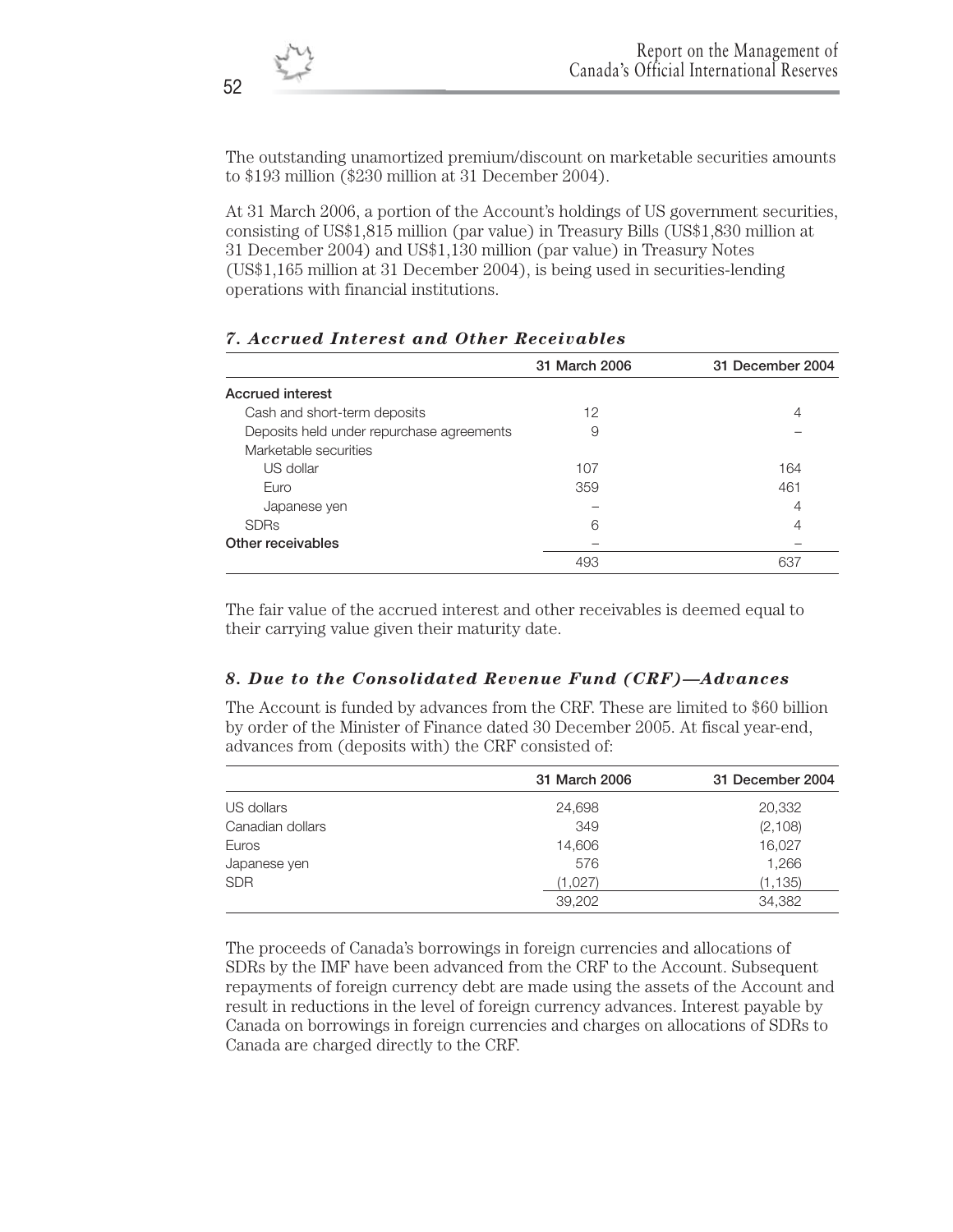Canadian-dollar advances are required by the Account for the settlement of its purchases of foreign currencies. Sales of foreign currencies result in receipts of Canadian dollars that are remitted to the CRF, causing reductions in the level of outstanding Canadian-dollar advances. Cumulative net sales of foreign currencies can result in overall net deposits of Canadian dollars by the Account with the CRF.

#### *9. Financial Instruments*

#### *a) Risk management*

The role of the Account as principal repository of Canada's official international reserves determines the nature of its assets and of its operations, as well as its use of financial instruments.

To ensure that the Account asset portfolio is prudently diversified with respect to credit risk, the policy and investment guidelines prescribed by the Minister of Finance specify limits on holdings by class of issuer (sovereign, agency, supranational, or commercial financial institution) and type of instrument. There are also limits on exposure to any one issuer or counterparty.

With respect to policy and investment guidelines, the Account may hold debt issued in the designated currencies by highly rated sovereign governments and their agencies, as well as by supranational organizations. Eligible issues must have a minimum long-term rating of A- or A3 from two of four designated rating agencies (Standard & Poor's, Moody's, Fitch, and Dominion Bond Rating Service), one of which must be either Moody's or Standard & Poor's. The Account may also make deposits and execute other transactions with commercial financial institutions that meet the same rating criteria, with the term to maturity of commercial deposits limited to three months or less.

Through the securities-lending program, agents can lend securities only up to a prescribed maximum amount and only to a list of counterparties approved by the Government. Each borrower must enter into a Securities Loan Agreement with either of the agents. Borrowers are also required to provide collateral for securities borrowed, according to a specific list approved by the government. Collateral is limited to specific security types, terms to maturity, and credit ratings. The agents also provide an indemnity in the event of default by the borrower. The Account enters into securities lending in order to earn extra return on investments.

#### *b) Interest rate and foreign currency risk*

Interest rate and foreign currency risks are managed by adopting a strategy of matching the duration structure and the currency of the Account's assets with the related foreign currency borrowings of the Government of Canada.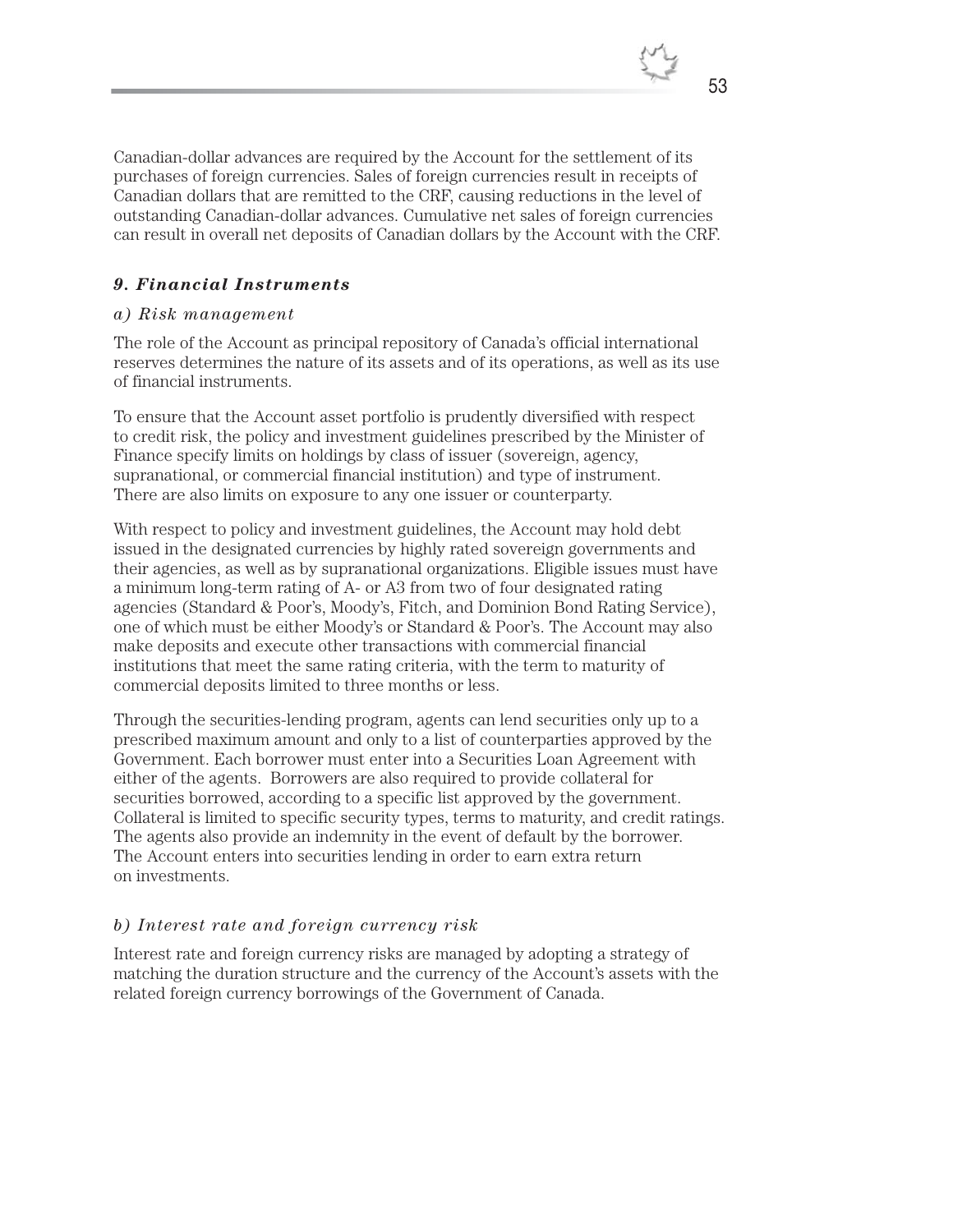|                                | 31 March 2006                             |               | 31 December 2004                          |               |
|--------------------------------|-------------------------------------------|---------------|-------------------------------------------|---------------|
|                                | Carrying value<br>and<br>accrued interest | Fair<br>value | Carrying value<br>and<br>accrued interest | Fair<br>value |
| Investments                    |                                           |               |                                           |               |
| Cash and short-term deposits   | 4,251                                     | 4,251         | 2,672                                     | 2,672         |
| Deposits held under repurchase | 2.287                                     | 2.287         |                                           |               |
| agreements                     |                                           |               |                                           |               |
| Marketable securities          |                                           |               |                                           |               |
| US dollar                      | 17,449                                    | 17,235        | 14,514                                    | 14,685        |
| Euro                           | 15,376                                    | 15,448        | 16,698                                    | 17,552        |
| Japanese Yen                   | 496                                       | 511           | 1,178                                     | 1,218         |
|                                | 39,859                                    | 39,732        | 35,062                                    | 36,127        |
| <b>SDRs</b>                    | 1,071                                     | 1.071         | 1,111                                     | 1,111         |
| Gold                           | 6                                         | 74            | 7                                         | 57            |

## *c) Fair value of financial instruments*

The estimated fair value of cash, short-term deposits, deposits held under repurchase agreements and SDRs is deemed equal to their carrying value given their maturity date.

Estimated fair values of marketable securities are based on quoted market prices. Prevailing market conditions at 31 March 2006 reduced fair values on US dollar marketable securities below carrying values. As it is uncertain that these conditions reflect other than temporary impairment in the fair value, these securities have not been written-down to fair value.

The estimated fair value of gold is based on London fixing of \$679.78 (\$526.48 at 31 December 2004) per fine ounce.

#### *10. Commitments*

#### *a) Currency swaps*

The Account may enter into short-term currency swap arrangements with the Bank of Canada to assist the Bank in its cash-management operations. There were no drawings under this facility during the 15 month period ended 31 March 2006 or during the year ended 31 December 2004, and there were no commitments outstanding as at 31 March 2006.

#### *b) Foreign currency contracts*

In the normal course of operations, the Account enters into foreign currency contracts. As at 31 March 2006, the Account was under contract to sell \$25 million (\$8 thousand at 31 December 2004) of foreign currency. Unrealized gains (losses) are calculated using the 31 March 2006 exchange rates. As of that date, there were no unrealized net gains (losses) included in net revenue (nil at 31 December 2004). Outstanding foreign currency contracts were settled by 3 April 2006.